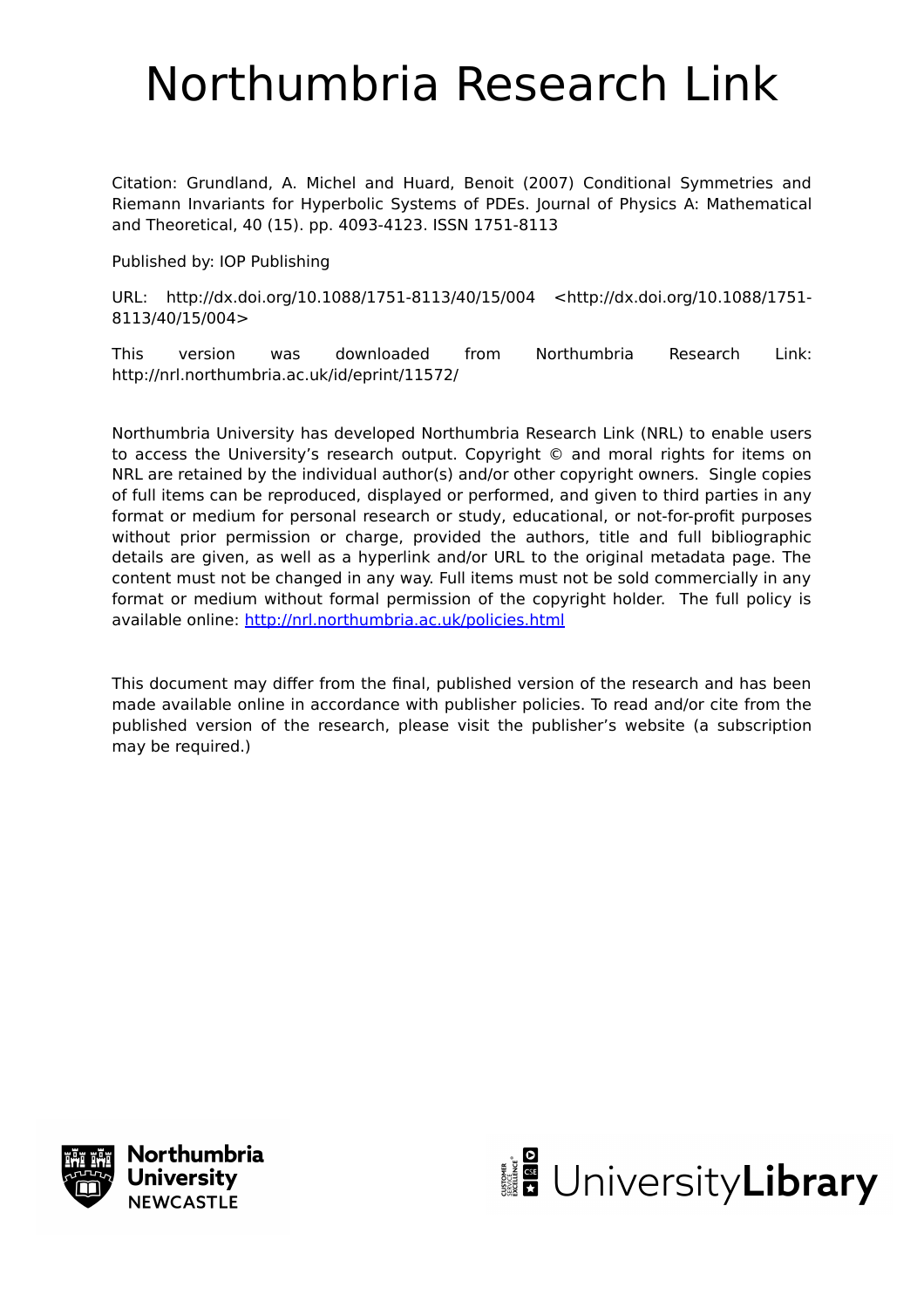# Conditional Symmetries and Riemann Invariants for Hyperbolic Systems of PDEs

A.M. Grundland  $^1$  $^1$   $\hspace{1cm}$  B.Huard  $^2$  $^2$ 

CRM-3226 Janvier 2007

<span id="page-1-0"></span> $1$ Centre de recherches mathématiques, Université de Montréal, C.P. 6128, Succ. Centre-ville, Montréal, (QC) H3C 3J7, Canada; Université du Québec, Trois-Rivières CP500 (QC) G9A 5H7, Canada; grundlan@crm.umontreal.ca

<span id="page-1-1"></span> $2$ Département de mathématiques et de statistique, C.P. 6128, Succ. Centre-ville, Montréal, (QC) H3C 3J7, Canada; huard@dms.umontreal.ca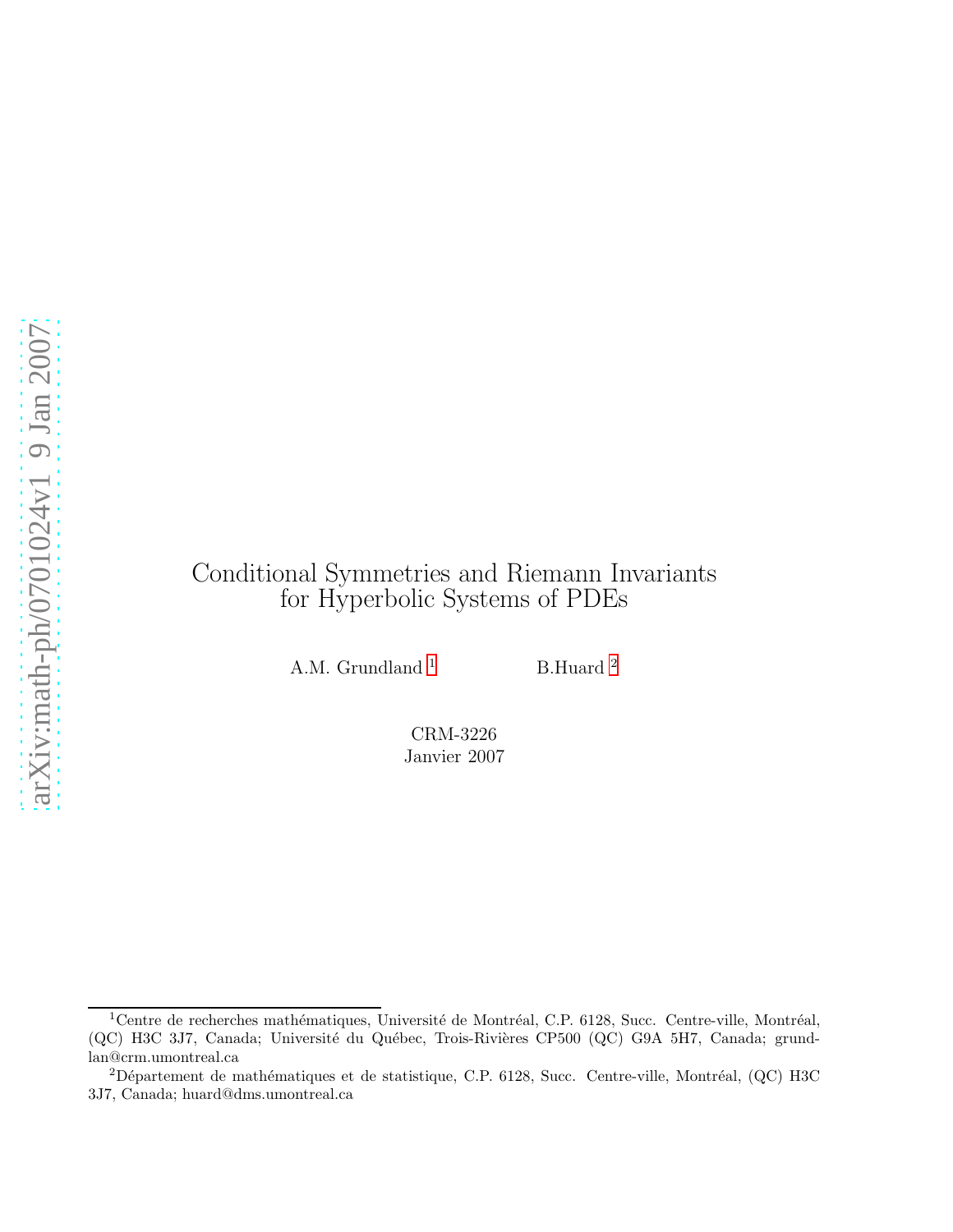#### Abstract

This paper contains an analysis of rank-k solutions in terms of Riemann invariants, obtained from interrelations between two concepts, that of the symmetry reduction method and of the generalized method of characteristics for first order quasilinear hyperbolic systems of PDEs in many dimensions. A variant of the conditional symmetry method for obtaining this type of solutions is proposed. A Lie module of vector fields, which are symmetries of an overdetermined system defined by the initial system of equations and certain first order differential constraints, is constructed. It is shown that this overdetermined system admits rank-k solutions expressible in terms of Riemann invariants. Finally, examples of applications of the proposed approach to the fluid dynamics equations in  $(k+1)$  dimensions are discussed in detail. Several new soliton-like solutions (among them kinks, bumps and multiple wave solutions) have been obtained.

#### Résumé

Dans cet article, nous présentons une analyse des solutions de rang k exprimées en termes d'invariants de Riemann obtenues à partir des relations entre les méthodes de réduction par symétries et des caractéristiques généralisées pour les systèmes hyperboliques et quasilinéaires du premier ordre. Une variante de la méthode des symétries conditionnelles pour obtenir ce genre de solutions est présentée. Un module de Lie de champs de vecteurs, représentant des symmétries du système surdéterminé constitué du système d'équations initial et certaines contraintes différentielles du premier ordre, est construit. Il est démontré que ce système surdéterminé admet des solutions de rang k exprimées en termes d'invariants de Riemann. Finalement, à titre d'exemple, une discussion détaillée de l'application de l'approche proposée aux équations de la dynamique des fluides en  $(k+1)$  dimensions est donnée. Plusieurs nouvelles solutions de type alg´ebriques, rationnelles et solitoniques (bumps, kinks et ondes multiples) ont été obtenues.

AMS subject classification (2000) : Primary 35L60; Secondary 20F40

PACS subject classification (1994) : Primary 03.40.Kf; Secondary 02.20.Sv and 02.30.Jr

Keywords : Quasilinear systems of PDEs, conditional symmetries, Riemann invariants, generalized method of characteristics, rank-k solutions, fluid dynamics equations.

PACS: 02.40.Hw, 02.20.Qs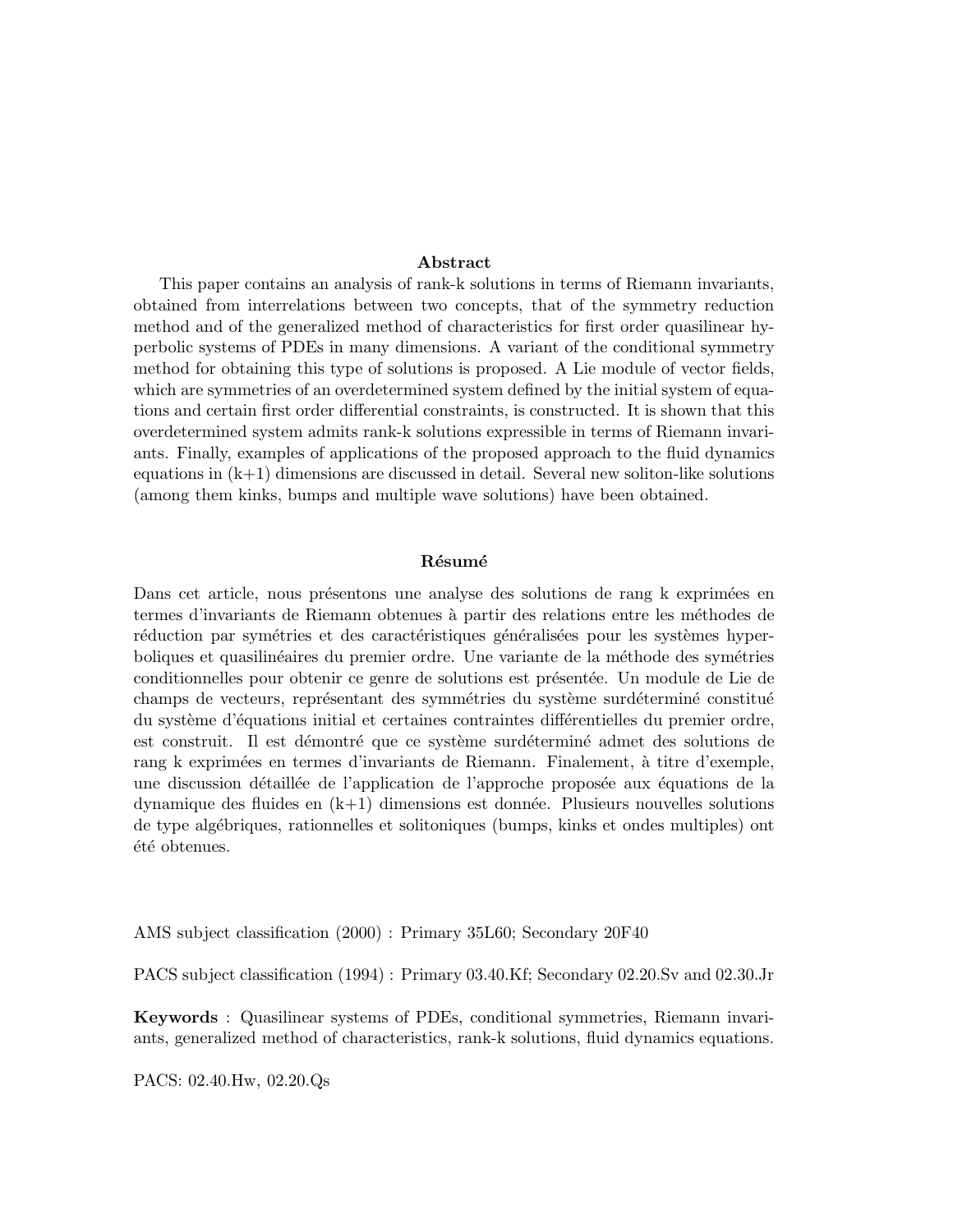# 1 Introduction

The general properties of nonlinear systems of PDEs in many dimensions and techniques for obtaining their exact solutions remain essential subjects of investigation in modern mathematics. In the case of hyperbolic systems, the oldest, and still useful, approach to this subject has been the method of characteristics which originated from the work of G. Monge [\[32\]](#page-39-0). In its modern form it is described e.g. in  $[11],[26],[30],[40],[41],[44]$  $[11],[26],[30],[40],[41],[44]$  $[11],[26],[30],[40],[41],[44]$  $[11],[26],[30],[40],[41],[44]$  $[11],[26],[30],[40],[41],[44]$  $[11],[26],[30],[40],[41],[44]$  $[11],[26],[30],[40],[41],[44]$  $[11],[26],[30],[40],[41],[44]$  $[11],[26],[30],[40],[41],[44]$  $[11],[26],[30],[40],[41],[44]$ . More recently, the development of group theoretical methods, based on the work of S. Lie [\[29\]](#page-39-4), has led to progress in this area, delivering new efficient techniques. However, these two theoretical approaches have remained disconnected and have provided, in most cases, different sets of solutions. The symmetry reduction methods (SRM) certainly have a broader range of application, while the generalized method of characteristics (GMC), though limited to nonelliptic systems, has been more successful in producing wave and multiple wave solutions. Thus, the mutual relation between these two methods is a matter of interest and we have undertaken this subject with the view of combining the strengths of both of them.

The approach to constructing rank-k solutions presented in this paper evolved from our earlier work [\[22\]](#page-38-1),[\[24\]](#page-38-2),[\[25\]](#page-38-3), aimed at obtaining Riemann k-waves by means of the conditional symmetry method (CSM). The main idea here has been to select the supplementary differential constraints (DCs), employed by this method, in such a way that they ensure the existence of solutions expressible in terms of Riemann invariants. Interestingly, as we show later, these constraints prove to be less restrictive than the conditions required by the GMC. As a result, we obtain larger classes of solutions than the class of Riemann k-waves obtainable through the GMC.

The organization of this paper is as follows. Section 2 gives a brief account of the generalized method of characteristics for first order quasilinear hyperbolic systems of PDEs in many independent and dependent variables. A geometric formulation of the Riemann k-wave problem is presented there. In Section 3 we reformulate this problem or rather, more generally, a problem of rank-k solutions expressible in terms of Riemann invariants, in the language of group theoretical approach. The necessary and sufficient conditions for obtaining this type of solutions are determined after an analysis of their group properties. A new version of the conditional symmetry method for construction of these solutions is proposed. Sections 4 to 7 present an application of the developed approach to the equations describing an ideal nonstationary isentropic compressible fluid. We find rank-1 as well as rank-2 and rank-3 solutions admitted by the system, among them several new types of soliton-like solutions including kinks, bumps and snoidal waves. In Section 8, we construct rank-k solutions for the isentropic flow with sound velocity dependent on time only. We show that the general integral of a Cauchy problem for this system depends on  $k$  arbitrary functions of  $k$  variables. Section 9 summarizes the obtained results and contains some suggestions regarding further developments.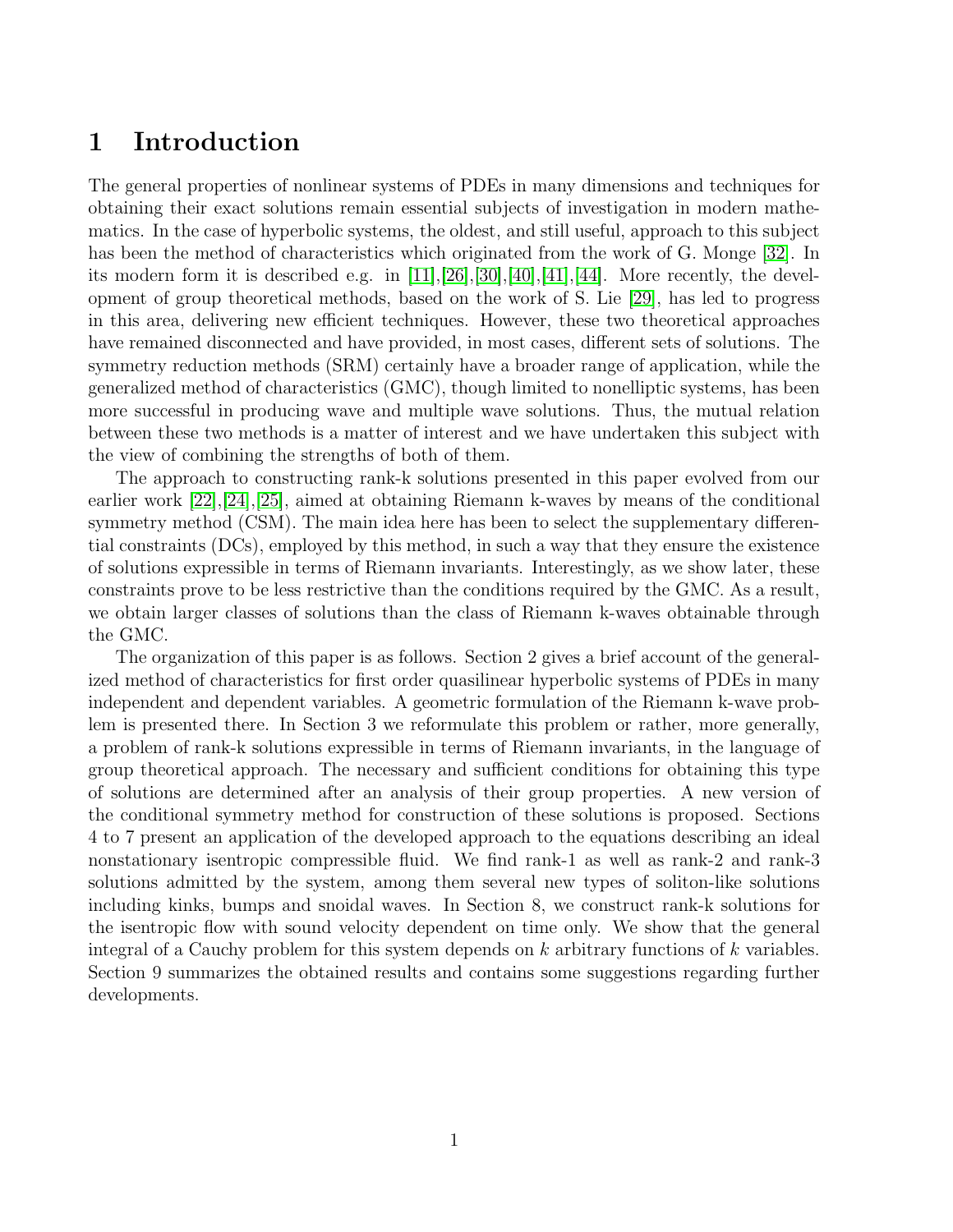### 2 The generalized method of characteristics

The generalized method of characteristics has been designed for the purpose of solving quasilinear hyperbolic systems of first order PDEs in many dimensions.This approach enables us to construct and investigate Riemann waves and their superpositions (i.e. Riemann k-waves), which are admitted by these systems. The main feature of the method is the introduction of new independent variables (called Riemann invariants) which remain constant on certain hyperplanes perpendicular to wave vectors associated with the initial system. This results in a reduction of the dimensionality of the problem. A number of attempts to generalize the Riemann invariants method and its various applications can be found in the recent literature of the subject (see e.g.  $[12] - [15]$  $[12] - [15]$ ,  $[31]$ ,  $[38]$  and references therein).

At this point, we summarize the version of the GMC for constructing k-wave solutions developed progressively in [\[6\]](#page-37-1), [\[18\]](#page-38-6), [\[19\]](#page-38-7), [\[39\]](#page-39-7), [\[40\]](#page-39-2). Let us consider a quasilinear hyperbolic system of l first order PDEs

<span id="page-4-0"></span>
$$
\mathcal{A}^{\mu}_{\alpha}(u)u_i^{\alpha} = 0, \quad \mu = 1, \dots, l, \quad \alpha = 1, \dots, q, \quad i = 1, \dots, p,
$$
\n(2.1)

in p independent variables  $x = (x^1, \ldots, x^p) \in X \subset \mathbb{R}^p$  and q dependent variables  $u =$  $(u^1,\ldots,u^q)\in U\subset\mathbb{R}^q$ . The term  $u_i^{\alpha}$  denotes the first order partial derivative of  $u^{\alpha}$  with respect to  $x^i$ , i.e.  $u_i^{\alpha} \equiv \partial u^{\alpha}/\partial x^i$ . Here we adopt the summation convention over the repeated lower and upper indices, except in the cases in which one index is taken in brackets. The system is properly determined if  $l = q$ . All considerations have local character, that is, it suffices to look for solutions defined in a neighborhood of  $x = 0$ . The main steps in constructing k-wave solutions can be presented as follows.

**1.** Find the real-valued functions  $\lambda^A = (\lambda_1^A, \ldots, \lambda_p^A) \in X$  and  $\gamma_A = (\gamma_A^1, \ldots, \gamma_A^q)$  $L_A^q$ )  $\in U$  by solving the wave relation associated with the initial system [\(2.1\)](#page-4-0),

<span id="page-4-2"></span>
$$
(\mathcal{A}^{\mu i}_{\alpha}(u)\lambda_i^A)\gamma_{(A)}^{\alpha} = 0, \quad A = 1, \dots, k < p. \tag{2.2}
$$

Thus we require that the condition

$$
rank\left(\mathcal{A}_{\alpha}^{\mu i}(u)\lambda_i^A\right) < \min\left(l, q\right) \tag{2.3}
$$

holds. We assume here the generic case in which the rank does not vary on some open subset  $\Omega \subset U$ . This step is completely algebraic.

**2.** Let us assume that we have found k linearly independent functions  $\lambda^A$  and  $\gamma_A$  which are  $C<sup>1</sup>$  in Ω. We postulate a form of solution  $u(x)$  of the initial system [\(2.1\)](#page-4-0) such that all first order derivatives of u with respect to  $x^i$  are decomposable in the following way

<span id="page-4-1"></span>
$$
\frac{\partial u^{\alpha}}{\partial x^{i}}(x) = \sum_{A=1}^{k} h^{A}(x) \gamma_{A}^{\alpha}(u) \lambda_{i}^{A}(u)
$$
\n(2.4)

on some open domain  $\mathcal{B} \subset X \times U$ . Here,  $h^{A}(x)$  are arbitrary functions of x. This step means that the original system  $(2.1)$  is subjected to the first order differential constraints  $(2.4)$ . Thus we have to solve an overdetermined system composed of [\(2.1\)](#page-4-0) and [\(2.4\)](#page-4-1).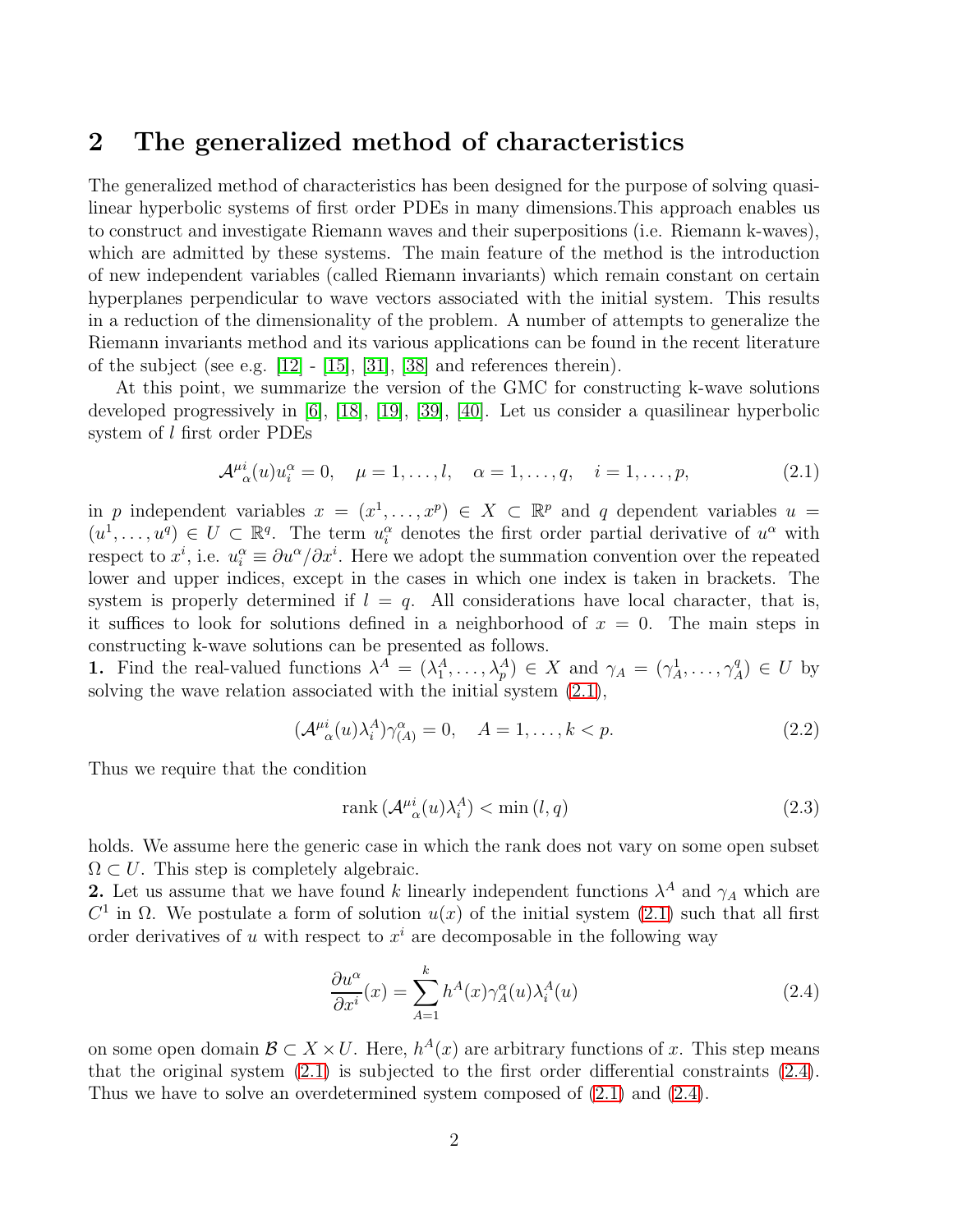The condition [\(2.4\)](#page-4-1), crucial to the GMC, determines the class of solutions, called Riemann k-waves, resulting from superposition of k simple waves.

3. Before proceeding further, we should verify whether the conditions on the vector functions  $\lambda^A$  and  $\gamma_A$ , which are necessary and sufficient for the existence of solutions of the system composed of [\(2.1\)](#page-4-0) and [\(2.4\)](#page-4-1), are satisfied. These conditions, in accordance with the Cartan theory of systems in involution [\[7\]](#page-37-2), take the form

<span id="page-5-0"></span>i) 
$$
[\gamma_A, \gamma_B] \in \text{span}\{\gamma_A, \gamma_B\}, \quad \text{ii) } \mathcal{L}_{\gamma_B} \lambda^A \in \text{span}\{\lambda^A, \lambda^B\}, \quad A \neq B = 1, \dots, k,
$$
 (2.5)

where  $\mathcal{L}_{\gamma_B}$  denotes the Lie derivative along the vector field  $\gamma_B$  and the bracket  $[\gamma_A, \gamma_B]$  denotes the commutator of the vector fields  $\gamma_A, \gamma_B$ .

4. Given that the conditions [\(2.5\)](#page-5-0) are satisfied, we can choose, due to the homogeneity of the wave relation [\(2.2\)](#page-4-2), a holonomic system for the vector fields  $\{\gamma_1, \ldots, \gamma_k\}$ , by requiring a proper length for each vector  $\gamma_A$  such that

<span id="page-5-1"></span>
$$
[\gamma_A, \gamma_B] = 0. \tag{2.6}
$$

Conditions [\(2.6\)](#page-5-1) determine a k-dimensional submanifold  $S \subset U$  which can be obtained by solving the system of PDEs

<span id="page-5-2"></span>
$$
\frac{\partial u^{\alpha}}{\partial r^{A}} = \gamma_{A}^{\alpha}(u^{1}, \dots, u^{q}), \quad A = 1, \dots, k.
$$
 (2.7)

The solution of [\(2.7\)](#page-5-2)

<span id="page-5-4"></span>
$$
u = f(r1, \dots, rk)
$$
\n
$$
(2.8)
$$

gives the explicit parametrization of the submanifold  $\mathcal S$  immersed in the space  $U$ .

**5.** Next we consider the functions  $f^*(\lambda^A)$ , that is, the functions  $\lambda^A(u)$  pulled back to the submanifold  $S \subset U$ . The  $\lambda^A(u)$  become functions of the parameters  $(r^1, \ldots, r^k)$  on S. For simplicity of notation, we denote  $f^*(\lambda^A)$  by  $\lambda^A(r^1,\ldots,r^k)$ .

6. Restricting the equations [\(2.4\)](#page-4-1) and [\(2.5\)](#page-5-0) to the submanifold  $S$  and using the linear independence of the vectors  $\{\gamma_1, \ldots, \gamma_k\}$ , we obtain

<span id="page-5-3"></span>
$$
\frac{\partial r^A}{\partial x^i} = h^A(x)\lambda_i^A(r^1, \dots, r^k),\tag{2.9}
$$

$$
\frac{\partial \lambda^A}{\partial r^B} = \alpha_B^A(r^1, \dots, r^k) \lambda^A + \beta_B^A(r^1, \dots, r^k) \lambda^B, \quad A \neq B = 1, \dots, k,
$$
 (2.10)

for some real-valued functions  $\alpha_B^A$  and  $\beta_B^A$  :  $S \to \mathbb{R}$ . Here we do not use the summation convention. According to the Cartan theory of systems in involution, the conditions [\(2.7\)](#page-5-2), [\(2.9\)](#page-5-3) and [\(2.10\)](#page-5-3) ensure that the set of solutions of the initial system of PDEs [\(2.1\)](#page-4-0) subjected to the differential constraints  $(2.4)$  depends on k arbitrary functions of one variable.

7. Next, we look for the most general class of solutions of the linear system of equations [\(2.10\)](#page-5-3) for  $\lambda^A$  as functions of  $r^1, \ldots, r^k$ . We can perform this analysis by using, for example, the Monge-Darboux method [\[19\]](#page-38-7).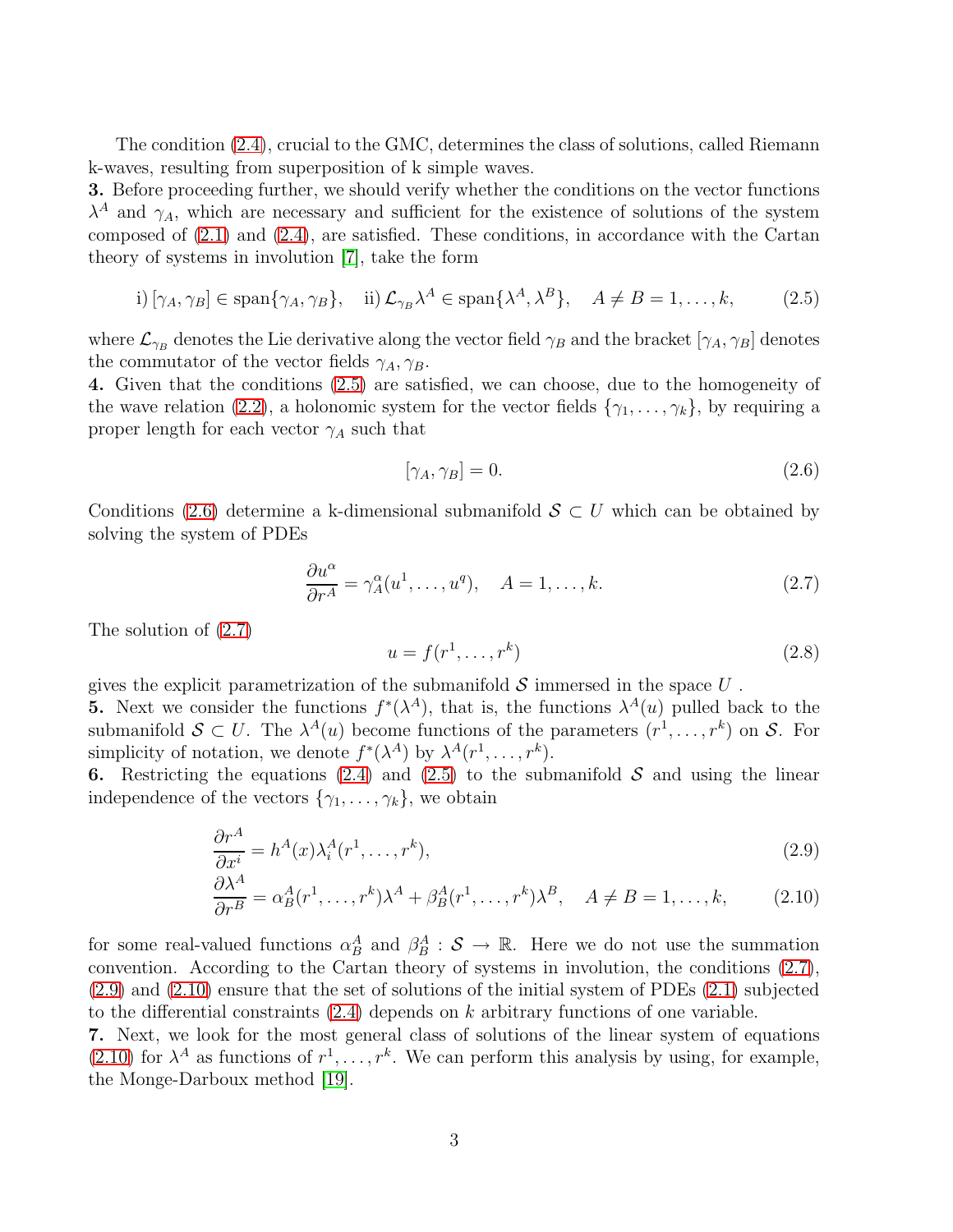**8.** From the general solution of [\(2.10\)](#page-5-3) for the functions  $\lambda^A$ , the solution of the system [\(2.9\)](#page-5-3) can be derived in the implicit form

<span id="page-6-0"></span>
$$
\lambda_i^A(r^1, \dots, r^k)x^i = \psi^A(r^1, \dots, r^k), \quad A = 1, \dots, k,
$$
\n(2.11)

where  $\psi^A : \mathbb{R}^k \to \mathbb{R}$  are some functionally independent differentiable functions of k variables  $r^1, \ldots, r^k$  such that

<span id="page-6-1"></span>
$$
\frac{\partial \psi^A}{\partial r^B} = \alpha_B^A(r^1, \dots, r^k) \psi^{(A)} + \beta_B^A(r^1, \dots, r^k) \psi^{(B)}, \quad A \neq B. \tag{2.12}
$$

Note that the solutions  $r^{A}(x)$  of [\(2.11\)](#page-6-0) are constant on (p-k)-dimensional hyperplanes perpendicular to the wave vectors  $\lambda^A$ .

9. Finally, the k-wave solution of [\(2.1\)](#page-4-0) is obtained from the explicit parametrization [\(2.8\)](#page-5-4) of the submanifold  $S \subset U$  in terms of the parameters  $r^1, \ldots, r^k$ , which are now implicitly defined as functions of  $x^1, \ldots, x^p$  by the solutions of the system  $(2.11)$  in the space X.

If the set of implicitly defined relations between the variables  $u^{\alpha}, x^{i}$  and  $(r^{1}, \ldots, r^{k})$ ,

$$
u^{\alpha} = f^{\alpha}(r^1, \dots, r^k), \quad \lambda_i^A(r^1, \dots, r^k)x^i = \psi^A(r^1, \dots, r^k), \tag{2.13}
$$

can be solved in such a way that r and  $u^{\alpha}$  can be given as graphs over an open subset  $\mathcal{D} \subset X$ , then the functions  $u^{\alpha} = f^{\alpha}(r^{1}(x), \ldots, r^{k}(x))$  constitute a k-wave solution of the quasilinear hyperbolic system [\(2.1\)](#page-4-0). The scalar functions  $r^{A}(x)$  are called the Riemann invariants. For  $p = 2$  they coincide with the classical Riemann invariants as they have been usually introduced in the literature of the subject (see e.g.  $[10],[26],[41],[42]$  $[10],[26],[41],[42]$  $[10],[26],[41],[42]$  $[10],[26],[41],[42]$  $[10],[26],[41],[42]$  $[10],[26],[41],[42]$ ).

Finally, let us comment on the Cauchy problem for Riemann k-waves (for a detailed discussion see e.g.  $[19], [30], [40]$  $[19], [30], [40]$  $[19], [30], [40]$  $[19], [30], [40]$ .

Let us consider q functions  $u^1(x), \ldots, u^q(x)$  which take some prescribed values  $u_0(\bar{x}) =$  $(u_0^1(\bar{x}), \ldots, u_0^q)$  $\binom{q}{0}$ ( $\bar{x}$ )) on the hyperplane  $\mathbb{P} \subset \mathbb{R}^n$  defined by  $t = 0$ . Here, we use the notation  $x = (t, \bar{x}) \in X \subset \mathbb{R}^{n+1}$ . It was shown [\[19\]](#page-38-7) that for  $0 < t < T$  the initial value problem for the system [\(2.1\)](#page-4-0) has locally exactly one solution in the form of a Riemann k-wave defined implicitly by relations [\(2.8\)](#page-5-4), [\(2.11\)](#page-6-0) and [\(2.12\)](#page-6-1) if the  $C^2$  function  $u_0(\bar{x})$  satisfies the following conditions.

i)  $u_0(\bar{x})$  is sufficiently small that there exists a time interval [0, T] in which the gradient catastrophe for a solution  $u(x)$  of  $(2.1)$  does not occur.

ii)  $u_0(\bar{x})$  is decomposable according to conditions [\(2.4\)](#page-4-1), that is

$$
\frac{\partial u^{\alpha}}{\partial x^{j}}(\bar{x})\Big|_{\mathbb{P}} = \sum_{A=1}^{k} \xi^{A}(0,\bar{x}) \gamma_{A}^{\alpha}(u_{0}(\bar{x})) \lambda_{j}^{A}(u_{0}(\bar{x}))\Big|_{\mathbb{P}}
$$
\n(2.14)

on some open domain  $\mathcal{E} \subset \mathbb{P} \times U$ .

# 3 Conditional Symmetries and Riemann Invariants

Until now, the only way to approach the problem of superposition of many Riemann waves in multi-dimensional space was through the GMC. This method, like all other techniques of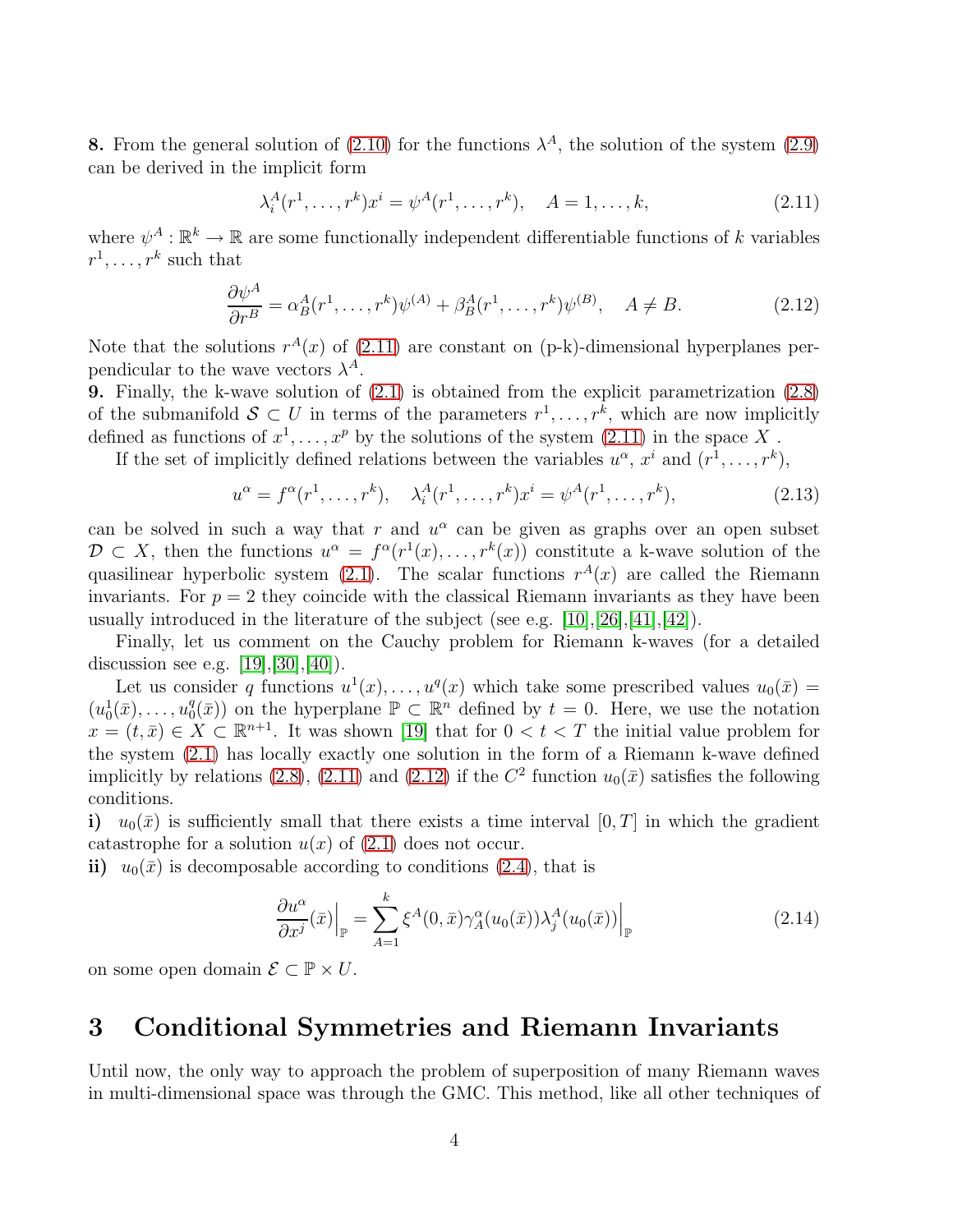solving PDEs, has its limitations. They have motivated the authors to search for the means of constructing larger classes of multiple wave solutions expressible in terms of Riemann invariants. The natural way to do it is to look at these solutions from the point of view of group invariance properties. The feasibility and advantages of such an approach were demonstrated for certain fluid dynamic equations in [\[24\]](#page-38-2),[\[25\]](#page-38-3). We have been particularly interested in the construction of nonlinear superpositions of elementary solutions (i.e. rank-1 solutions) of [\(2.1\)](#page-4-0), and the preliminary analysis indicated that the method of conditional symmetry is an especially useful tool for this purpose.

We use the term "conditional symmetry" here as introduced by P.J. Olver and P. Rosenau [\[34\]](#page-39-9). It evolved from the notion of "nonclassical symmetry" which had originated from the work of G. Bluman and J. Cole [\[2\]](#page-37-4) and was developed by several authors (D. Levi and P. Winternitz [\[28\]](#page-39-10) and Fushchych [\[16\]](#page-38-8) among others). For a review of this subject see e.g. [\[3\]](#page-37-5), [\[8\]](#page-37-6), [\[35\]](#page-39-11) and references therein.

The method of conditional symmetry consists in supplementing the original system of PDEs with first order differential constraints for which a symmetry criterion of the given system of PDEs is identically satisfied. Under certain circumstances this augmented system of PDEs admits a larger class of Lie symmetries than the original system of PDEs. For our purpose we adapt here the version of CSM developed in [\[22\]](#page-38-1), [\[23\]](#page-38-9).

We now reformulate the task of constructing rank-k solutions expressible in terms of Riemann invariants in the language of the group theoretical approach. Let us consider the nondegenerate system [\(2.1\)](#page-4-0) in its matrix form

<span id="page-7-0"></span>
$$
\mathcal{A}^1(u)u_1 + \ldots + \mathcal{A}^p(u)u_p = 0,
$$
\n(3.1)

where  $\mathcal{A}^1, \ldots, \mathcal{A}^p$  are l by q real-valued matrix functions of u. If we set  $l = q, p = n + 1$  (we denote the independent variables by  $t = x^0, x^1, \ldots, x^n$  and  $\mathcal{A}^0$  is the identity matrix, then the system has the evolutionary form

<span id="page-7-2"></span>
$$
u_t + \sum_{j=1}^{n} \mathcal{A}^j(u)u_j = 0.
$$
 (3.2)

For a fixed set of  $k$  linearly independent real-valued wave vectors

$$
\lambda^{A}(u) = (\lambda_1^{A}(u), \dots, \lambda_p^{A}(u)), \quad A = 1, \dots, k < p,
$$

with

<span id="page-7-1"></span>
$$
\ker\left(\lambda_i^A \mathcal{A}^i\right) \neq 0,\tag{3.3}
$$

we define the real-valued functions  $r^A: X \times U \to \mathbb{R}$  such that

$$
r^{A}(x, u) = \lambda_{i}^{A}(u)x^{i}, \quad A = 1, ..., k.
$$
 (3.4)

These functions are Riemann invariants associated with the wave vectors  $\lambda^A$ , as introduced in the previous section.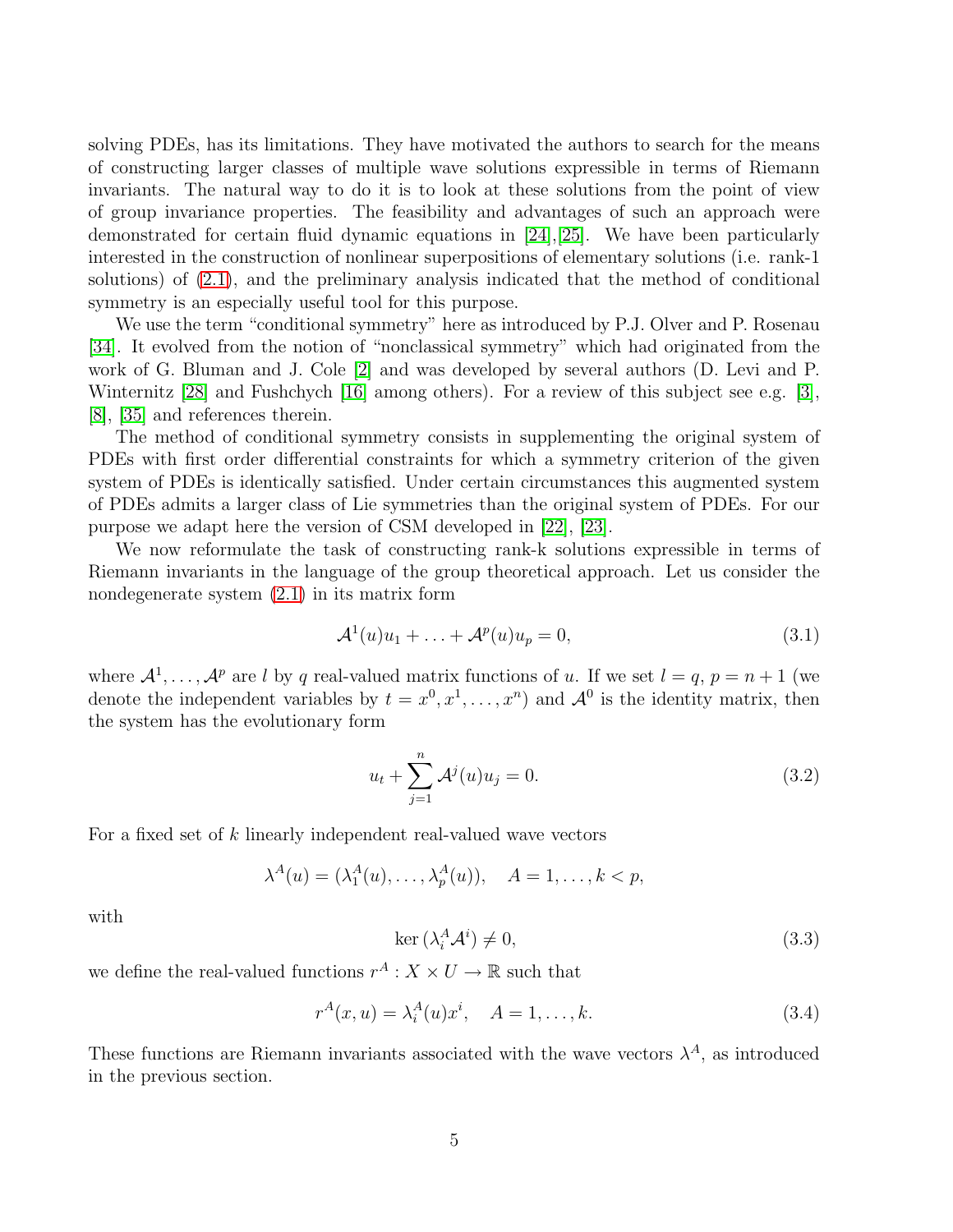We postulate the form of solution of  $(3.1)$  defined implicitly by the following set of relations between the variables  $u^{\alpha}$ ,  $x^{i}$  and  $r^{A}$ 

<span id="page-8-0"></span>
$$
u = f(r^{1}(x, u), \dots, r^{k}(x, u)), \quad r^{A}(x, u) = \lambda_{i}^{A}(u)x^{i}, \quad A = 1, \dots, k.
$$
 (3.5)

Equations [\(3.5\)](#page-8-0) determine a unique function  $u(x)$  on a neighborhood of  $x = 0$  for any  $f: \mathbb{R}^k \to \mathbb{R}^q$ . The Jacobi matrix of equations  $(3.5)$  can be presented as

<span id="page-8-1"></span>
$$
\partial u = (u_i^{\alpha}) = \left(\mathcal{I}_q - \frac{\partial f}{\partial r} \cdot \frac{\partial r}{\partial u}\right)^{-1} \frac{\partial f}{\partial r} \lambda \in \mathbb{R}^{q \times p},\tag{3.6}
$$

or equivalently as

<span id="page-8-2"></span>
$$
\partial u = \frac{\partial f}{\partial r} \left( \mathcal{I}_k - \frac{\partial r}{\partial u} \cdot \frac{\partial f}{\partial r} \right)^{-1} \lambda \in \mathbb{R}^{q \times p},\tag{3.7}
$$

where

<span id="page-8-5"></span>
$$
\frac{\partial f}{\partial r} = \left(\frac{\partial f^{\alpha}}{\partial r^A}\right) \in \mathbb{R}^{q \times k}, \quad \lambda = (\lambda_i^A) \in \mathbb{R}^{k \times p},\tag{3.8}
$$

$$
\frac{\partial r}{\partial u} = \left(\frac{\partial r^A}{\partial u^\alpha}\right) = \left(\frac{\partial \lambda_i^A}{\partial u^\alpha} x^i\right) \in \mathbb{R}^{k \times q}, \quad r = (r^1, \dots, r^k) \in \mathbb{R}^k,
$$
\n(3.9)

and  $\mathcal{I}_q$  and  $\mathcal{I}_k$  are the q by q and k by k identity matrices respectively. Applying the implicit function theorem, we obtain the following conditions ensuring that  $r^A$  and  $u^\alpha$  are expressible as graphs over some open subset  $D$  of  $\mathbb{R}^p$ ,

<span id="page-8-3"></span>
$$
\det\left(\mathcal{I}_q - \frac{\partial f}{\partial r} \cdot \frac{\partial \lambda}{\partial u}x\right) \neq 0,\tag{3.10}
$$

or

<span id="page-8-4"></span>
$$
\det\left(\mathcal{I}_k - \frac{\partial \lambda}{\partial u}x \cdot \frac{\partial f}{\partial r}\right) \neq 0. \tag{3.11}
$$

The inverse matrix in  $(3.6)$  (or in  $(3.7)$ ) is well defined, since

$$
\frac{\partial r}{\partial u} = 0 \quad \text{at} \quad x = 0. \tag{3.12}
$$

In our further considerations we assume that the conditions  $(3.10)$  or  $(3.11)$  are fulfilled, whenever applicable.

The postulated solution [\(3.5\)](#page-8-0) is a rank-k solution, since the Jacobi matrix of  $u(x)$  has a rank equal to k. Its image is a k-dimensional submanifold  $S_k$  in the first jet space  $J^1$  =  $J^1(X \times U)$ .

For a fixed set of k linearly independent wave vectors  $\{\lambda^1, \ldots, \lambda^k\}$  we define another set of  $(p - k)$  linearly independent vectors

$$
\xi_a(u) = (\xi_a^1(u), \dots, \xi_a^p(u))^T, \quad a = 1, \dots, p - k,
$$
\n(3.13)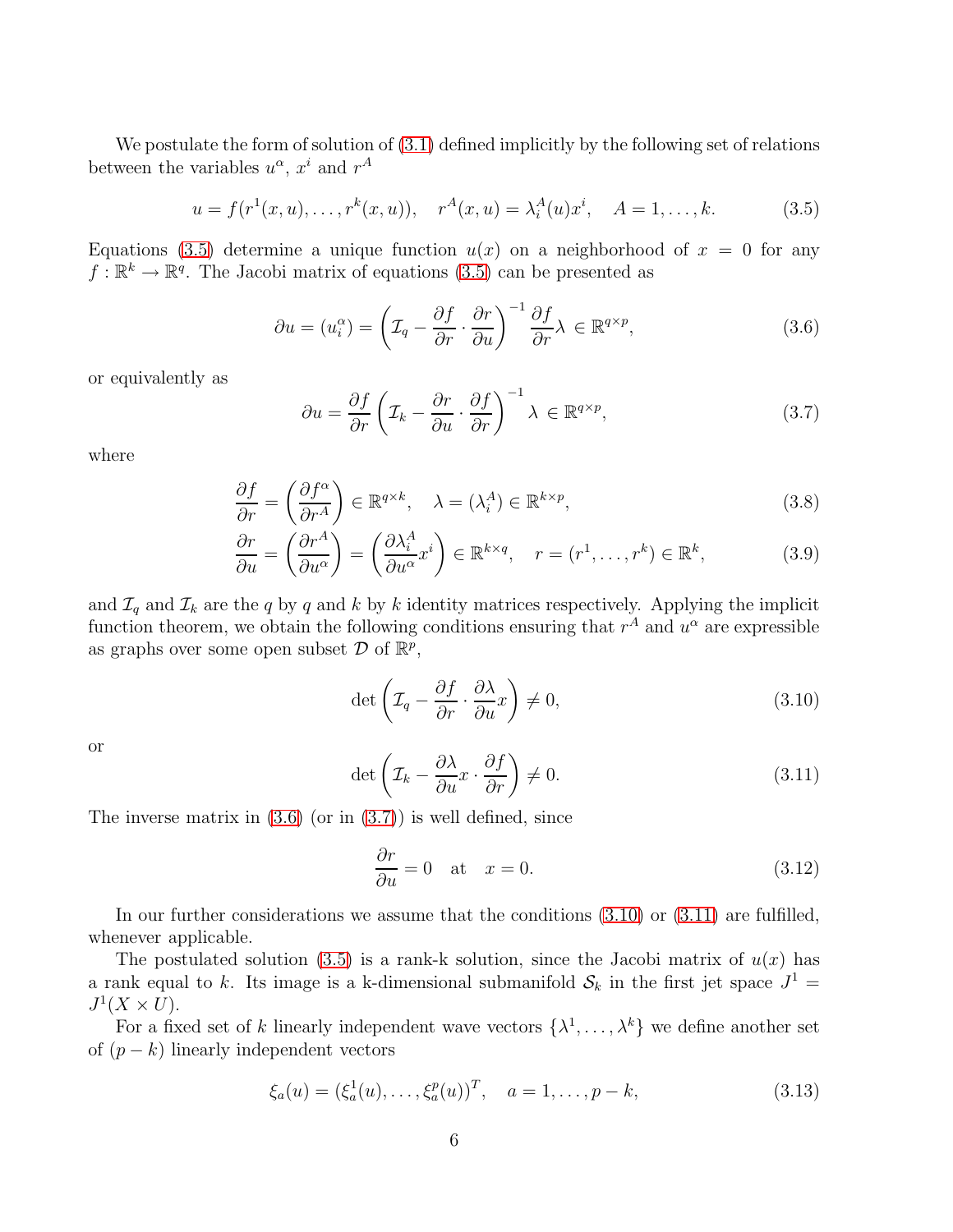satisfying the orthogonality conditions

<span id="page-9-0"></span>
$$
\lambda_i^A \xi_a^i = 0, \quad A = 1, \dots, k. \tag{3.14}
$$

Then, due to [\(3.6\)](#page-8-1) (or [\(3.7\)](#page-8-2)), the graph of the solution  $\Gamma = \{(x, u(x))\}$  is invariant under the family of the first order differential operators

<span id="page-9-1"></span>
$$
X_a = \xi_a^i(u) \frac{\partial}{\partial x^i}, \quad a = 1, \dots, p - k,\tag{3.15}
$$

defined on  $X \times U$ . Note that the vector fields  $X_a$  do not include vectors tangent to the direction u. So, the vectors fields  $X_a$  form an Abelian distribution on  $X \times U$ , i.e.

$$
[X_a, X_b] = 0, \quad a \neq b = 1, \dots, p - k. \tag{3.16}
$$

Conversely, if  $u(x)$  is a q-component function defined on a neighborhood of  $x = 0$  such that the graph  $\Gamma = \{(x, u(x))\}$  is invariant under a set of  $(p - k)$  vector fields  $X_a$  with properties [\(3.14\)](#page-9-0), then  $u(x)$  is a solution of equations [\(3.5\)](#page-8-0), for some f. This is so, because the set  $\{r^1, \ldots, r^k, u^1, \ldots, u^q\}$  constitutes a complete set of invariants of the Abelian algebra of the vector fields [\(3.15\)](#page-9-1). This geometrically characterizes the solutions  $u(x)$  of the equations  $(3.5).$  $(3.5).$ 

The group-invariant solutions of the system  $(3.1)$  consist of those functions  $u = f(x)$ which satisfy both the initial system  $(3.1)$  and a set of first order differential constraints

<span id="page-9-2"></span>
$$
\xi_a^i u_i^{\alpha} = 0, \quad a = 1, \dots, p - k, \quad \alpha = 1, \dots, q,
$$
\n(3.17)

ensuring that the characteristics of the vectors fields  $X_a$  are equal to zero.

Note that, in general, the conditions [\(3.17\)](#page-9-2) are weaker than the DCs [\(2.4\)](#page-4-1) required by the GMC, since the latter are submitted to the algebraic condition  $(2.2)$ . Indeed,  $(3.17)$  implies

$$
u_i^{\alpha} = \Phi_A^{\alpha} \lambda_i^A, \tag{3.18}
$$

where  $\Phi_A^{\alpha}$  are real-valued matrix functions on the first jet space  $J^1 = J^1(X \times U)$ ,

$$
\Phi_A^{\alpha} = \left[ \left( \mathcal{I}_q - \frac{\partial f}{\partial r} \cdot \frac{\partial r}{\partial u} \right)^{-1} \right]_{\beta}^{\alpha} \frac{\partial f^{\beta}}{\partial r^A} \in \mathbb{R}^{q \times k},\tag{3.19}
$$

or

$$
\Phi_A^{\alpha} = \frac{\partial f^{\alpha}}{\partial r^B} \left[ \left( \mathcal{I}_k - \frac{\partial r}{\partial u} \cdot \frac{\partial f}{\partial r} \right)^{-1} \right]_A^B \in \mathbb{R}^{q \times k},\tag{3.20}
$$

which do not necessarily satisfy the wave relation  $(2.2)$ . This fact results in easing up the restrictions on initial data at  $t = 0$ , thus we are able to consider more diverse configurations of waves involved in a superposition than in the GMC case.

We now proceed to solve the overdetermined system composed of the initial system  $(3.1)$ and the DCs [\(3.17\)](#page-9-2)

<span id="page-9-3"></span>
$$
\mathcal{A}^{i\mu}_{\alpha}(u)u_i^{\alpha} = 0, \quad \xi_a^i(u)u_i^{\alpha} = 0, \quad \mu = 1, \dots, l, \quad a = 1, \dots, p - k. \tag{3.21}
$$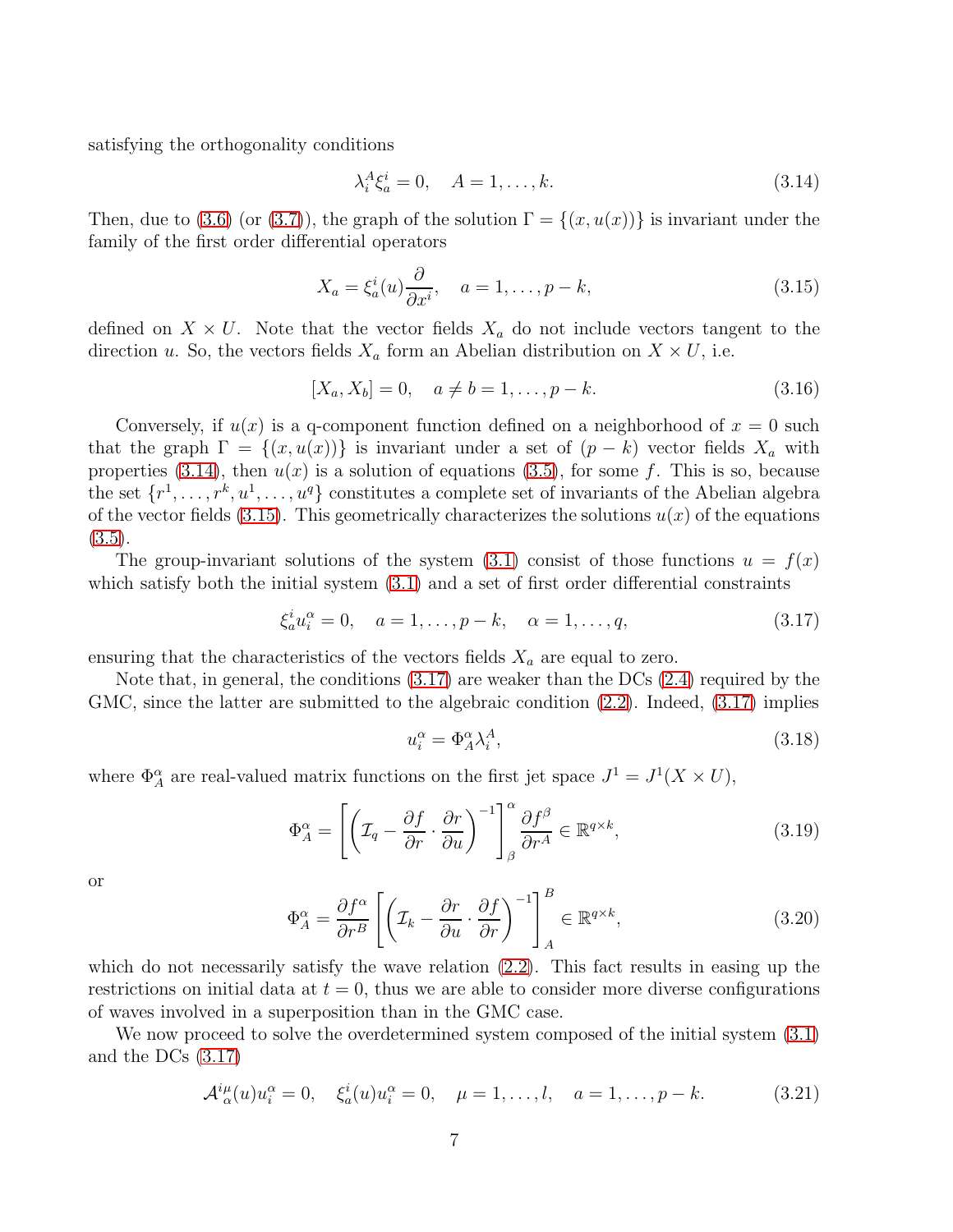Substituting  $(3.6)$  (or  $(3.7)$ ) into  $(3.1)$  yields

<span id="page-10-0"></span>
$$
\operatorname{tr}\left(\mathcal{A}^{\mu}\left(\mathcal{I}_{q}-\frac{\partial f}{\partial r}\cdot\frac{\partial r}{\partial u}\right)^{-1}\frac{\partial f}{\partial r}\lambda\right)=0, \quad \mu=1,\ldots,l,\tag{3.22}
$$

or

<span id="page-10-1"></span>
$$
\operatorname{tr}\left(\mathcal{A}^{\mu}\frac{\partial f}{\partial r}\left(\mathcal{I}_{k}-\frac{\partial r}{\partial u}\cdot\frac{\partial f}{\partial r}\right)^{-1}\lambda\right)=0, \quad \mu=1,\ldots,l,\tag{3.23}
$$

where  $\mathcal{A}^1, \ldots, \mathcal{A}^l$  are p by q matrix functions of u (i.e.  $\mathcal{A}^\mu = (\mathcal{A}^{\mu}_{\alpha}(u)) \in \mathbb{R}^{p \times q}, \mu = 1, \ldots, l$ ). For the given system of equations [\(2.1\)](#page-4-0), the matrices  $\mathcal{A}^{\mu}$  are known functions of u and equations [\(3.22\)](#page-10-0) (or [\(3.23\)](#page-10-1)) constitute conditions on functions  $f^{\alpha}(r)$  and  $\lambda^{A}(u)$  (or, by virtue of [\(3.14\)](#page-9-0), on  $\xi_a(u)$ ). It is convenient from a computational point of view to split  $x^i$  into  $x^{i_A}$ and  $x^{i_a}$  and to choose a basis for the wave vectors  $\lambda^A$  such that

<span id="page-10-6"></span>
$$
\lambda^A = dx^{i_A} + \lambda^A_{i_a} dx^{i_a}, \quad A = 1, \dots, k,
$$
\n
$$
(3.24)
$$

where  $(i_A, i_a)$  is a permutation of  $(1, \ldots, p)$ . Hence, expression [\(3.9\)](#page-8-5) becomes

<span id="page-10-2"></span>
$$
\frac{\partial r^A}{\partial u^\alpha} = \frac{\partial \lambda_{i_a}^A}{\partial u^\alpha} x^{i_a}.
$$
\n(3.25)

Substituting  $(3.25)$  into  $(3.22)$  (or  $(3.23)$ ) yields

<span id="page-10-3"></span>
$$
\operatorname{tr}\left(\mathcal{A}^{\mu}\left(\mathcal{I}_{q}-Q_{a}x^{i_{a}}\right)^{-1}\frac{\partial f}{\partial r}\lambda\right)=0, \quad \mu=1,\ldots,l,\tag{3.26}
$$

or

<span id="page-10-4"></span>
$$
\operatorname{tr}\left(\mathcal{A}^{\mu}\frac{\partial f}{\partial r}\left(\mathcal{I}_{k}-K_{a}x^{i_{a}}\right)^{-1}\lambda\right)=0, \quad \mu=1,\ldots,l,\tag{3.27}
$$

where

<span id="page-10-7"></span>
$$
Q_a = \frac{\partial f}{\partial r} \eta_a \in \mathbb{R}^{q \times q}, \quad K_a = \eta_a \frac{\partial f}{\partial r} \in \mathbb{R}^{k \times k}, \quad \eta_a = \left(\frac{\partial \lambda_{i_a}^A}{\partial u^\alpha}\right) \in \mathbb{R}^{k \times q}, \tag{3.28}
$$

for  $i_A$  fixed and  $i_a = 1, \ldots, p-1$ . Note that the functions  $r^A$  and  $x^{i_a}$  are functionally independent in a neighborhood of  $x = 0$ . The matrix functions  $\mathcal{A}^{\mu}$ ,  $\partial f/\partial r$ ,  $Q_a$  and  $K_a$ depend on  $r$  only. Hence, equations  $(3.26)$  (or  $(3.27)$ ) have to be satisfied for any value of coordinates  $x^{i_a}$ . This requirement leads to some constraints on these matrix functions.

According to the Cayley-Hamilton theorem, for any  $n$  by  $n$  invertible matrix  $M$ , the expression  $(M^{-1} \det M)$  is a polynomial in M of order  $(n-1)$ . Thus, using the tracelessness of the expression  $\mathcal{A}^{\mu}(\mathcal{I}_q - Q_a x^{i_a})^{-1}(\partial f/\partial r)\lambda$ , we can replace equations [\(3.26\)](#page-10-3) by the following

<span id="page-10-5"></span>
$$
\operatorname{tr}\left(\mathcal{A}^{\mu}Q\frac{\partial f}{\partial r}\lambda\right) = 0, \quad \text{where} \quad Q = \operatorname{adj}(\mathcal{I}_q - Q_a x^{i_a}) \in \mathbb{R}^{q \times q}.\tag{3.29}
$$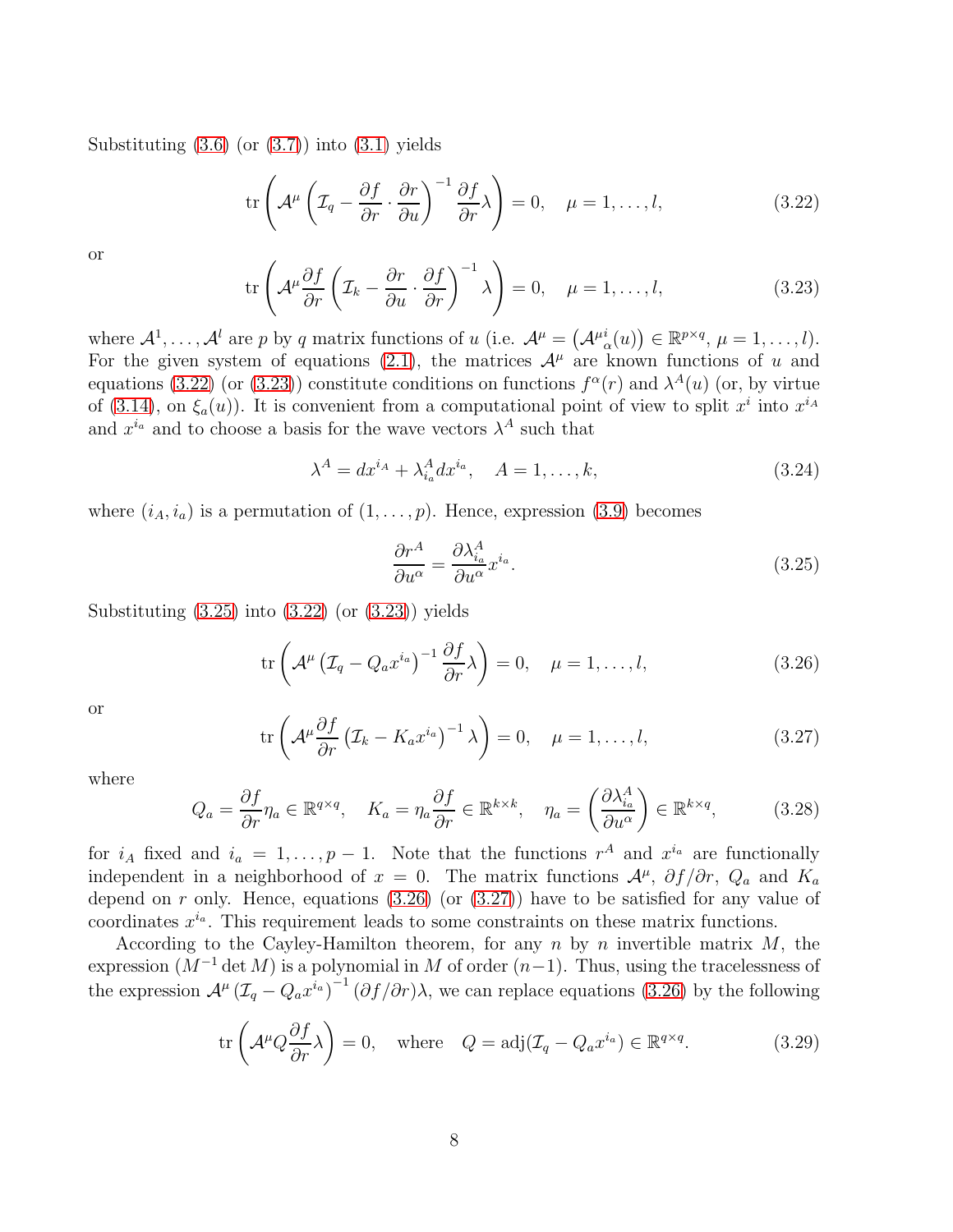Here adj $M$  denotes the classical adjoint of the matrix  $M$ . Note that  $Q$  is a polynomial of order  $(q-1)$  in  $x^{i_q}$ . Taking [\(3.29\)](#page-10-5) and all its partial derivatives with respect to  $x^{i_q}$  (with r fixed at  $x = 0$ , we obtain the following conditions for the matrix functions  $f(r)$  and  $\lambda(f)$ 

<span id="page-11-0"></span>
$$
\operatorname{tr}\left(\mathcal{A}^{\mu}\frac{\partial f}{\partial r}\lambda\right) = 0, \quad \mu = 1, \dots, l,\tag{3.30}
$$

$$
\operatorname{tr}\left(\mathcal{A}^{\mu}Q_{(a_1}\dots Q_{a_s)}\frac{\partial f}{\partial r}\lambda\right) = 0, \tag{3.31}
$$

where  $s = 1, \ldots, q-1$  and  $(a_1, \ldots, a_s)$  denotes the symmetrization over all indices in the bracket. A similar procedure can be applied to system [\(3.27\)](#page-10-4) to yield [\(3.30\)](#page-11-0) and

<span id="page-11-1"></span>
$$
\operatorname{tr}\left(\mathcal{A}^{\mu}\frac{\partial f}{\partial r}K_{(a_1}\dots K_{a_s})\lambda\right) = 0, \quad K = \operatorname{adj}(\mathcal{I}_k - K_a x^{i_a}) \in \mathbb{R}^{k \times k},\tag{3.32}
$$

where now  $s = 1, \ldots, k - 1$ . Equations [\(3.30\)](#page-11-0) represent the initial value conditions on a surface in the space of independent variables X, given at  $x^{i_a} = 0$ . Note that equations [\(3.31\)](#page-11-0) (or [\(3.32\)](#page-11-1)) form the conditions required for preservation of the property [\(3.30\)](#page-11-0) by flows represented by the vector fields  $(3.15)$ . Note also that, by virtue of  $(3.24)$ ,  $X_a$  can be expressed in the form

$$
X_a = \partial_{i_a} - \lambda_{i_a}^A \partial_{i_A}.\tag{3.33}
$$

Substituting expressions [\(3.28\)](#page-10-7) into [\(3.31\)](#page-11-0) or [\(3.32\)](#page-11-1) and simplifying gives the unified form

<span id="page-11-2"></span>
$$
\operatorname{tr}\left(\mathcal{A}^{\mu}\frac{\partial f}{\partial r}\eta_{(a_1}\frac{\partial f}{\partial r}\dots\eta_{a_s)}\frac{\partial f}{\partial r}\lambda\right) = 0, \quad \eta_{a_t} = \left(\frac{\partial\lambda_{a_t}^A}{\partial u^{\alpha}}\right) \in \mathbb{R}^{k \times q}, \quad t = 1, \dots, s,
$$
 (3.34)

where we can choose either max  $(s) = q-1$  or max  $(s) = k-1$ , whichever is more convenient.

Let us note that for  $k = 1$  the results of the two methods, CSM and GMC, overlap. This is due to the fact that conditions  $(2.2)$  and  $(2.7)$  coincide with  $(3.30)$  and conditions  $(2.5)$ and [\(3.34\)](#page-11-2) are identically equal to zero. In this case, all rank-1 solutions correspond to single Riemann waves. However, for  $k \geq 2$  the differences between the two approaches become essential and, as we demonstrate in the following examples, the CSM can provide rank-k solutions which are not Riemann k-waves as defined by the GMC.

We now introduce a change of variables on  $\mathbb{R}^p \times \mathbb{R}^q$  which allows us to rectify the vector fields  $X_a$  and simplify considerably the structure of the overdetermined system [\(3.21\)](#page-9-3). For this system, in the new coordinates, we derive the necessary and sufficient conditions for existence of rank-k solutions in the form [\(3.5\)](#page-8-0).

Let us assume that there exists an invertible  $k$  by  $k$  subblock

<span id="page-11-4"></span>
$$
\Lambda = (\lambda_B^A), \quad 1 \le A, B \le k,\tag{3.35}
$$

of the matrix  $\lambda \in \mathbb{R}^{k \times p}$ . Then the independent vector fields

<span id="page-11-3"></span>
$$
X_{k+1} = \frac{\partial}{\partial x^{k+1}} - (\Lambda^{-1})^B_A \lambda^A_{k+1} \frac{\partial}{\partial x^B}, \quad \dots \quad , X_p = \frac{\partial}{\partial x^p} - (\Lambda^{-1})^B_A \lambda^A_p \frac{\partial}{\partial x^B}, \tag{3.36}
$$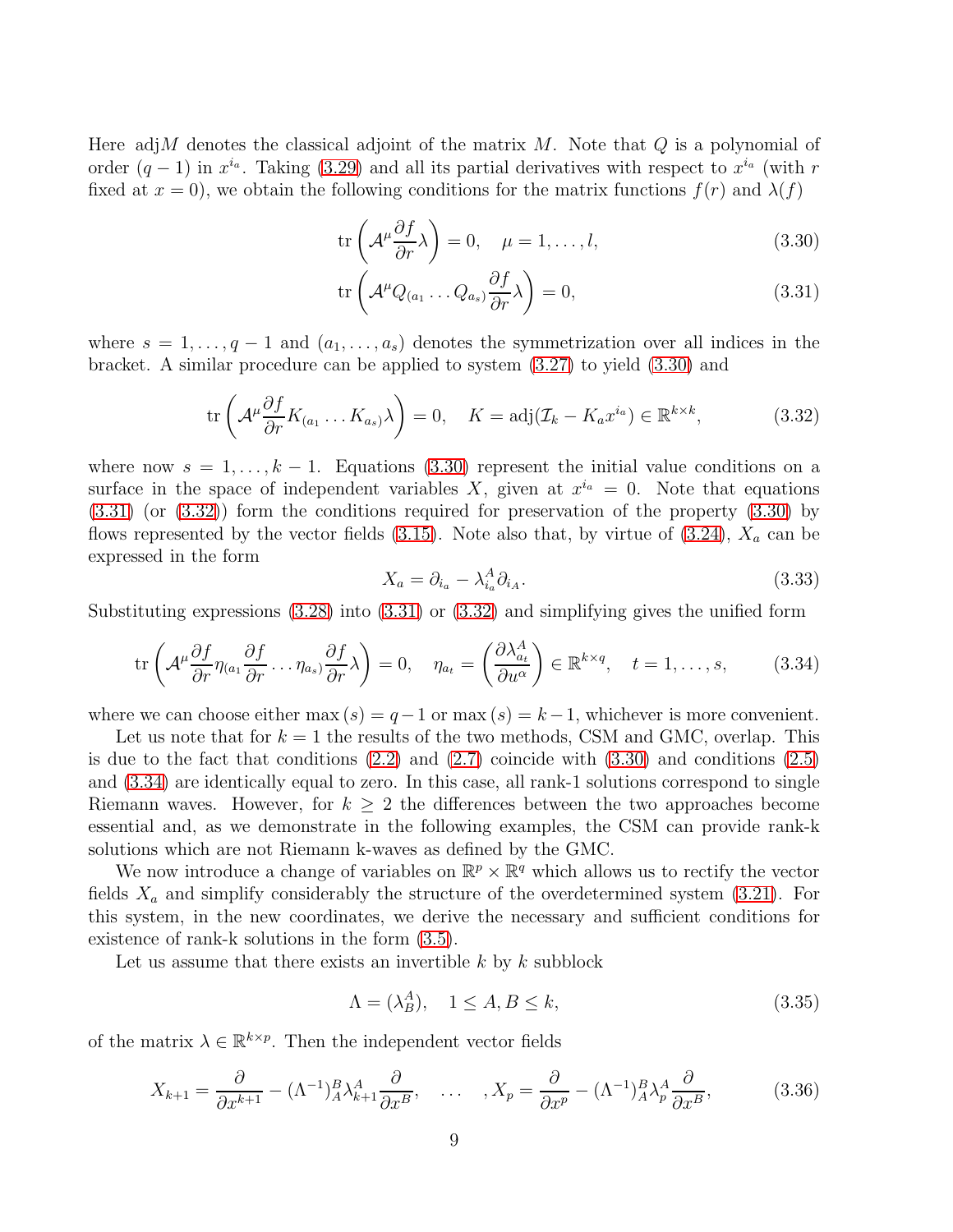have the required form  $(3.15)$  for which the orthogonality conditions  $(3.14)$  are satisfied. We introduce the functions

$$
\bar{x}^1 = r^1(x, u), \dots, \bar{x}^k = r^k(x, u), \n\bar{x}^{k+1} = x^{k+1}, \dots, \bar{x}^p = x^p, \bar{u}^1 = u^1, \dots, \bar{u}^q = u^q,
$$
\n(3.37)

as new coordinates on  $\mathbb{R}^p \times \mathbb{R}^q$  space which allow us to rectify the vector fields [\(3.36\)](#page-11-3). So, we get

<span id="page-12-4"></span>
$$
X_{k+1} = \frac{\partial}{\partial \bar{x}^{k+1}}, \dots, X_p = \frac{\partial}{\partial \bar{x}^p}.
$$
\n(3.38)

The p-dimensional submanifold invariant under  $X_{k+1}, \ldots, X_p$  is defined by equations of the form

<span id="page-12-0"></span>
$$
\bar{u} = f(\bar{x}^1, \dots, \bar{x}^k),\tag{3.39}
$$

for an arbitrary function  $f : \mathbb{R}^k \to \mathbb{R}^q$ . The expression [\(3.39\)](#page-12-0) is the general solution of the invariance conditions

<span id="page-12-1"></span>
$$
\bar{u}_{\bar{x}^{k+1}}, \dots, \bar{u}_{\bar{x}^p} = 0. \tag{3.40}
$$

The initial system [\(3.1\)](#page-7-0) described in the new coordinates  $(\bar{x}, \bar{u}) \in \mathbb{R}^p \times \mathbb{R}^q$  is, in general, a nonlinear system of first order PDEs,

<span id="page-12-2"></span>
$$
\bar{\mathcal{A}}^i(\bar{x}, \bar{u}, \bar{u}_{\bar{x}}) \bar{u}_i = 0, \quad \text{where} \quad \bar{\mathcal{A}}^i = \frac{\partial \bar{x}^i}{\partial x^j} \mathcal{A}^j, \quad i, j = 1, \dots, p. \tag{3.41}
$$

That is, we have

$$
\bar{\mathcal{A}}^1 = \frac{\partial r^1}{\partial x^i} \mathcal{A}^i, \dots, \bar{\mathcal{A}}^k = \frac{\partial r^k}{\partial x^i} \mathcal{A}^i, \bar{\mathcal{A}}^{k+1} = \mathcal{A}^{k+1}, \dots, \bar{\mathcal{A}}^p = \mathcal{A}^p.
$$
 (3.42)

The Jacobi matrix in the coordinates  $(\bar{x}, \bar{u})$  takes the form

$$
\frac{\partial r^i}{\partial x^j} = (\phi^{-1})^i_s \lambda^s_j \in \mathbb{R}^{k \times p}, \quad (\phi^i_j) = \left(\delta^i_j - \frac{\partial r^i}{\partial u^l} \frac{\partial \bar{u}^l}{\partial \bar{x}^j}\right) \in \mathbb{R}^{k \times k},\tag{3.43}
$$

whenever the invariance conditions  $(3.40)$  are satisfied. Augmenting the system  $(3.41)$  with the invariance conditions [\(3.40\)](#page-12-1) leads to a quasilinear reduced system of PDEs

<span id="page-12-3"></span>
$$
\Delta : \begin{cases} \operatorname{tr} \left( \bar{\mathcal{A}}^{\mu} \left( \mathcal{I}_{q} - \frac{\partial \bar{u}}{\partial \bar{x}} \cdot \frac{\partial r}{\partial u} \right)^{-1} \frac{\partial \bar{u}}{\partial \bar{x}} \lambda \right) = 0, \quad \mu = 1, \dots, l, \\ \bar{u}_{\bar{x}^{k+1}}, \dots, \bar{u}_{\bar{x}^p} = 0, \end{cases}
$$
 (3.44)

or

<span id="page-12-5"></span>
$$
\Delta : \begin{cases} \operatorname{tr} \left( \bar{\mathcal{A}}^{\mu} \frac{\partial \bar{u}}{\partial \bar{x}} \left( \mathcal{I}_{k} - \frac{\partial r}{\partial u} \cdot \frac{\partial \bar{u}}{\partial \bar{x}} \right)^{-1} \lambda \right) = 0, \quad \mu = 1, \dots, l, \\ \bar{u}_{\bar{x}^{k+1}}, \dots, \bar{u}_{\bar{x}^p} = 0. \end{cases}
$$
 (3.45)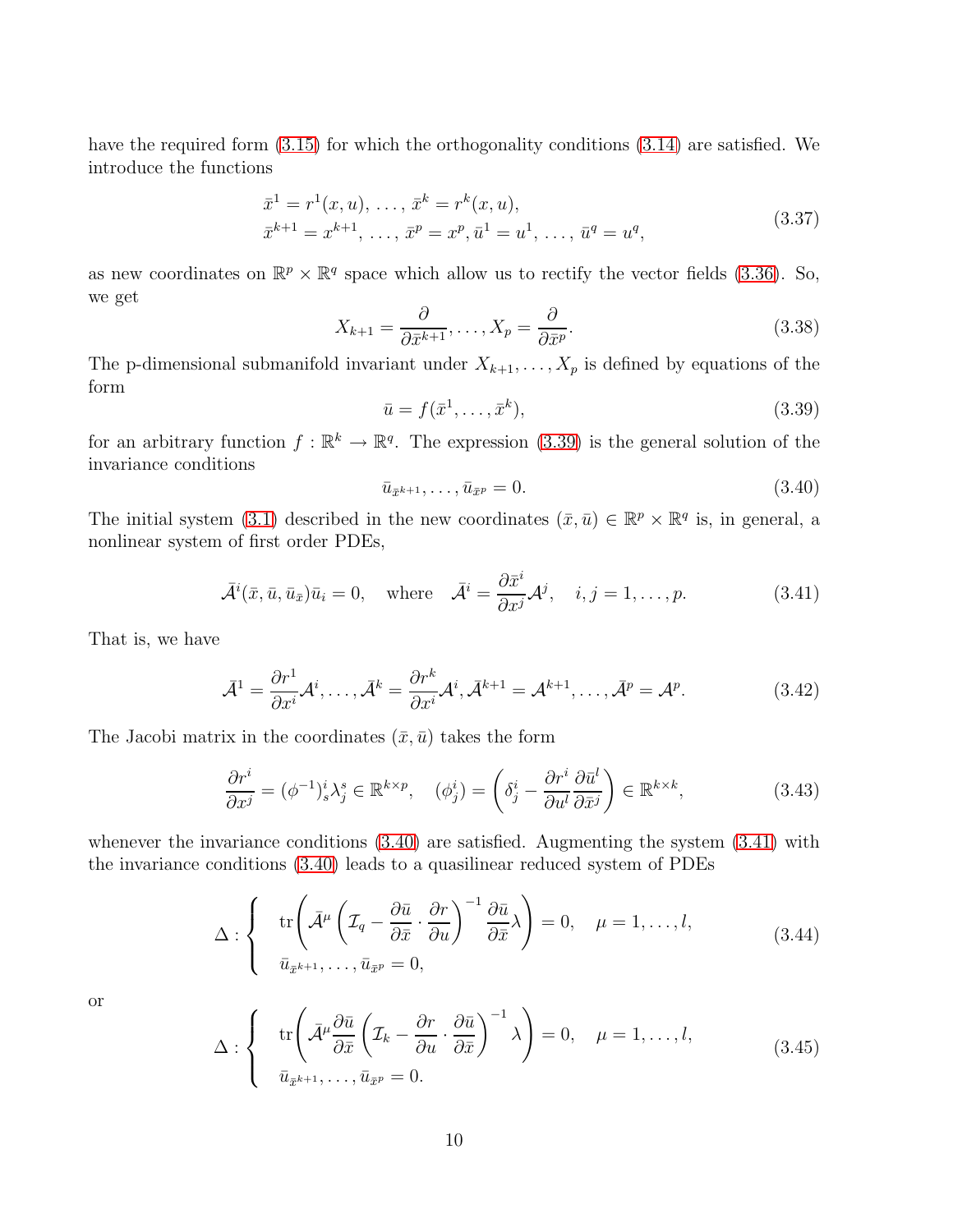Now we present some examples which illustrate the preceeding construction. If

$$
\phi = \mathcal{I}_q - \frac{\partial \bar{u}}{\partial \bar{x}} \cdot \frac{\partial r}{\partial u} \in \mathbb{R}^{q \times q} \tag{3.46}
$$

is a scalar matrix, then system [\(3.44\)](#page-12-3) is equivalent to the following quasilinear system

<span id="page-13-0"></span>
$$
B^i(\bar{u})\bar{u}_i = 0\tag{3.47}
$$

in k independent variables  $\bar{x}^1, \ldots, \bar{x}^k$  and q dependent variables  $\bar{u}^1, \ldots, \bar{u}^q$ , where  $B^i = \lambda^i_j A^j$ . In the simplest case, when  $k = 1$ , the equations [\(3.47\)](#page-13-0) coincide with the system [\(3.44\)](#page-12-3), i.e.

$$
\lambda_i(\bar{u})\mathcal{A}^i(\bar{u})\bar{u}_1 = 0, \quad \bar{u}^2, \dots, \bar{u}^p = 0,
$$
\n(3.48)

with the general solution

$$
\bar{u}(\bar{x}) = f(\bar{x}^1),\tag{3.49}
$$

where  $f : \mathbb{R} \to \mathbb{R}^q$  satisfies the first order ordinary differential equation

$$
\lambda_i(f)\mathcal{A}^i(f)f' = 0,\tag{3.50}
$$

and we have used the following notation  $f' = df/d\bar{x}^1$ .

If  $k \geq 2$  then  $\phi$  is a scalar matrix if and only if the Riemann invariants do not depend on the function  $u$ ,

<span id="page-13-1"></span>
$$
\frac{\partial r^1}{\partial u}, \dots, \frac{\partial r^k}{\partial u} = 0.
$$
\n(3.51)

Consequently, equations [\(3.25\)](#page-10-2) and [\(3.51\)](#page-13-1) imply that the wave vectors  $\lambda^1, \ldots, \lambda^k$  are constant. Hence, this solution represents a travelling k-wave.

Consider now a more general situation when the matrix  $\phi$  does not depend on variables  $\bar{x}^{k+1}, \ldots, \bar{x}^p$ , that is

$$
\frac{\partial \phi}{\partial \bar{x}^{k+1}}, \dots, \frac{\partial \phi}{\partial \bar{x}^p} = 0.
$$
\n(3.52)

The system [\(3.44\)](#page-12-3) is independent of  $\bar{x}^{k+1}, \ldots, \bar{x}^p$  if and only if

$$
\frac{\partial^2 r}{\partial u \partial \bar{x}^{k+1}}, \dots, \frac{\partial^2 r}{\partial u \partial \bar{x}^p} = 0,
$$
\n(3.53)

or equivalently, due to [\(3.35\)](#page-11-4), if and only if

$$
\frac{\partial \lambda_i^A}{\partial u} = \frac{\partial \Lambda_m^A}{\partial u} (\Lambda^{-1})_n^m \lambda_i^n, \quad 1 \le A \le k < i < p, \quad m, n = 1, \dots, k. \tag{3.54}
$$

So, it follows that

$$
\frac{\partial}{\partial u} \left( (\Lambda^{-1})^A_m \lambda^m_i \right) = 0, \quad 1 \le A \le k < i < p. \tag{3.55}
$$

Thus, equations [\(3.44\)](#page-12-3) are independent of  $\bar{x}^{k+1}, \ldots, \bar{x}^p$  if there exists a k by  $(p-k)$  constant matrix C such that

$$
(\lambda_i^A) = \Lambda \cdot C, \quad 1 \le A \le k < i < p. \tag{3.56}
$$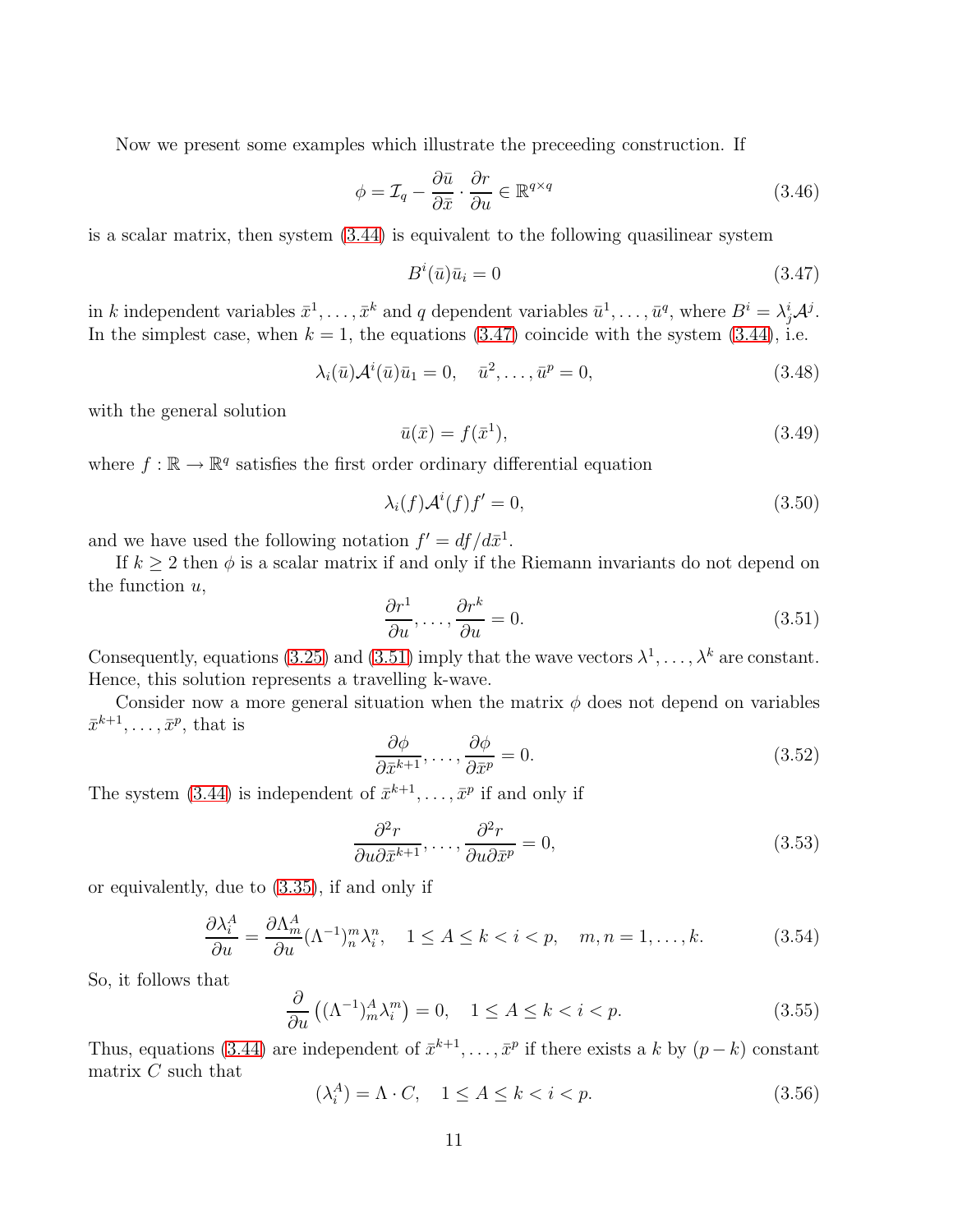In this case,  $(3.44)$  is a system (not necessarily a quasilinear one) in k independent variables  $\bar{x}^1, \ldots, \bar{x}^k$  and q dependent variables  $\bar{u}^1, \ldots, \bar{u}^q$ .

Let us now proceed to define some basic notions of the conditional symmetry method in the context of Riemann invariants. We associate the original system [\(3.1\)](#page-7-0) and the invariance conditions [\(3.17\)](#page-9-2) with the subvarieties of the solution spaces

$$
S_{\Delta} = \{(x, u^{(1)}) : \mathcal{A}_{\alpha}^{i\mu} u_i^{\alpha} = 0, \quad \mu = 1, ..., l\}
$$
  
and  

$$
S_Q = \{(x, u^{(1)}) : \xi_a^i(u) u_i^{\alpha} = 0, \quad \alpha = 1, ..., q, \quad a = 1, ..., p - k\},
$$

respectively.

A vector field  $X_a$  is called a conditional symmetry of the original system [\(3.1\)](#page-7-0) if  $X_a$  is tangent to  $\mathbb{S} = \mathbb{S}_{\Delta} \cap \mathbb{S}_{Q}$ , i.e.

$$
\text{pr}^{(1)}X_a \Big|_{\mathbb{S}} \in T_{(x, u^{(1)})} \mathbb{S},\tag{3.57}
$$

where  $pr^{(1)}X_a$  is the first prolongation of  $X_a$  defined on  $J^1(X \times U)$  and is given by

$$
\text{pr}^{(1)}X_a = X_a - \xi_{a,w}^i u_j^\beta u_i^\alpha \frac{\partial}{\partial u_j^\alpha}, \quad a = 1, \dots, p - k,\tag{3.58}
$$

and  $T_{(x,u^{(1)})}$ S is the tangent space to S at some point  $(x, u^{(1)}) \in J^1(X \times U)$ .

An Abelian Lie algebra L spanned by the vector fields  $X_1, \ldots, X_{p-k}$  is called a conditional symmetry algebra of the original system [\(3.1\)](#page-7-0) if the following condition

<span id="page-14-0"></span>
$$
\text{pr}^{(1)} X_a (\mathcal{A}^i u_i) \Big|_{\mathbb{S}} = 0, \quad a = 1, \dots, p - k,
$$
\n(3.59)

is satisfied.

Note that every solution of the overdetermined system [\(3.21\)](#page-9-3) can be represented by its graph  $\{(x, u(x))\}$ , which is a section of  $J^0$ . The conditional symmetry algebra L of [\(3.1\)](#page-7-0) defines locally the action of the corresponding Lie group  $G$  on  $J^0$ . The symmetry group  $G$ transforms certain solutions of [\(3.21\)](#page-9-3) into other solutions of [\(3.21\)](#page-9-3). If the graph of a solution is preserved by  $G$  then this solution is called  $G$ -invariant.

Assume that L, spanned by the vector fields  $X_1, \ldots, X_{p-k}$ , is a conditional symmetry algebra of the system [\(3.1\)](#page-7-0). A solution  $u = f(x)$  is said to be a conditionally invariant solution of the system [\(3.1\)](#page-7-0) if the graph  $\{(x, f(x))\}$  is invariant under the vector fields  $X_1, \ldots, X_{p-k}.$ 

**Proposition.** A nondegenerate quasilinear hyperbolic system of first order PDEs [\(3.1\)](#page-7-0) in p independent variables and q dependent variables admits a  $(p - k)$ -dimensional conditional symmetry algebra L if and only if  $(p - k)$  linearly independent vector fields  $X_1, \ldots, X_{p-k}$ satisfy the conditions [\(3.30\)](#page-11-0) and [\(3.34\)](#page-11-2) on some neighborhood of  $(x_0, u_0)$  of S. The solution of  $(3.1)$  which are invariant under the Lie algebra L are precisely rank-k solutions of the form  $(3.5).$  $(3.5).$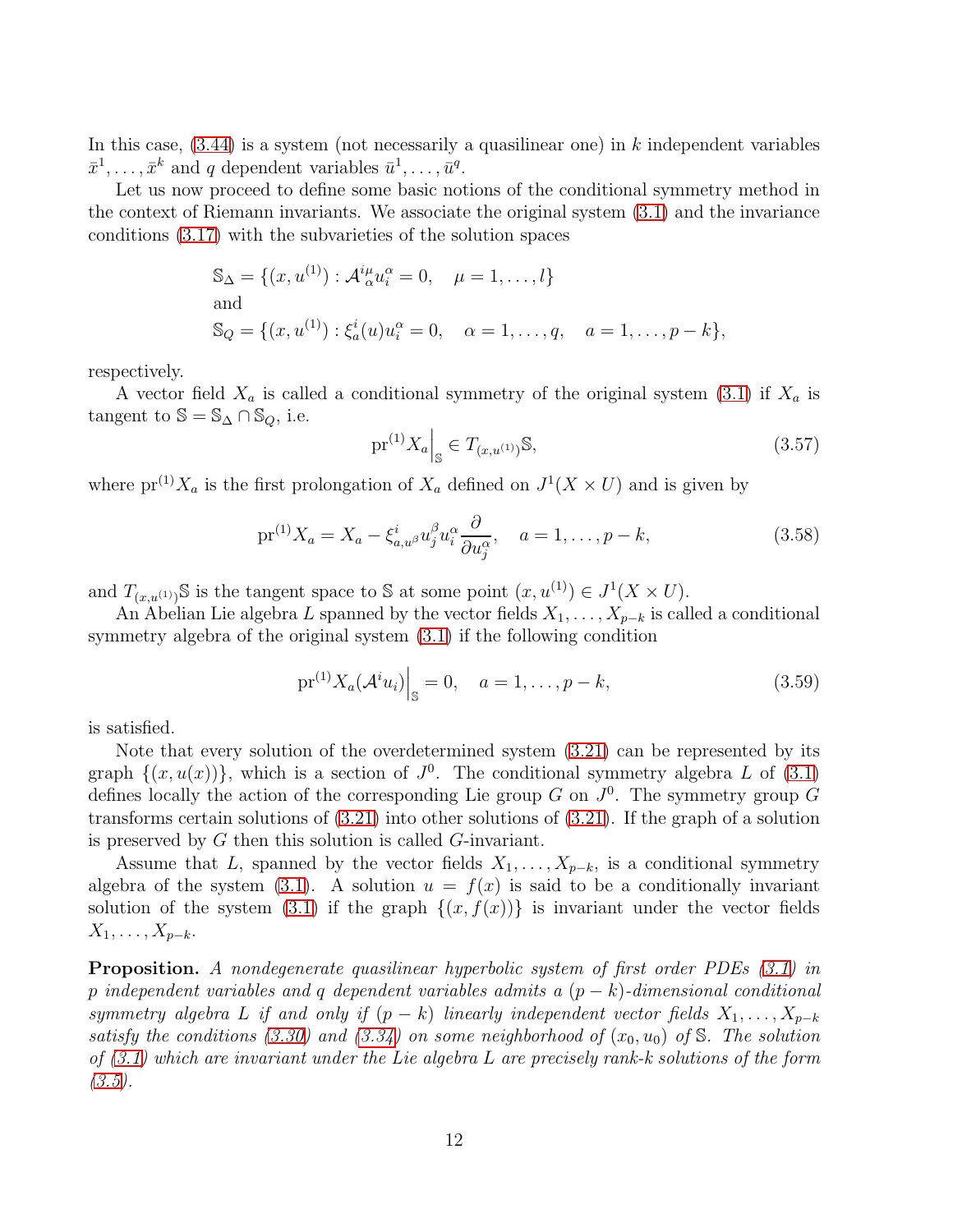**Proof**: Let us describe the vector fields  $X_a$  in the new coordinates  $(\bar{x}, \bar{u})$  on  $\mathbb{R}^p \times \mathbb{R}^q$ . From  $(3.38)$  and  $(3.59)$  it follows that

$$
pr^{(1)}X_a = X_a, \quad a = k+1, \dots, p. \tag{3.60}
$$

Hence, the symmetry criterion for  $G$  to be the symmetry group of the overdetermined system  $(3.44)(or (3.45))$  $(3.44)(or (3.45))$  $(3.44)(or (3.45))$  $(3.44)(or (3.45))$  requires that the vector fields  $X_a$  of G satisfy

$$
X_a(\Delta) = 0,\t\t(3.61)
$$

whenever equations  $(3.44)(\text{or } (3.45))$  $(3.44)(\text{or } (3.45))$  $(3.44)(\text{or } (3.45))$  hold. Thus the symmetry criterion applied to the invariance conditions [\(3.40\)](#page-12-1) is identically equal to zero. After applying this criterion to the system [\(3.41\)](#page-12-2) in new coordinates, carrying out the differentiation and next taking into account the conditions [\(3.30\)](#page-11-0) and [\(3.34\)](#page-11-2) we obtain the equations which are identically satisfied.

The converse is also true. The assumption that the system  $(3.1)$  be nondegenerate means that it is locally solvable and is of maximal rank at every point  $(x_0, u_0^{(1)})$  $\binom{1}{0}$   $\in$  S. Therefore [\[36\]](#page-39-12), the infinitesimal symmetry criterion is a necessary and sufficient condition for the existence of the symmetry group G of the overdetermined system  $(3.21)$ . Since the vector fields  $X_a$ form an Abelian distribution on  $X \times U$ , it follows that, as we have already shown in this section, conditions [\(3.30\)](#page-11-0) and [\(3.34\)](#page-11-2) hold. That ends the proof, since the solutions of the overdetermined system [\(3.21\)](#page-9-3) are invariant under the algebra L generated by  $(p - k)$  vector fields  $X_1, \ldots, X_{p-k}$ . The invariants of the group G of such vector fields are provided by the functions  $\{r^1, \ldots, r^k, u^1, \ldots, u^q\}$ . So the general rank-k solution of [\(3.1\)](#page-7-0) takes the form [\(3.5\)](#page-8-0).

 $\Box$ 

The expressions in equations [\(3.30\)](#page-11-0) and [\(3.34\)](#page-11-2) lend themselves to further simplification. Let us recall here that any n by n matrix b is a root of the Cayley-Hamilton polynomial

$$
\det\left(\lambda \mathcal{I}_n - b\right) = \lambda^n - \sum_{i=1}^n p_i(b)\lambda^{n-i}.\tag{3.62}
$$

Faddeev'sapproach ([\[17\]](#page-38-10), p.87) provides a recursive method to compute the coefficients  $p_i(b)$ , based on Newton's formulae

$$
kp_k = s_k - p_1 s_{k-1} - \ldots - p_{k-1} s_1, \quad s_k = \text{tr}(b^k) = \sum_{i=1}^n \lambda_i^k, \quad k = 1, \ldots, n. \tag{3.63}
$$

For example, one readily computes

<span id="page-15-0"></span>
$$
p_1 = \text{tr}(b), \quad p_2 = \frac{1}{2}[\text{tr}(b^2) - (\text{tr}(b))^2], \quad p_3 = \frac{1}{6}[(\text{tr}(b))^3 - 3\text{tr}(b)\text{tr}(b^2) + 2\text{tr}(b^3)],
$$
  
\n
$$
p_4 = \frac{1}{24}[\text{6tr}(b^4) - (\text{tr}(b))^4 - 8\text{tr}(b)\text{tr}(b^3) - 3(\text{tr}(b^2))^2 + 6(\text{tr}(b))^2\text{tr}(b^2)], \quad (3.64)
$$
  
\n
$$
\cdots p_n = (-1)^{n+1} \det(b).
$$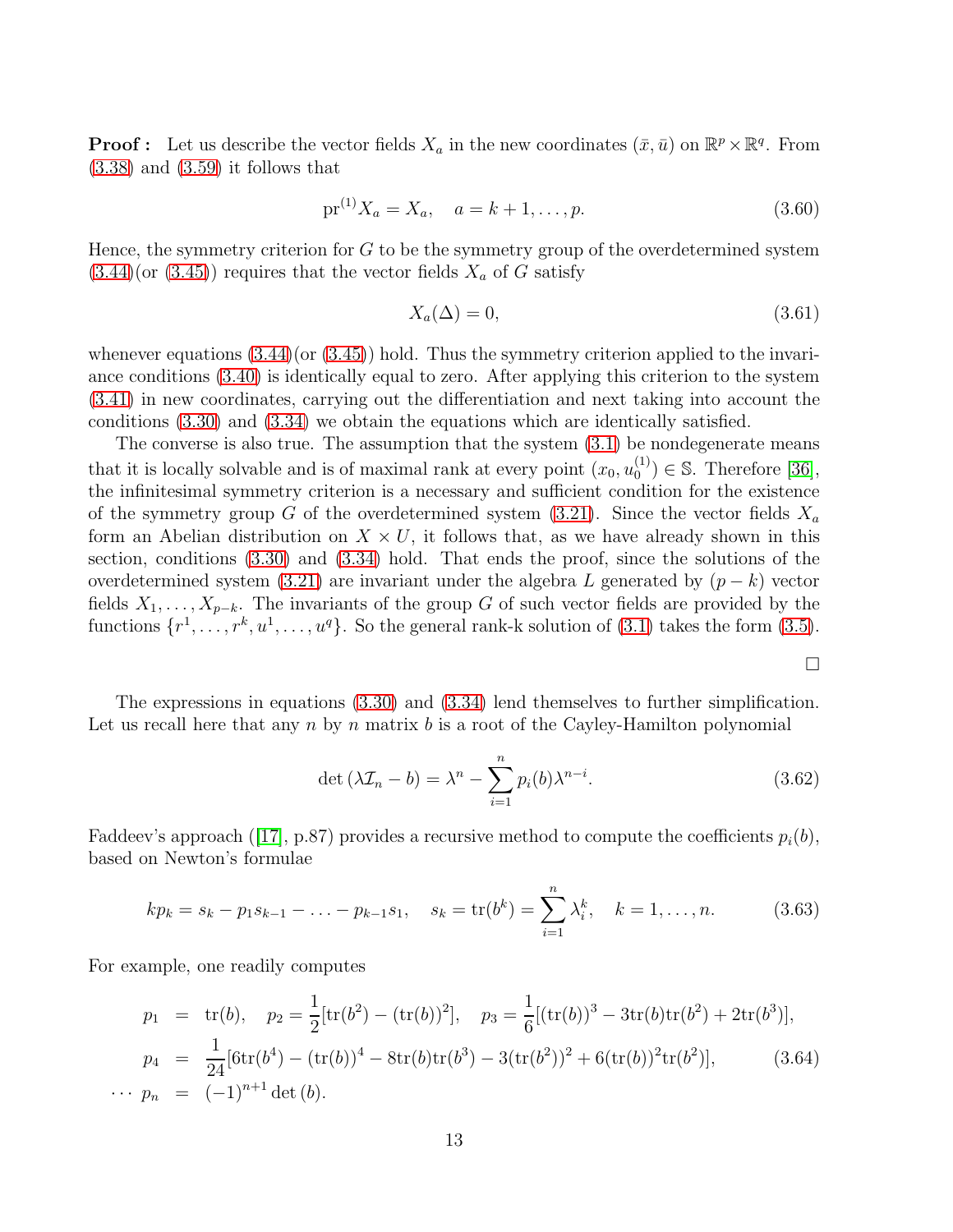According to the Cayley-Hamilton theorem one has

<span id="page-16-0"></span>
$$
b^{n} - \sum_{i=1}^{n} p_{i}(b)b^{n-i} = 0.
$$
\n(3.65)

Using the identity [\(3.65\)](#page-16-0), we can simplify the expressions [\(3.30\)](#page-11-0) and [\(3.34\)](#page-11-2) to some degree, depending on the dimension of the matrix b.

As an illustration we present the simplest case of a 2 by 2 matrix, which corresponds to rank-2 solutions for  $q = 2$  unknown functions. In this case, the expressions [\(3.30\)](#page-11-0) and [\(3.34\)](#page-11-2) become

<span id="page-16-1"></span>
$$
\text{tr}\left(\mathcal{A}^{\mu}\frac{\partial f}{\partial r}\lambda\right) = 0, \quad \mu = 1, \dots, l,
$$
\n(3.66)

$$
\text{tr}\left(\mathcal{A}^{\mu}\frac{\partial f}{\partial r}\eta_a \frac{\partial f}{\partial r}\lambda\right) = 0, \quad a = 1, \dots, p-1.
$$
 (3.67)

Combining [\(3.66\)](#page-16-1) and [\(3.67\)](#page-16-1) leads to the factorized form

<span id="page-16-2"></span>
$$
\text{tr}\left(\mathcal{A}^{\mu}\frac{\partial f}{\partial r}\eta_{a}\frac{\partial f}{\partial r}\lambda\right) = \text{tr}\left(\mathcal{A}^{\mu}\frac{\partial f}{\partial r}\left(\eta_{a}\frac{\partial f}{\partial r} - \mathcal{I}_{2}\text{tr}\left(\eta_{a}\frac{\partial f}{\partial r}\right)\right)\lambda\right).
$$
 (3.68)

Note that for any invertible 2 by 2 matrices  $M$  and  $N$ , the Cayley-Hamilton trace identity has the form

$$
MN - \mathcal{I}_2 \text{tr}(MN) = -(N - \mathcal{I}_2 \text{tr}(N))(M - \mathcal{I}_2 \text{tr}(M)).
$$
\n(3.69)

Using the above equation, we rewrite [\(3.68\)](#page-16-2) in the equivalent form

$$
\text{tr}\left(\mathcal{A}^{\mu}\frac{\partial f}{\partial r}\left(\eta_a \frac{\partial f}{\partial r} - \mathcal{I}_2 \text{tr}\left(\eta_a \frac{\partial f}{\partial r}\right)\right)\lambda\right) \n= -\text{tr}\left(\mathcal{A}^{\mu}\frac{\partial f}{\partial r}\left(\frac{\partial f}{\partial r} - \mathcal{I}_2 \text{tr}\left(\frac{\partial f}{\partial r}\right)\right)(\eta_a - \mathcal{I}_2 \text{tr}(\eta_a))\lambda\right),
$$
\n(3.70)

where the matrices M and N are identified with  $\eta_a$  and  $\partial f/\partial r$ , respectively. Since we have

$$
N^2 - \operatorname{tr}(N)N = -\mathcal{I}_2 \det(N),
$$

then, if det  $(\partial f/\partial r) \neq 0$ , it follows that

<span id="page-16-3"></span>
$$
\text{tr}(\mathcal{A}^{\mu}(\eta_a - \mathcal{I}_2 \text{tr}(\eta_a))\lambda) = 0, \quad \eta_a = \left(\frac{\partial \lambda_{i_a}^A}{\partial u^{\alpha}}\right) \in \mathbb{R}^{2 \times 2}, \quad A = 1, 2. \tag{3.71}
$$

For a given system [\(3.1\)](#page-7-0) (i.e. given functions  $\mathcal{A}^{\mu}$ ), the equations [\(3.71\)](#page-16-3) form a bilinear system of  $l(p-1)$  PDEs for  $2(p-1)$  functions  $\lambda_{i_a}^A(u)$ . Thus we have eliminated the matrix term  $\partial f/\partial r$  in equations [\(3.67\)](#page-16-1). This fact greatly facilitates our task. The proposed procedure for constructing rank-2 conditionally invariant solutions of the system [\(3.1\)](#page-7-0) consists of the following steps.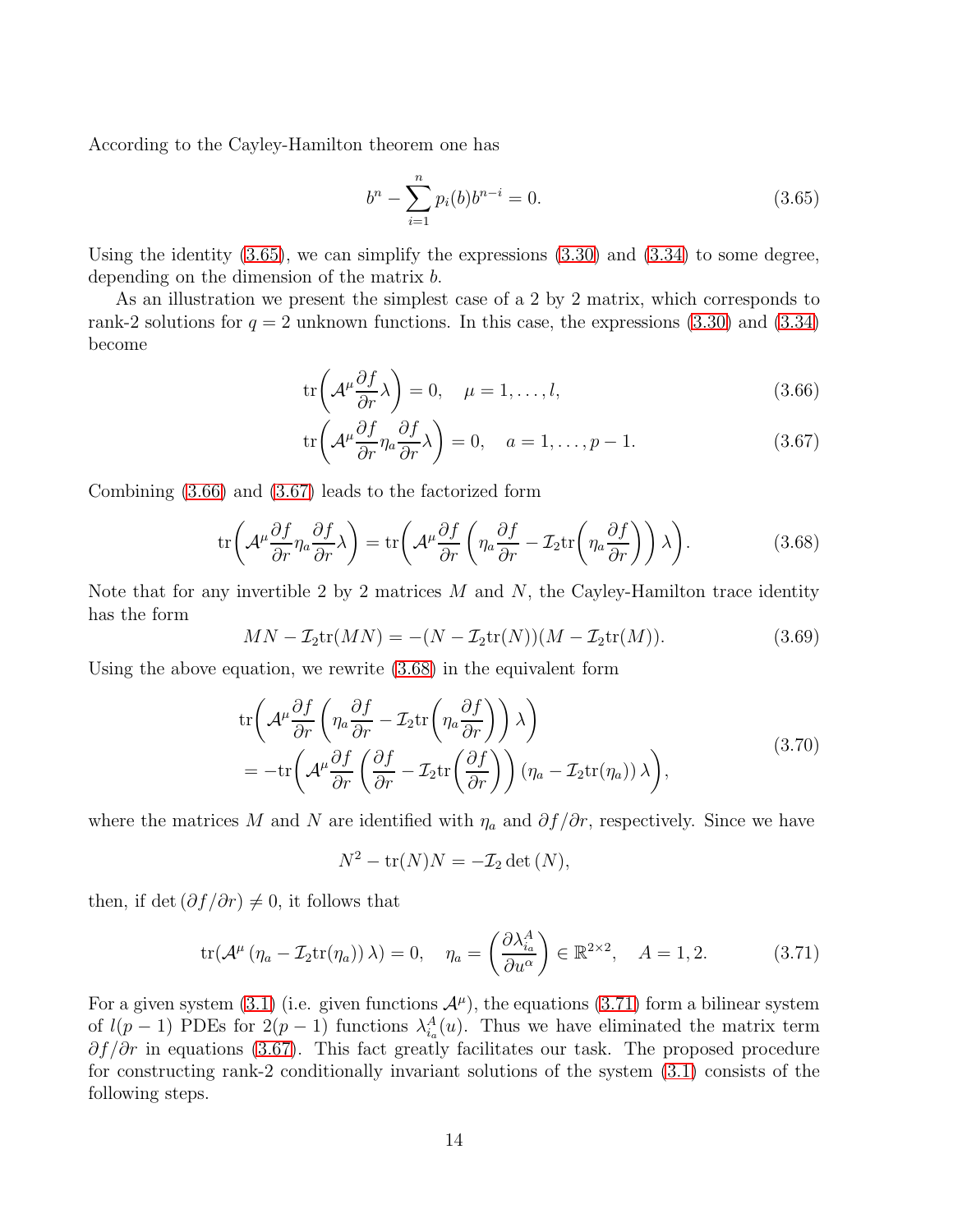1. We first look for two linearly independent real-valued wave vectors  $\lambda^1$  and  $\lambda^2$  by solving the dispersion relation [\(3.3\)](#page-7-1) associated with the initial system [\(3.1\)](#page-7-0).

2. If such wave vectors do exist, we substitute them into PDEs [\(3.71\)](#page-16-3) and solve this system for  $\lambda^A$  in terms of u.

**3.** Next, we substitute the most general solutions for  $\lambda^1$  and  $\lambda^2$  into equations [\(3.66\)](#page-16-1) and look for a solution  $u = f(r^1, r^2)$  of this system. Thus we obtain the explicit parametrization of the 2-dimensional submanifold  $S \subset U$  in terms of  $r<sup>1</sup>$  and  $r<sup>2</sup>$ .

4. We suppose that  $u = f(r^1, r^2)$  is the unique solution of PDEs [\(3.66\)](#page-16-1). Then we restrict the wave vectors  $\lambda^A$  to the submanifold  $\mathcal{S} \subset U$ . That is, the functions  $\lambda^A(u)$  are pulled back to S and become functions of the parameters  $r^1$  and  $r^2$  on S. We denote the function  $f^*(\lambda^A)$ by  $\lambda^A(r^1,r^2)$ .

5. In this parametrization we can implicitly determine the value of the Riemann invariants for each solution  $\lambda^A$  of [\(3.71\)](#page-16-3)

<span id="page-17-0"></span>
$$
r^{A}(x, f(r^{1}, r^{2})) = \lambda_{i}^{A}(r^{1}, r^{2})x^{i}, \quad A = 1, 2.
$$
 (3.72)

6. Finally, we suppose that the set of implicitly defined relations [\(3.5\)](#page-8-0) and [\(3.72\)](#page-17-0) between  $u^{\alpha}$ ,  $r^A$  and  $x^i$  can be solved so that the functions  $r^A$  and  $u^{\alpha}$  can be given as graphs over an open subset  $\mathcal{D} \subset X$ . Then the function

$$
u = f(r^{1}(x), r^{2}(x))
$$
\n(3.73)

is an explicit rank-2 solution of the quasilinear hyperbolic system [\(3.1\)](#page-7-0). The graph of this solution is invariant under  $(p-2)$  linearly independent vector fields  $X_a$ .

As another illustration, let us consider the rank-3 case when  $q = k = 3$ . Then the condition [\(3.34\)](#page-11-2) takes the following form

<span id="page-17-1"></span>
$$
\text{tr}\left(\mathcal{A}^{\mu}\frac{\partial f}{\partial r}\left[\eta_{a_1}\frac{\partial f}{\partial r}\eta_{a_2} + \eta_{a_2}\frac{\partial f}{\partial r}\eta_{a_1}\right]\frac{\partial f}{\partial r}\lambda\right) = 0, \quad \mu = 1, \dots, l,
$$
\n(3.74)

where

$$
\eta_{a_j} = \left(\frac{\partial \lambda_{i_{a_j}}^A}{\partial u^\alpha}\right) \in \mathbb{R}^{3 \times 3}, \quad j = 1, 2, \quad A = 1, 2, 3,
$$
\n(3.75)

and the expressions [\(3.8\)](#page-8-5) become

$$
\frac{\partial f}{\partial r} = \left(\frac{\partial f^{\alpha}}{\partial r^A}\right) \in \mathbb{R}^{3 \times 3}, \quad \lambda = (\lambda_i^A(u)) \in \mathbb{R}^{3 \times p}, \quad \mathcal{A}^{\mu} = (\mathcal{A}^{\mu i}_{\alpha}) \in \mathbb{R}^{p \times 3}
$$

We introduce the notation

$$
P := \eta_{a_1} \frac{\partial f}{\partial r}, \quad Q := \eta_{a_2} \frac{\partial f}{\partial r}.
$$
\n(3.76)

.

Then, combining equations [\(3.30\)](#page-11-0) and [\(3.74\)](#page-17-1), we obtain

<span id="page-17-2"></span>
$$
\operatorname{tr}\left(\mathcal{A}^{\mu}\frac{\partial f}{\partial r}\left[PQ-\mathcal{I}_{3}\operatorname{tr}(PQ)+QP-\mathcal{I}_{3}\operatorname{tr}(QP)\right]\lambda\right)=0.\tag{3.77}
$$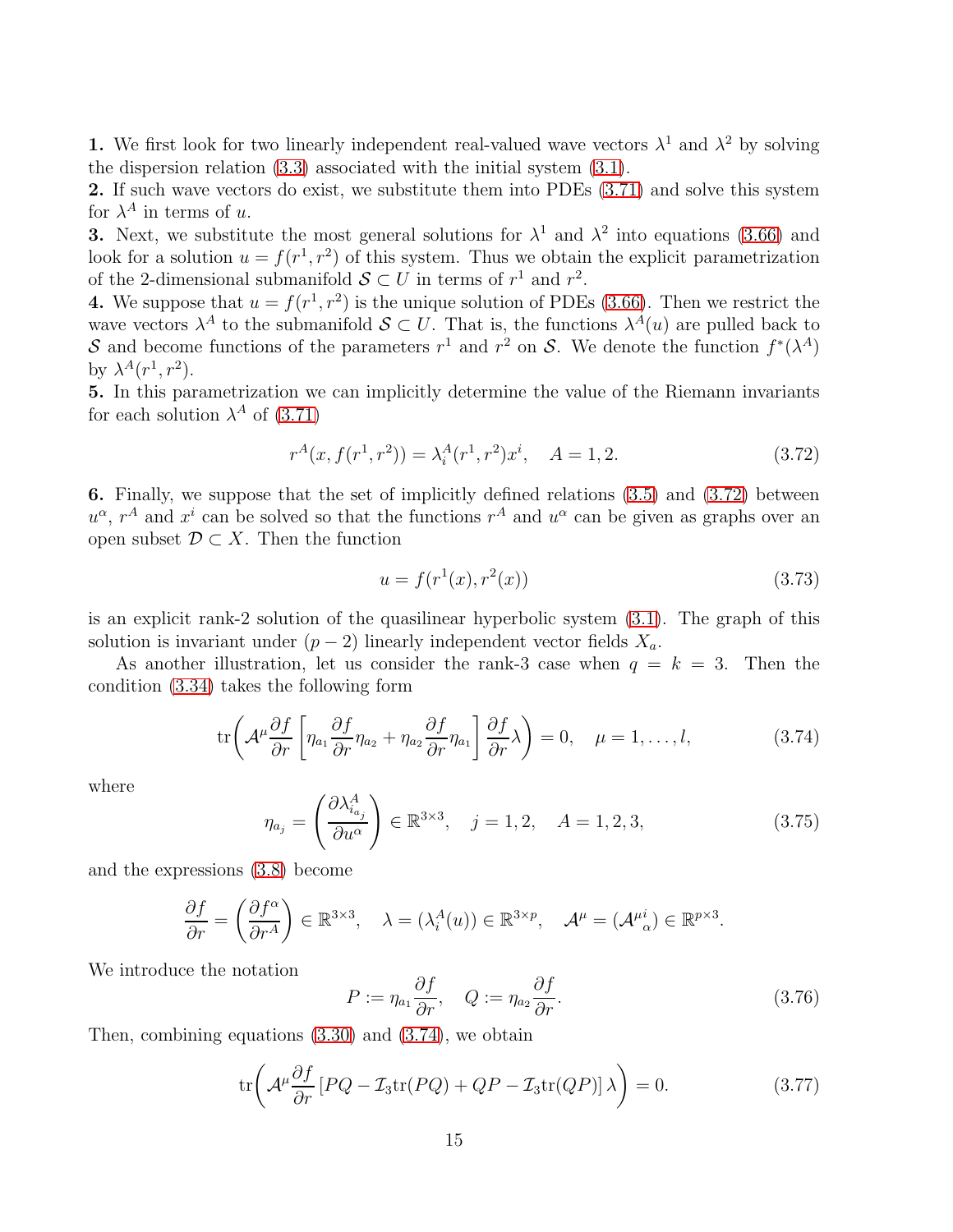If det  $(\partial f/\partial r) \neq 0$  (otherwise the case  $q = 3$  can be reduced to  $q \leq 2$ ) then, similarly to the case  $q = 2$ , we can eliminate the term  $\partial f/\partial r$  from [\(3.30\)](#page-11-0) and [\(3.77\)](#page-17-2). The resulting expressions are still quite complicated. Nevertheless, as we show in the examples to follow, our procedure makes the construction of rank-3 solutions feasible.

### 4 The fluid dynamics equations

At this point, we would like to illustrate the proposed approach to constructing rank-k solutions with the example of the fluid dynamics equations. The fluid under consideration is assumed to be ideal, nonstationary, isentropic and compressible. We restrict our analysis to the case in which the dissipative effects, like viscosity and thermal conductivity, are negligible, and no external forces are considered. Under the above assumptions, the classical fluid dynamics model is governed by the system of equations in  $(3+1)$  dimensions of the form

$$
D\rho + \rho \text{div}\vec{u} = 0,
$$
  
\n
$$
D\vec{u} + \rho^{-1}\nabla p = 0,
$$
  
\n
$$
DS = 0.
$$
\n(4.1)

<span id="page-18-0"></span>Here we have used the following notation :  $\rho$ , p and S are the density, pressure and entropy of the fluid, respectively,  $\vec{u} = (u^1, u^2, u^3)$  is the vector field of the fluid velocity and D is the convective derivative

$$
D = \frac{\partial}{\partial t} + (\vec{u} \cdot \nabla). \tag{4.2}
$$

Equations [\(4.1\)](#page-18-0) form a quasilinear hyperbolic homogeneous system of five equations in five unknown functions  $(\rho, p, \vec{u}) \in \mathbb{R}^5$ . The independent variables are denoted by  $(x^{\mu}) = (t, x, y, z) \in$  $X \subset \mathbb{R}^4$ ,  $\mu = 0, 1, 2, 3$ . According to [\[33\]](#page-39-13), [\[37\]](#page-39-14) this system can be reduced to a hyperbolic system of four equations in four unknowns  $u = (u^{\mu}) = (a, \vec{u}) \in U \subset \mathbb{R}^{4}$  describing an isentropic ideal flow, when the sound velocity a is assumed to be a function of the density  $\rho$ only. In this case the state equation of the media  $p = f(\rho, S)$  is subjected to the differential constraints

<span id="page-18-1"></span>
$$
\nabla p = a^2(\rho)\nabla \rho, \quad d\ln(a\rho^{-1/\kappa}) = 0,
$$
\n(4.3)

where  $a^2(\rho) = \partial f/\partial \rho$ ,  $\kappa = 2(\gamma - 1)^{-1}$  and  $\gamma$  is the adiabatic exponent of the fluid. Under the assumptions  $(4.3)$ , the fluid dynamics model  $(4.1)$  becomes

$$
Da + \kappa^{-1} a \text{div}\vec{u} = 0,
$$
  

$$
D\vec{u} + \kappa a \nabla a = 0.
$$
 (4.4)

<span id="page-18-2"></span>The system of equations [\(4.4\)](#page-18-2) can be written in the equivalent matrix evolutionary form [\(3.2\)](#page-7-2). Here  $n=3$  and the 4 by 4 matrix functions  $\mathcal{A}^1$ ,  $\mathcal{A}^2$  and  $\mathcal{A}^3$  take the form

$$
\mathcal{A}^{i} = \begin{pmatrix} u^{i} & \delta_{i1} \kappa^{-1} a & \delta_{i2} \kappa^{-1} a & \delta_{i3} \kappa^{-1} a \\ \delta_{i1} \kappa a & u^{i} & 0 & 0 \\ \delta_{i2} \kappa a & 0 & u^{i} & 0 \\ \delta_{i3} \kappa a & 0 & 0 & u^{i} \end{pmatrix}, \quad i = 1, 2, 3,
$$
 (4.5)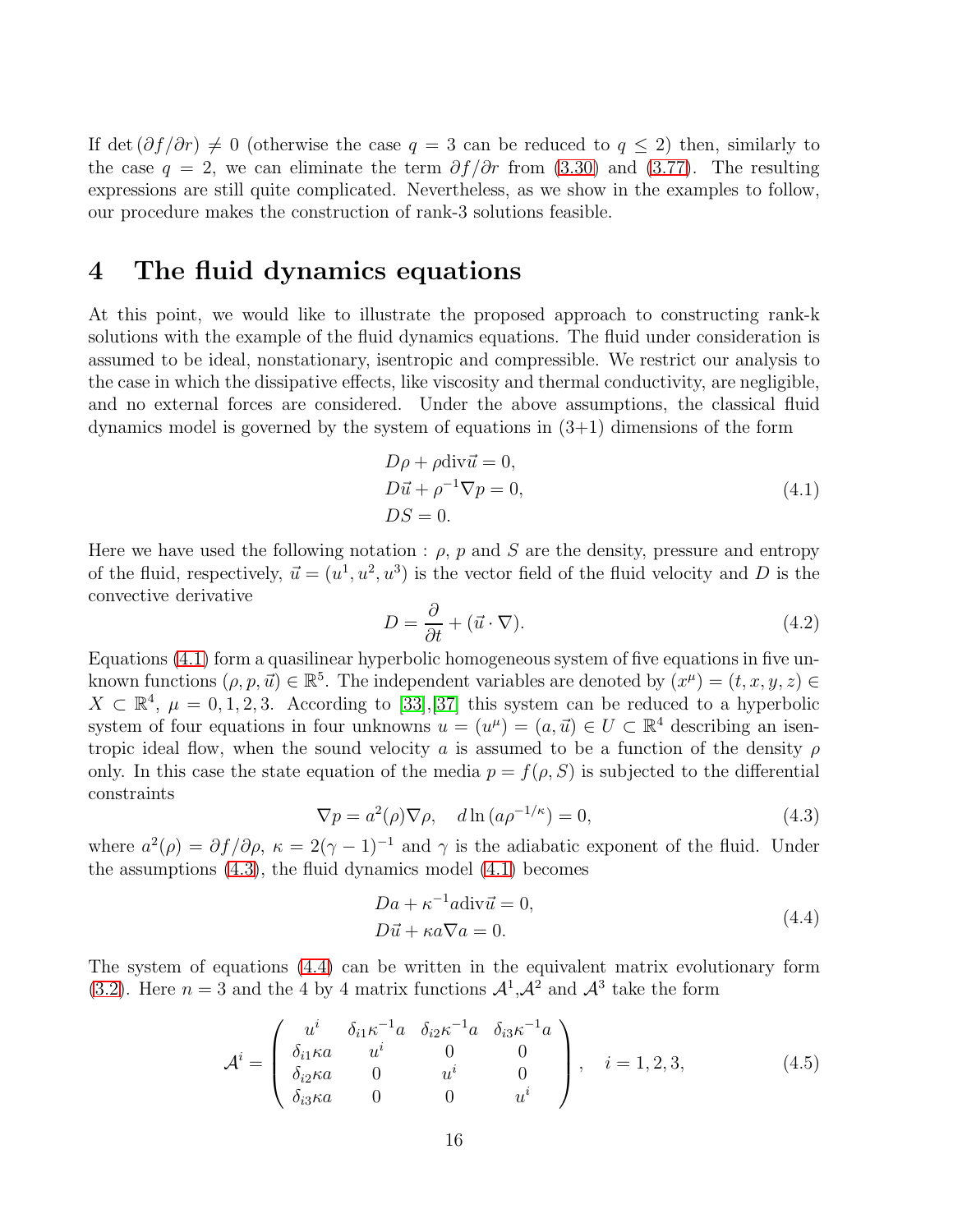where  $\delta_{ij} = 1$  if  $i = j$  and 0 otherwise. The largest Lie point symmetry algebra of these equations has been already investigated in [\[20\]](#page-38-11). It constitutes a Galilean similitude algebra generated by 12 differential operators

$$
P_{\mu} = \partial_{x^{\mu}}, \quad J_{k} = \epsilon_{kij} (x^{i} \partial_{x^{j}} + u^{i} \partial_{u^{j}}), \quad K_{i} = t \partial_{x^{i}} + \partial_{u^{i}}, \quad i = 1, 2, 3,
$$
  
\n
$$
F = t \partial_{t} + x^{i} \partial_{x^{i}}, \quad G = -t \partial_{t} + a \partial_{a} + u^{i} \partial_{u^{i}}.
$$
\n(4.6)

<span id="page-19-0"></span>In the particular case when the adiabatic exponent is  $\gamma = 5/3$ , this algebra is generated by 13 infinitesimal differential operators, namely the 12 operators [\(4.6\)](#page-19-0) and a projective transformation

<span id="page-19-1"></span>
$$
C = t(t\partial_t + x^i \partial_{x^i} - a\partial_a) + (x^i - x^0 u^i)\partial_{u^i}.
$$
\n(4.7)

Note that the algebras generated by [\(4.6\)](#page-19-0) and by [\(4.6\)](#page-19-0) with [\(4.7\)](#page-19-1) are fibre preserving. The classification of the subalgebras of these algebras into conjugacy classes is presented in [\[20\]](#page-38-11). Large classes of solutions of the system [\(4.4\)](#page-18-2), invariant and partially-invariant (with the defect structure  $\delta = 1$ , have been obtained in [\[21\]](#page-38-12).

The wave vector  $\lambda$  can be written in the form  $(\lambda_0, \vec{\lambda})$ , where  $\vec{\lambda} = (\lambda_1, \lambda_2, \lambda_3)$  denotes a direction of wave propagation and the eigenvalue  $\lambda_0$  is a phase velocity of a considered wave. The dispersion relation for the isentropic equations [\(4.4\)](#page-18-2) takes the form

<span id="page-19-2"></span>
$$
\det\left(\lambda_0(u)\mathcal{I}_4 + \lambda_i(u)\mathcal{A}^i(u)\right) = \left(\lambda_0 + \vec{u}\cdot\vec{\lambda}\right)^2 \left[\left(\lambda_0 + \vec{u}\cdot\vec{\lambda}\right)^2 - a^2\vec{\lambda}^2\right] = 0. \tag{4.8}
$$

Solving the dispersion equation [\(4.8\)](#page-19-2), we obtain two types of wave vectors, namely the potential and rotational wave vectors

i) 
$$
\lambda^{E} = (\epsilon a + \vec{u} \cdot \vec{e}, -\vec{e}), \quad \epsilon = \pm 1,
$$
  
ii) 
$$
\lambda^{S} = ([\vec{u}, \vec{e}, \vec{m}], -\vec{e} \times \vec{m}), \quad |\vec{e}|^{2} = 1,
$$
 (4.9)

<span id="page-19-3"></span>where  $\vec{e}$  and  $\vec{m}$  are unit and arbitrary vectors, respectively. Here, the equation [\(4.9i](#page-19-3)i) has a multiplicity of 2. The quantity  $[\vec{u}, \vec{e}, \vec{m}]$  denotes the determinant of the matrix based on these vectors, i.e.  $[\vec{u}, \vec{e}, \vec{m}] = \det(\vec{u}, \vec{e}, \vec{m})$ . Several classes of k-wave solutions of the isentropic system [\(4.4\)](#page-18-2), obtained via the GMC, are known [\[5\]](#page-37-7), [\[39\]](#page-39-7). Applying the CSM to this system allows us to compare the effectiveness of the two approaches.

# 5 Rank-1 solutions of the fluid dynamics equations

Analyzing the rank-1 solutions associated with the wave vectors  $\lambda^E$  and  $\lambda^S$  we consider separately two cases.

In the first case, the potential wave vectors are the nonzero multiples of

$$
\lambda^{E} = (\epsilon a + \vec{e} \cdot \vec{u}, -\vec{e}), \quad |\vec{e}|^2 = 1, \quad \epsilon = \pm 1.
$$

The corresponding vector fields  $X_i$  and Riemann invariant  $r(x, u)$  are given by

$$
X_i = -(a + \vec{e} \cdot \vec{u})^{-1} e_i \frac{\partial}{\partial t} + \frac{\partial}{\partial x^i}, \quad i = 1, 2, 3, \quad r(x, u) = (a + \vec{e} \cdot \vec{u})t - \vec{e} \cdot \vec{x}.
$$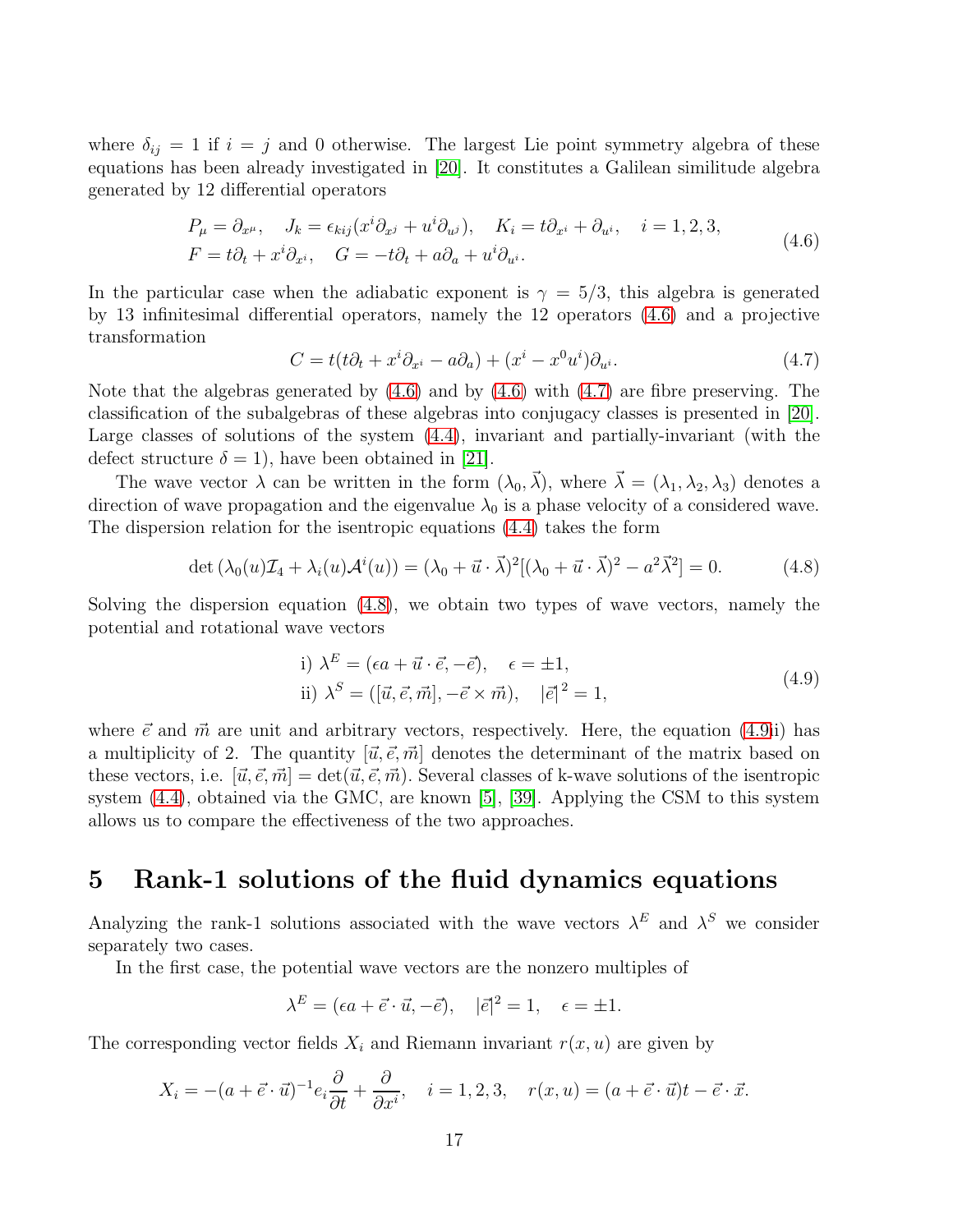We can now consider rank-1 potential solutions, invariant under the vector fields  $\{X_1, X_2, X_3\}$ . The change of coordinates

<span id="page-20-3"></span>
$$
\bar{t} = t, \ \bar{x}^1 = r(x, u), \ \bar{x}^2 = x^2, \ \bar{x}^3 = x^3, \ \bar{a} = a, \ \bar{u}^1 = u^1, \ \bar{u}^2 = u^2, \ \bar{u}^3 = u^3,
$$
\n
$$
(5.1)
$$

on  $\mathbb{R}^4 \times \mathbb{R}^4$  transforms the fluid dynamics equations [\(4.4\)](#page-18-2) into the system

<span id="page-20-0"></span>
$$
\frac{\partial \bar{a}}{\partial \bar{x}^1} = \kappa^{-1} e_i \frac{\partial \bar{u}^i}{\partial \bar{x}^1}, \quad \frac{\partial \bar{u}^i}{\partial \bar{x}^1} = \kappa e_i \frac{\partial \bar{a}}{\partial \bar{x}^1}, \quad i = 1, 2, 3,
$$
\n(5.2)

with the invariance conditions

$$
\bar{a}_{\bar{t}} = \bar{a}_{\bar{x}^j} = 0
$$
,  $\bar{u}^{\alpha}_{\bar{t}} = \bar{u}^{\alpha}_{\bar{x}^j} = 0$ ,  $j = 2, 3$ ,  $\alpha = 1, 2, 3$ .

If the unit vector  $\vec{e}$  has the form  $\vec{e} = (\cos \bar{u}^1 \sin \bar{u}^2, \cos \bar{u}^1 \cos \bar{u}^2, \sin \bar{u}^1),$  then the general rank-1 solution is given by

$$
\bar{a}(\bar{t}, \bar{x}) = \kappa^{-1}\bar{x}^1 + a^0, \quad \bar{u}^1(\bar{t}, \bar{x}) = -\ln|C\cos\bar{u}^2|, \quad C \in \mathbb{R}
$$
  

$$
\bar{u}^2(\bar{t}, \bar{x}) = \bar{u}^2(\bar{x}^1), \quad \bar{u}^3(\bar{t}, \bar{x}) = -\int_0^{\bar{u}^2} \tan(\ln|C\cos s|) \cos s \, ds.
$$

In particular, if  $\vec{e}$  is a constant unit vector, then we can integrate [\(5.2\)](#page-20-0) and the solution is defined implicitly by the equations

$$
\bar{a}(\bar{t},\bar{x}) = \bar{a}(\bar{x}^1), \quad \bar{u}^i(\bar{t},\bar{x}) = \kappa e_i \bar{a}(\bar{x}^1) + C_i, \quad C_i \in \mathbb{R}, \quad i = 1,2,3.
$$

If we choose  $\bar{a} = A_1 \bar{x}^1$ ,  $A_1 \in \mathbb{R}$  and  $C_i = 0$ , then the explicit invariant solution has the form

<span id="page-20-1"></span>
$$
a(t,x) = [A_1(1+\kappa)t - 1]^{-1}A_1\vec{e}\cdot\vec{x}, \quad \vec{u}(t,x) = [A_1(1+\kappa)t - 1]^{-1}\kappa A_1(\vec{e}\cdot\vec{x})\vec{e}.\tag{5.3}
$$

Note that if the characteristics of one family associated with the eigenvalue  $\lambda_0 = a + \vec{e} \cdot \vec{u}$ intersect, then we can choose a particular value of time interval  $[t_0, T]$ , where  $T = (A_1(1 +$  $(\kappa)$ )<sup>-1</sup>, in order to exclude the possibility of a gradient catastrophe. Hence, if the initial data are sufficiently small at  $t = t_0$ , then the solution [\(5.3\)](#page-20-1) remains a rank-1 solution for the time  $t \in [t_0, T)$ , and no discontinuities (e.g. shock waves) can appear.

In the second case, we fix a rotational wave vector

$$
\lambda^S = ([\vec{u}, \vec{e}, \vec{m}], -\vec{e} \times \vec{m}), \quad |\vec{e}|^2 = 1,
$$

and the corresponding vector fields [\(3.36\)](#page-11-3) are given by

$$
X_i = [\vec{u}, \vec{e}, \vec{m}]^{-1} (\vec{e} \times \vec{m})_i \frac{\partial}{\partial t} + \frac{\partial}{\partial x^i}, \quad i = 1, 2, 3.
$$

Hence, the Riemann invariant associated with  $\lambda^S$  has the form

<span id="page-20-2"></span>
$$
r(x, u) = [\vec{u}, \vec{e}, \vec{m}]t - [\vec{x}, \vec{e}, \vec{m}].
$$
\n(5.4)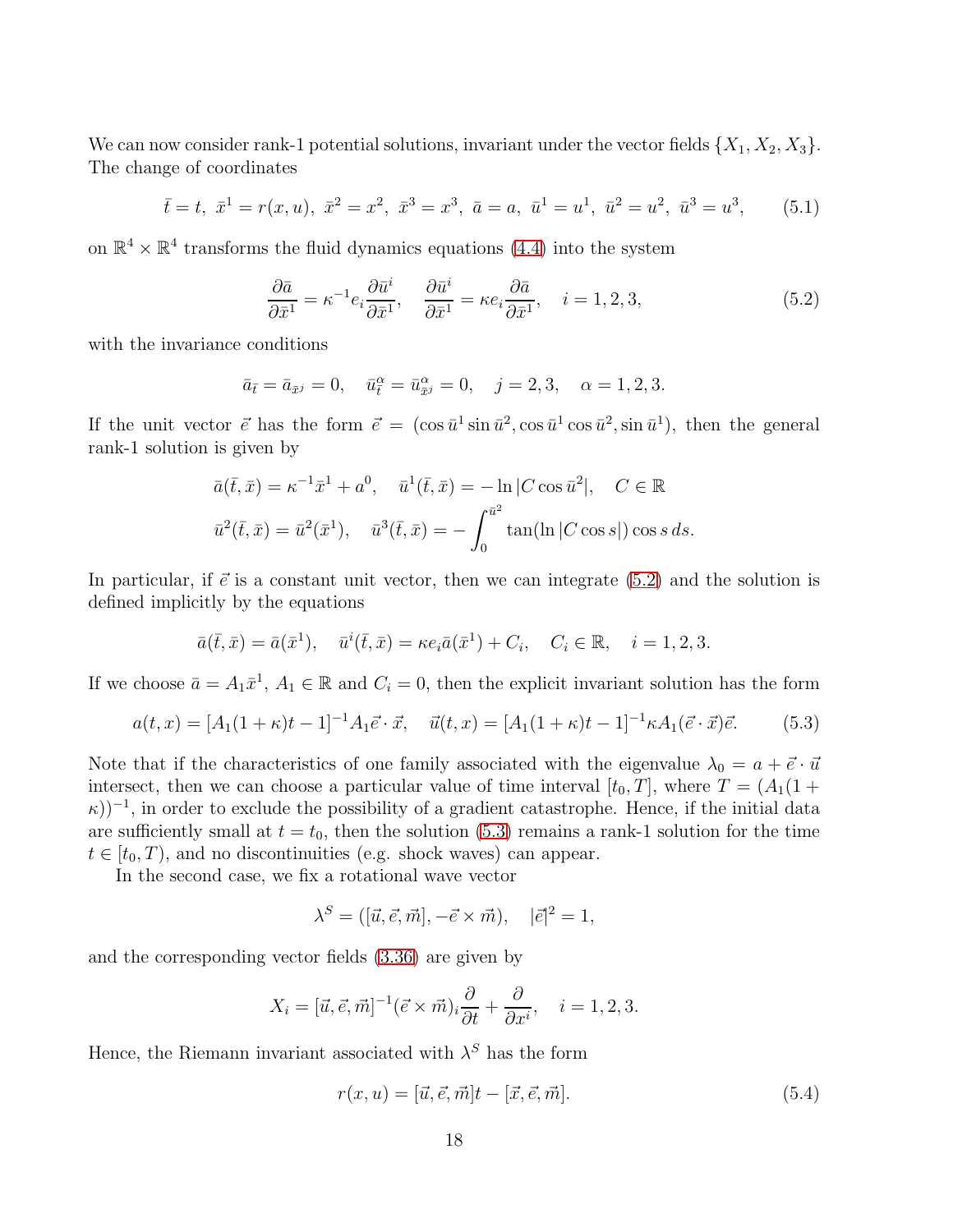After substituting [\(5.4\)](#page-20-2) into [\(5.1\)](#page-20-3), the change of coordinates transforms the initial system [\(4.4\)](#page-18-2) into the overdetermined system composed of the following equations

<span id="page-21-0"></span>
$$
\left[\frac{\partial \vec{u}}{\partial \bar{x}^1}, \vec{e}, \vec{m}\right] = 0, \quad (e_i m_j - e_j m_i) \frac{\partial \bar{a}}{\partial \bar{x}^1} = 0, \quad i \neq j = 1, 2, 3,
$$
\n(5.5)

and the invariance conditions

<span id="page-21-1"></span>
$$
\bar{a}_{\bar{t}} = \bar{a}_{\bar{x}^j} = 0, \quad \bar{u}^{\alpha}_{\bar{t}} = \bar{u}^{\alpha}_{\bar{x}^j} = 0, \quad j = 2, 3, \quad \alpha = 1, 2, 3. \tag{5.6}
$$

Hence, the sound velocity is constant  $(a = a_0)$ . If  $\vec{e}$  and  $\vec{m}$  are constant vectors such that  $(e_1m_2 - e_2m_1) \neq 0$ , then we can integrate the system composed of [\(5.5\)](#page-21-0) and [\(5.6\)](#page-21-1). The explicit solution is given by

$$
\bar{a}(\bar{t}, \bar{x}) = a_0, \quad \bar{u}^1(\bar{t}, \bar{x}) = \bar{u}^1(\bar{x}^1), \quad \bar{u}^2(\bar{t}, \bar{x}) = \bar{u}^2(\bar{x}^1), \n\bar{u}^3(\bar{t}, \bar{x}) = (e_1m_2 - e_2m_1)^{-1} \left[ C - (e_2m_3 - e_3m_2)\bar{u}^1 - (e_3m_1 - e_1m_3)\bar{u}^2 \right],
$$
\n(5.7)

where  $\bar{u}^1$  and  $\bar{u}^2$  are arbitrary functions of the Riemann invariant, which takes the form

$$
r(x, u) = Ct - [\vec{x}, \vec{e}, \vec{m}].
$$
\n
$$
(5.8)
$$

As expected, this result coincides with the solution obtained through the GMC [\[39\]](#page-39-7). The presence of arbitrary functions in the obtained solution allows us to find bounded solutions valid for all time  $t > 0$ . For example, the bounded bump-type solution  $\bar{u}^i = \text{sech}(A_{(i)}r^i)$ ,  $i = 1, 2$ , contains no discontinuities.

#### 6 Rank-2 solutions

The construction approach outlined in Section 3 has been applied to the isentropic flow equations [\(4.4\)](#page-18-2) in order to obtain rank-2 and rank-3 solutions (the latter are presented in the next section). In the case of rank-2 solutions, in order to facilitate computations, we assume that the directions of wave propagation  $\vec{\lambda}^A$  are constant, but not their phase velocities  $\lambda_0^A$ .

After considering all possible combinations of the potential and rotational wave vectors  $(\lambda^{E_i}$  and  $\lambda^{S_i}$ , respectively,  $i = 1, 2, 3$ ) we found eight cases compatible with the conditions [\(3.30\)](#page-11-0) and [\(3.34\)](#page-11-2), leading to eight different classes of solutions. These solutions, in their general form, possess some degree of freedom, that is, depend on one or two arbitrary functions of one or two variables (Riemann invariants), depending on the case. This arbitrariness allows us to change the geometrical properties of the governed fluid flow in such a way as to exclude the presence of singularities. This fact is of a special significance here since, as is well known  $[4]$ ,  $[9]$ ,  $[41]$ , in most cases, even for arbitrary smooth and sufficiently small initial data at  $t = t_0$ , the magnitude of the first derivatives of Riemann invariants becomes unbounded in some finite time  $T$ ; thus, solutions expressible in terms of Riemann invariants usually admit a gradient catastrophe. Nevertheless, we have been able to demonstrate that it is still possible in these cases to construct bounded solutions and, in particular, soliton-like solutions,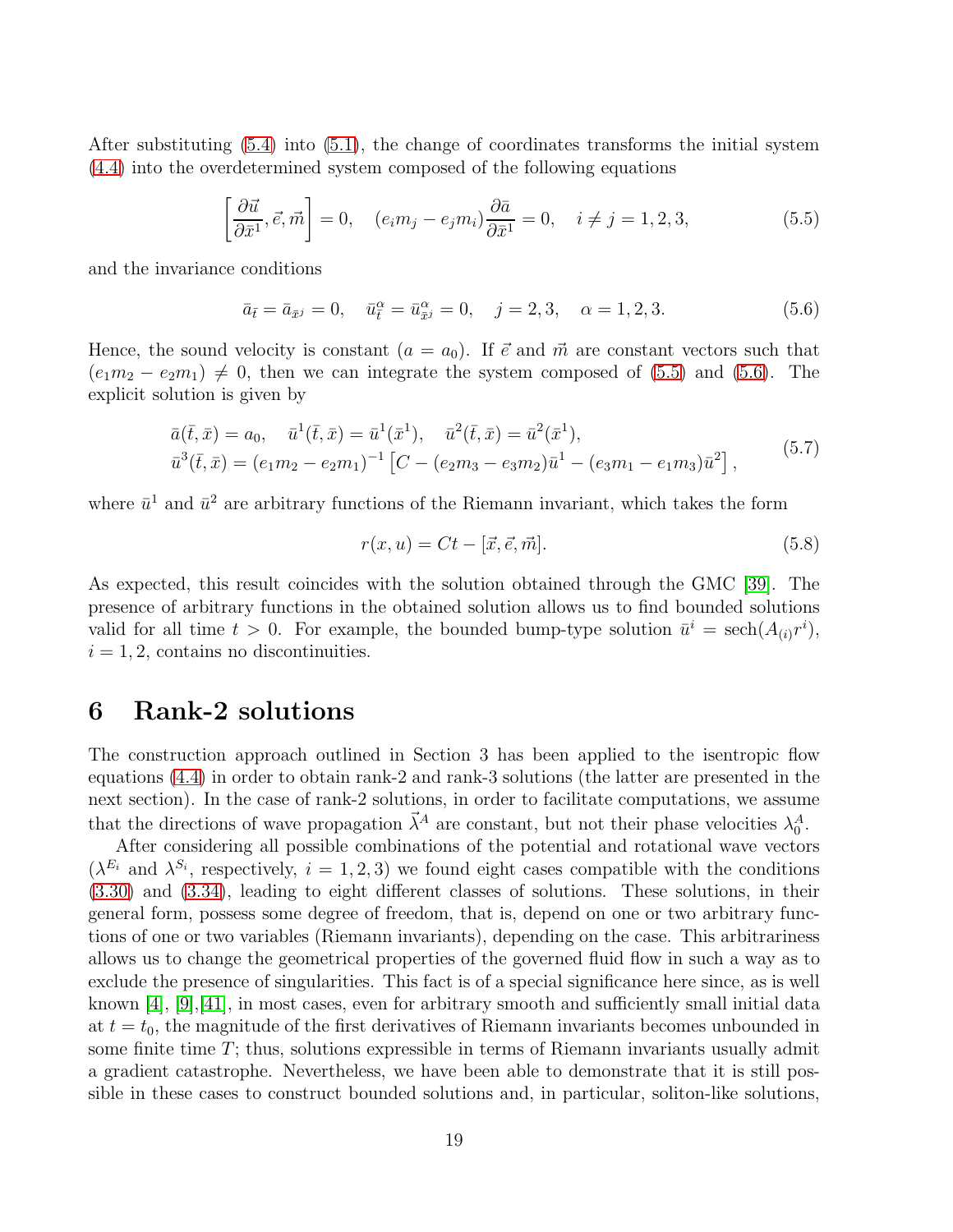through the proper selection of the arbitrary function(s) appearing in the general solution. To this purpose we submit this arbitrary function(s), say  $v$ , to the differential constraint in the form of the nonlinear Klein-Gordon equation

<span id="page-22-0"></span>
$$
v_{tt} - \Delta v = cv^5, \quad c \in \mathbb{R}
$$
\n
$$
(6.1)
$$

which is known to possess rich families of soliton-type solutions (see e.g.  $[1],[43]$  $[1],[43]$ ). Equation  $(6.1)$  can be reduced to a second order ODE for v as a function of a Riemann invariant and can very often be explicitly integrated. The analysis of the singularity structure of these ODEs allows us to select soliton-like solutions for  $v$  which, in turn, in many cases, lead to the same type of rank-2 and rank-3 solutions of the system [\(4.4\)](#page-18-2). Among them we have various types of algebraic soliton-like solutions (admitting no singularity other than poles), kinks, bumps and doubly periodic solutions which are expressed in terms of Jacobi elliptic functions.

Below we list the obtained rank-2 solutions. Some of the general solutions found (both rank-2 and rank-3 in the next section) coincide with the ones obtained earlier by means of the GMC. Nevertheless, we list them all since we derive from them the particular bounded solutions, which, to our knowledge, are all new.

For convenience, we denote by  $(E_i E_j, E_i S_j, S_i S_j, E_i E_j E_k, \ldots, i, j, k = 1, 2, 3)$  the solutions which result from nonlinear superpositions of rank-1 solutions associated with given wave vectors  $\lambda^{E_i}$  or  $\lambda^{S_i}$ . The sign (+ or -) coincides with the value of  $\epsilon = \pm 1$  in equation [\(4.9\)](#page-19-3).

**Case** ( $\mathbf{E_1}\mathbf{E_2}$ ). We first discuss the superposition of two potential rank-1 solutions  $E_i$  for which the wave vectors have the form

$$
\lambda^{E_i^{\pm}} = (\epsilon a + \vec{e}^i \cdot \vec{u}, -\vec{e}^i), \quad |\vec{e}^i|^2 = 1, \quad i = 1, 2, \quad \epsilon = \pm 1.
$$
 (6.2)

We assume that the wave vectors  $\lambda^{E_1}$  and  $\lambda^{E_2}$  are linearly independent. The corresponding vector fields [\(3.36\)](#page-11-3) are given by

$$
X_1 = \frac{\partial}{\partial x^2} - \frac{\sigma_2}{\beta_1} \frac{\partial}{\partial t} - \frac{\beta_2}{\beta_1} \frac{\partial}{\partial x^1}, \quad X_2 = \frac{\partial}{\partial x^3} - \frac{\sigma_3}{\beta_1} \frac{\partial}{\partial t} - \frac{\beta_3}{\beta_1} \frac{\partial}{\partial x^1},\tag{6.3}
$$

with

$$
\beta_i = e_i^2(a + \vec{e}^1 \cdot \vec{u}) - e_i^1(a + \vec{e}^2 \cdot \vec{u}), \quad i = 1, 2, 3, \n\sigma_j = e_1^1 e_j^2 - e_j^1 e_1^2, \quad j = 2, 3, \quad \epsilon = 1.
$$
\n(6.4)

The nonscattering rank-2 potential solution  $(E_1^+ E_2^+)$  has the form

<span id="page-22-1"></span>
$$
a = a_1(r^1) + a_2(r^2), \quad \vec{u} = \kappa(a_1(r^1)\vec{e}^1 + a_2(r^2)\vec{e}^2), \tag{6.5}
$$

where  $a_1$  and  $a_2$  are arbitrary functions of the Riemann invariants

$$
r^{1}(x, u) = (1 + \kappa)a_{1}(r^{1})t - \vec{e}^{1} \cdot \vec{x}, \quad |\vec{e}^{1}|^{2} = 1,
$$
  
\n
$$
r^{2}(x, u) = (1 + \kappa)a_{2}(r^{2})t - \vec{e}^{2} \cdot \vec{x}, \quad |\vec{e}^{2}|^{2} = 1,
$$
\n(6.6)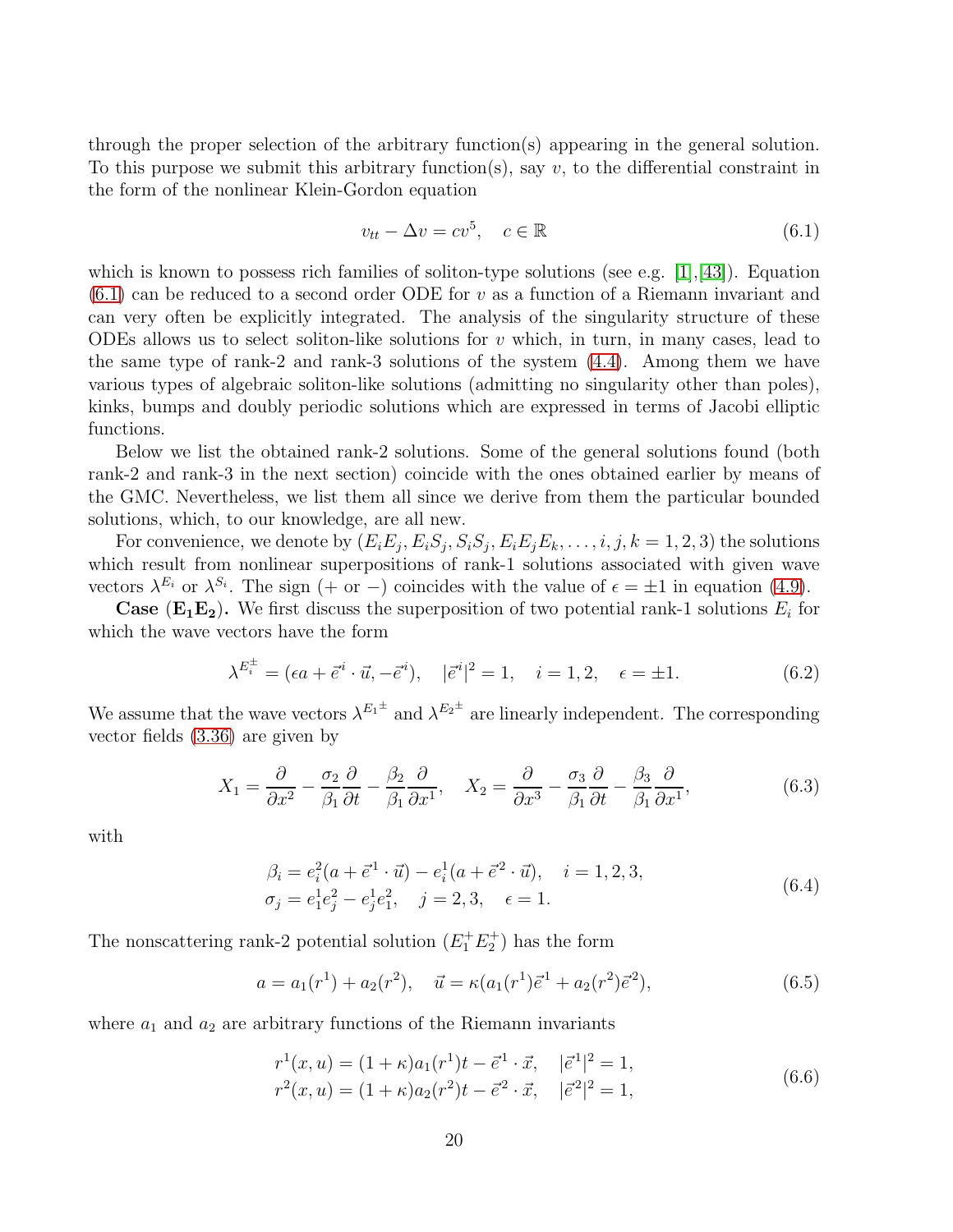respectively, and the wave vectors  $\vec{e}^1$  and  $\vec{e}^2$  have to satisfy the condition

<span id="page-23-0"></span>
$$
\vec{e}^1 \cdot \vec{e}^2 + \kappa^{-1} = 0. \tag{6.7}
$$

Equation [\(6.7\)](#page-23-0) holds if and only if the angle  $\varphi$  between these vectors is

<span id="page-23-3"></span>
$$
\cos \varphi = \frac{1}{2}(1 - \gamma). \tag{6.8}
$$

This solution represents a Riemann double wave. Here, the rank-1 solutions  $E_i^+$  $i^+, i = 1, 2,$ do not influence each other (they superpose linearly). This result coincides with the one obtained earlier by means of the GMC [\[39\]](#page-39-7).

i) In the particular case when  $a_i(r^i) = -A_i r^i$ ,  $A_i \in \mathbb{R}$ ,  $i = 1, 2$ , the solution [\(6.5\)](#page-22-1) takes the explicit form

$$
a = \frac{A_1 \vec{e}^1 \cdot \vec{x}}{1 + (1 + \kappa)A_1 t} + \frac{A_2 \vec{e}^2 \cdot \vec{x}}{1 + (1 + \kappa)A_2 t}
$$
  

$$
\vec{u} = \frac{\kappa A_1 \vec{e}^1 \cdot \vec{x}}{1 + (1 + \kappa)A_1 t} \vec{e}^1 + \frac{\kappa A_2 \vec{e}^2 \cdot \vec{x}}{1 + (1 + \kappa)A_2 t} \vec{e}^2
$$
(6.9)

which admits the gradient catastrophe at the time  $t = \min(A_i^{-1})$  $i^{-1}(1 + \kappa)^{-1}$ ,  $i = 1, 2$ . Hence, some discontinuities can occur e.g. shock waves which correspond to the formation of a condensation jump from the compression waves related to  $\lambda^{E_i^+}$ .

ii) The following bounded solution can be obtained using the DC  $(6.1)$ 

$$
a = \sum_{i=1}^{2} A_i r^i (1 + B_i (r^i)^2)^{-1/2}, \quad A_i, B_i \in \mathbb{R}, \quad B_i > 0,
$$
  

$$
\vec{u} = \kappa \left[ \sum_{i=1}^{2} A_i r^i (1 + B_i (r^i)^2)^{-1/2} \vec{e}^i \right],
$$
 (6.10)

<span id="page-23-1"></span>where the Riemann invariants are given by

$$
r^{i} = \left[ (1 + \kappa) A_{i} r^{i} (1 + B_{i} (r^{i})^{2})^{-1/2} \right] t - \vec{e}^{i} \cdot \vec{x}, \quad i = 1, 2.
$$
 (6.11)

The result [\(6.10\)](#page-23-1) represents an algebraic kink-type solution which is bounded for  $t > 0$  while each  $r^i$  possesses a discontinuity at time  $T = (A_i(1 + \kappa))^{-1}$ .

**Case** ( $\mathbf{E_1S_2}$ ). In the mixed case  $(E_1^+S_2)$ , we consider the superposition of the rank-1 potential solution  $E_1^+$  with the rank-1 rotational solution  $S_2$  associated respectively with the wave vectors

$$
\lambda^{E_1^+} = (a + \vec{e}^1 \cdot \vec{u}, -\vec{e}^1), \n\lambda^{S_2} = ([\vec{u}, \vec{e}^2, \vec{m}^2], -\vec{e}^2 \times \vec{m}^2), \quad |\vec{e}^i|^2 = 1, \quad i = 1, 2.
$$
\n(6.12)

<span id="page-23-2"></span>The vector fields [\(3.36\)](#page-11-3) corresponding to the wave vectors [\(6.12\)](#page-23-2) are

$$
X_1 = \frac{\partial}{\partial x^2} - \frac{\sigma_2}{\beta_1} \frac{\partial}{\partial t} - \frac{\beta_2}{\beta_1} \frac{\partial}{\partial x^1}, \quad X_2 = \frac{\partial}{\partial x^3} - \frac{\sigma_3}{\beta_1} \frac{\partial}{\partial t} - \frac{\beta_3}{\beta_1} \frac{\partial}{\partial x^1},\tag{6.13}
$$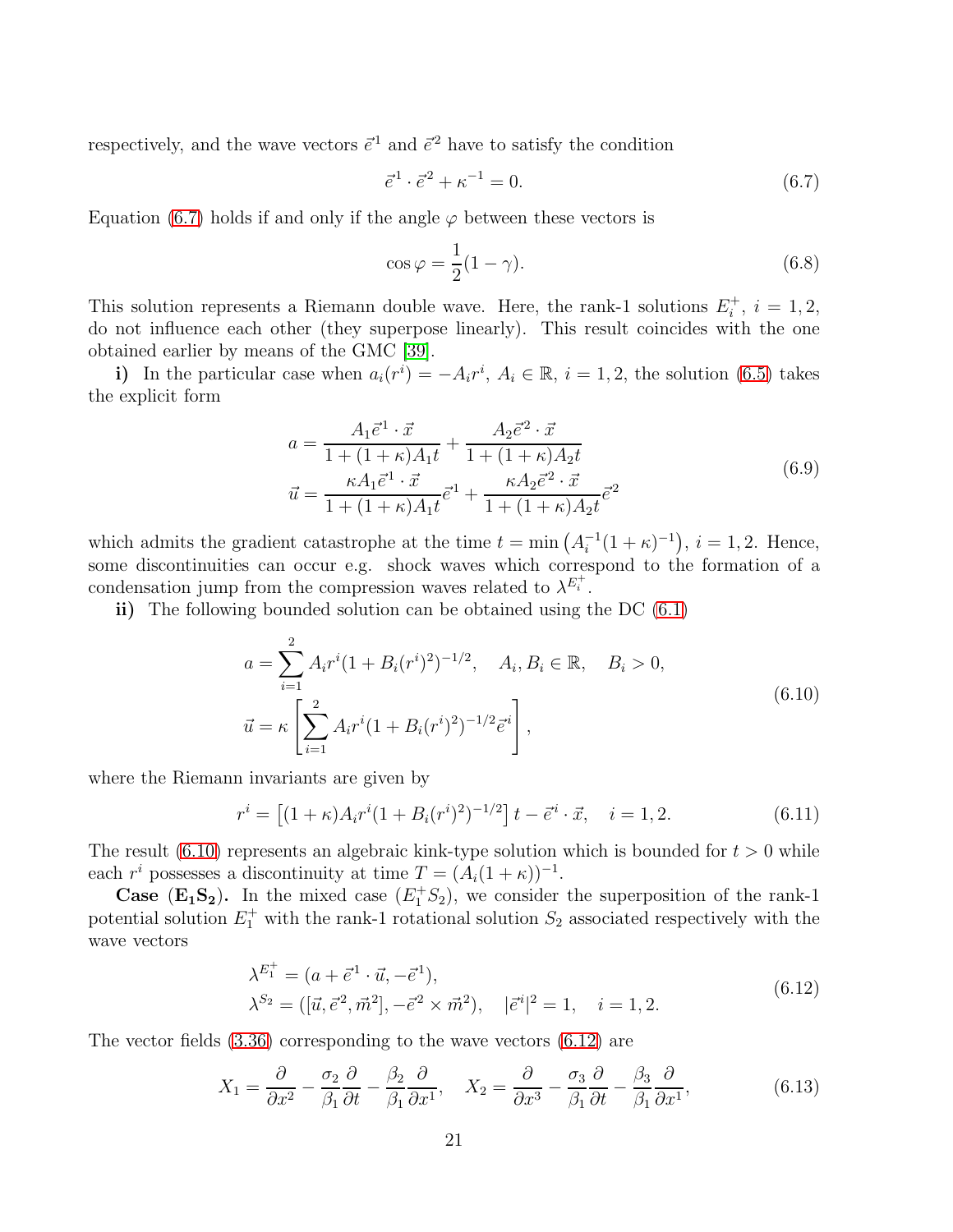where

$$
\beta_i = -(\vec{e}^2 \times \vec{m}^2)_i (a + \vec{e}^1 \cdot \vec{u}) + e_i^1 [\vec{u}, \vec{e}^2, \vec{m}^2], \quad i = 1, 2, 3, \n\sigma_j = -e_1^1 (\vec{e}^2 \times \vec{m}^2)_j + e_j^1 (\vec{e}^2 \times \vec{m}^2)_1, \quad j = 2, 3.
$$
\n(6.14)

The invariant nonscattering rank-2 solution  $(E_1^+S_2)$  has the form

<span id="page-24-0"></span>
$$
a = a_1(r^1) + a_0, \quad \vec{u} = \kappa a_1(r^1)\vec{e}^1 + \vec{u}_2(r^2), \tag{6.15}
$$

where

<span id="page-24-1"></span>
$$
[\vec{u}_2, \vec{e}^2, \vec{m}^2] = C_2, \quad |\vec{e}^i|^2 = 1, \quad i = 1, 2,
$$
\n(6.16)

and  $a_1$  and  $u_2^1$  are any differentiable functions of  $r^1$  and  $r^2$ , respectively, and the relation  $u_2^3(r^2) = C_1 u_2^1(r^2)$  holds. Here,  $a_0, C_1, C_2 \in \mathbb{R}$  and  $\vec{m}^2$  is an arbitrary constant vector. The wave vector  $\lambda^{S_2}$  takes the form

<span id="page-24-2"></span>
$$
\lambda^{S_2} = (C_2, -(e_1^1 e_3^1 + C_1 (1 - (e_1^1)^2)), -e_2^1 (e_3^1 - C_1 e_1^1), (1 - (e_3^1)^2 + C_1 e_1^1 e_3^1)).
$$
\n(6.17)

From [\(6.15\)](#page-24-0), [\(6.16\)](#page-24-1) and [\(6.17\)](#page-24-2), we get

$$
[\vec{e}^1, \vec{e}^2, \vec{m}^2] = 0,\t(6.18)
$$

so the vector  $\vec{\lambda}^{E_1^+} = -\vec{e}^1$  is orthogonal to  $\vec{\lambda}^{S_2} = -\vec{e}^2 \times \vec{m}^2$ . Hence, the Riemann invariants are given by

$$
r^{1} = ((1 + \kappa)a_{1}(r^{1}) + C_{2}(C_{1}e_{1}^{1} - e_{3}^{1})^{-1})t - \vec{e}^{1} \cdot \vec{x},
$$
\n(6.19)  
\n
$$
r^{2} = C_{2}t - (e_{1}^{1}e_{3}^{1} + C_{1}(1 - (e_{1}^{1})^{2}))x^{1} - e_{2}^{1}(e_{3}^{1} - C_{1}e_{1}^{1})x^{2} + (1 - (e_{3}^{1})^{2} + C_{1}e_{1}^{1}e_{3}^{1})x^{3}.
$$

This solution represents a Riemann double wave.

i) An explicit form of the solution [\(6.15\)](#page-24-0) can be found when  $\vec{e}^1 = \vec{e}^2 = (\cos \varphi, \sin \varphi, 0)$ and  $\vec{m}^2 = (\sin \varphi, -\cos \varphi, C_1 \sin \varphi), C_1 \in \mathbb{R}$ , and we choose  $a_1(r^1) = A_1 r^1, A_1 \in \mathbb{R}$ . The Riemann invariants are now given by

$$
r^{1} = \frac{C_{2}t + x^{1}C_{1}\cos^{2}\varphi + x^{2}C_{1}\cos\varphi\sin\varphi}{(C_{1}\cos\varphi)(A_{1}(1+\kappa)t - 1)},
$$
  
\n
$$
r^{2} = C_{2}t - C_{1}x^{1}\sin^{2}\varphi + x^{2}C_{1}\sin\varphi\cos\varphi + x^{3},
$$
\n(6.20)

and the solution becomes

$$
a = A_1 \frac{C_2 t + C_1 x^1 \cos^2 \varphi + C_1 x^2 \cos \varphi \sin \varphi}{(C_1 \cos \varphi)(A_1 (1 + \kappa)t - 1)}, \quad u^3 = C_1 u_2^1 (r^2),
$$
  
\n
$$
u^1 = \frac{\kappa A_1 (C_2 t + C_1 x^1 \cos^2 \varphi + C_1 x^2 \sin \varphi \cos \varphi)}{C_1 (A_1 (1 + \kappa)t - 1)} + u_2^1 (r^2),
$$
  
\n
$$
u^2 = \frac{\kappa A_1}{C_1} (C_2 \tan \varphi t + C_1 x^1 \sin \varphi \cos \varphi + C_1 x^2 \sin^2 \varphi)
$$
  
\n
$$
- \frac{C_2}{C_1 \sin \varphi \cos \varphi} - u_2^1 (r^2) \cot \varphi,
$$
  
\n(6.21)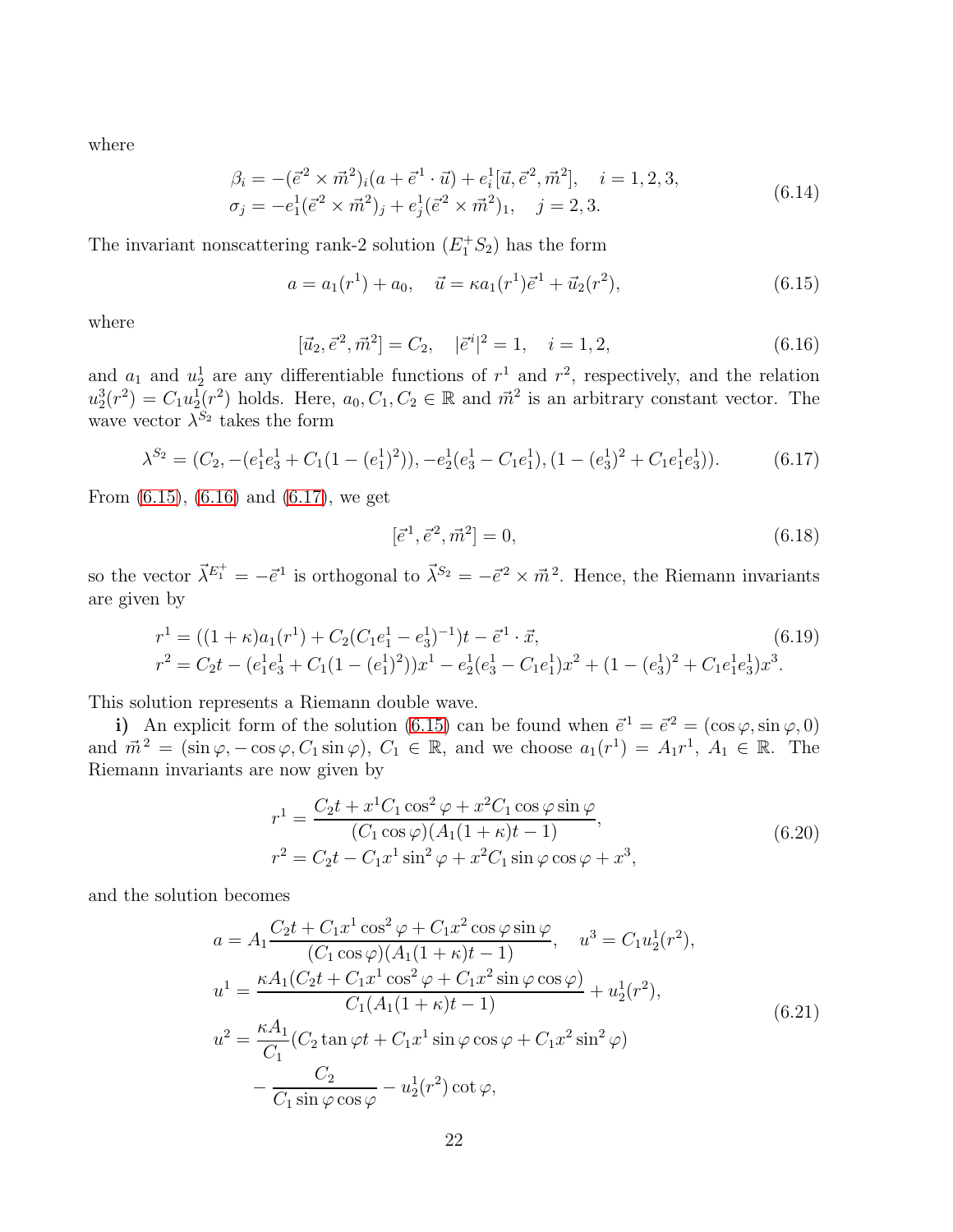where  $u_2^1(r^2)$  is an arbitrary function of  $r^2$ . Note that a and  $u^1$  admit the gradient catastrophe at the time  $T = (A_1(1 + \kappa))^{-1}$ .

ii) Another interesting case of a conditionally invariant solution occurs when we impose condition [\(6.1\)](#page-22-0) on the functions  $a_1$  and  $u_2^1$ . Then the solution is bounded and represents a solitary double wave of the type  $(E_1^+S_2)$ 

$$
a = A_1(1 + B_1(r^1 - 1)^2)^{-1/2} + a_0, \quad A_1, B_1, C_1 \in \mathbb{R}, \quad B_1 > 0,
$$
  
\n
$$
\vec{u} = \kappa A_1(1 + B_1(r^1 - 1)^2)^{-1/2} \vec{e}^1 + (u_2^1(r^2), E_2 u_2^1(r^2) + F_2, C_1 u_2^1(r^2))^T,
$$
\n(6.22)

<span id="page-25-1"></span>where

$$
u_2^1(r^2) = A_2(1 + B_2 \cosh D_2(r^2 - 1))^{-1/2}, \quad A_2, B_2, D_2 \in \mathbb{R}, \quad B_2 > 0,
$$
 (6.23)  

$$
E_2 = -(e_2^1(C_1e_1^1 - e_3^1))^{-1}(C_1e_3^1 + e_1^1)(C_1e_1^1 - e_3^1), \quad F_2 = C_2(e_2^1(C_1e_1^1 - e_3^1))^{-1}.
$$

The Riemann invariants take the form

$$
r^{1} = (1 + \kappa)(A_{1}(1 + B_{1}(r^{1} - 1)^{2})^{-1/2} + C_{2}(C_{1}e_{1}^{1} - e_{3}^{1})^{-1})t - \vec{e}^{1} \cdot \vec{x},
$$
(6.24)  

$$
r^{2} = C_{2}t - (e_{1}^{1}e_{3}^{1} + C_{1}(1 - (e_{1}^{1})^{2}))x^{1} - e_{2}^{1}(e_{3}^{1} - C_{1}e_{1}^{1})x^{2} + (1 - (e_{3}^{1})^{2} + C_{1}e_{1}^{1}e_{3}^{1})x^{3}.
$$

The solution remains bounded even though the function  $r<sup>1</sup>$  admits the gradient catastrophe at the time  $T = (1 + B_1)^{3/2} [(1 + \kappa) A_1 B_1]^{-1}$ .

**Case**  $(S_1S_2)$ : i) Let us assume that

$$
\vec{e}^1 = (0,0,1), \quad \vec{m}^1 = (0,1,0), \quad \vec{e}^2 = (1,0,0), \quad \vec{m}^2 = (0,0,1).
$$

Then the wave vectors [\(4.9i](#page-19-3)i) are given by  $\lambda^{S_1} = (-u^1, 1, 0, 0)$  and  $\lambda^{S_2} = (-u^2, 0, 1, 0)$  and are linearly independent. So we are looking for rank-2 solution  $(S_1S_2)$  invariant under the vector fields

$$
X_1 = \frac{\partial}{\partial t} + u^1 \frac{\partial}{\partial x^1} + u^2 \frac{\partial}{\partial x^2}, \quad X_2 = \frac{\partial}{\partial x^3}.
$$
 (6.25)

The corresponding Riemann invariants are

$$
r^{1}(x, u) = x^{1} - u^{1}t, \quad r^{2}(x, u) = x^{2} - u^{2}t.
$$
 (6.26)

The change of coordinates

$$
\begin{aligned}\n\bar{t} &= t, & \bar{x}^1 &= x^1 - u^1 t, & \bar{x}^2 &= x^2 - u^2 t, & \bar{x}^3 &= x^3, \\
\bar{a} &= a, & \bar{u}^1 &= u^1, & \bar{u}^2 &= u^2, & \bar{u}^3 &= u^3,\n\end{aligned} \tag{6.27}
$$

<span id="page-25-0"></span>transforms the system [\(4.4\)](#page-18-2) in this case into the equations

$$
\frac{\partial \bar{u}^1}{\partial \bar{x}^1} + \frac{\partial \bar{u}^2}{\partial \bar{x}^2} = 0, \quad \frac{\partial \bar{u}^1}{\partial \bar{x}^1} \frac{\partial \bar{u}^2}{\partial \bar{x}^2} - \frac{\partial \bar{u}^1}{\partial \bar{x}^2} \frac{\partial \bar{u}^2}{\partial \bar{x}^1} = 0, \n\frac{\partial \bar{a}}{\partial \bar{x}^1} = \frac{\partial \bar{a}}{\partial \bar{x}^2} = \frac{\partial \bar{a}}{\partial \bar{x}^3} = 0, \quad \frac{\partial \bar{u}^i}{\partial \bar{x}^3} = 0, \quad i = 1, 2, 3.
$$
\n(6.28)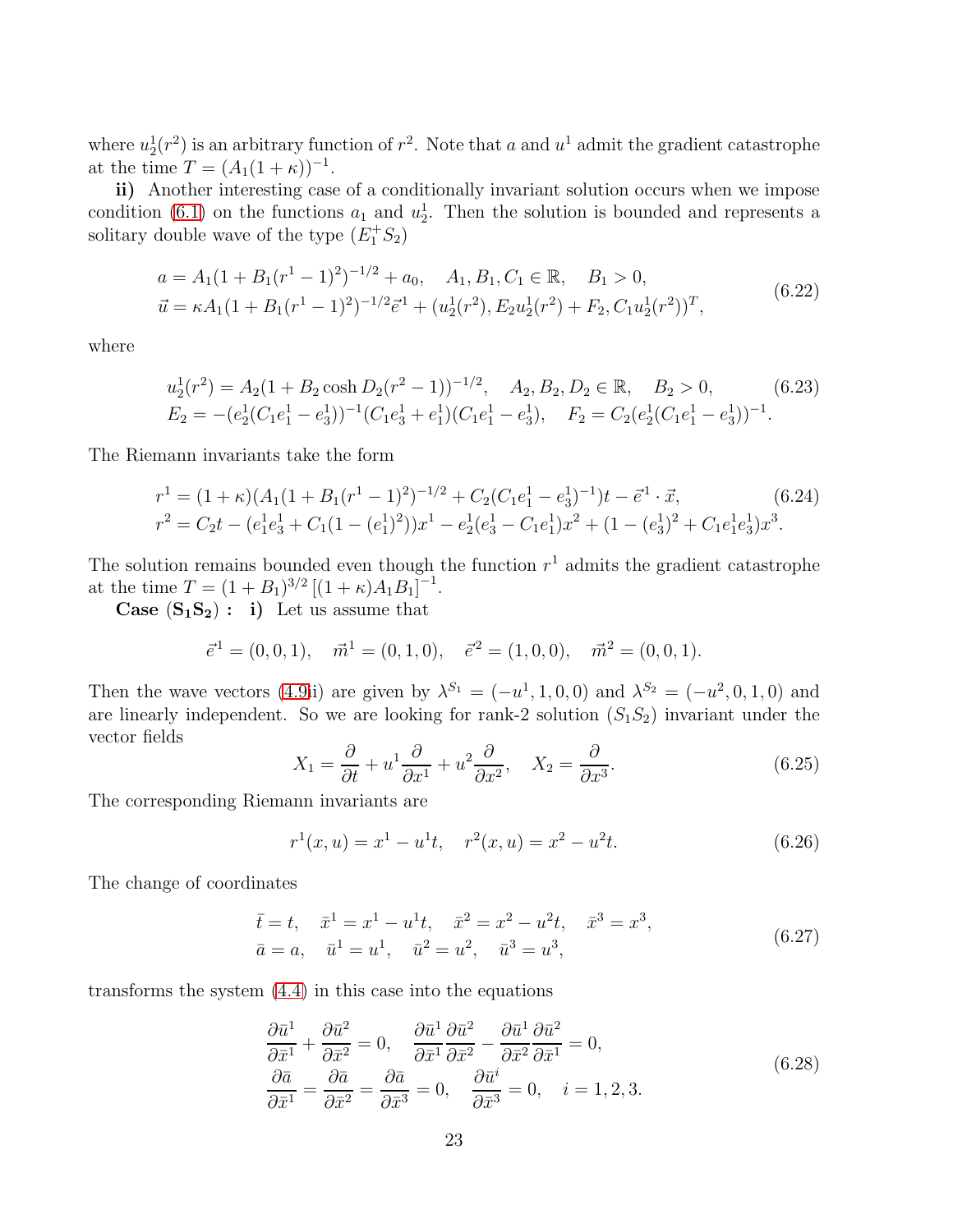The solution of system [\(6.28\)](#page-25-0) has the form

<span id="page-26-0"></span>
$$
\bar{a} = a_0, \quad \bar{u}^1(\bar{t}, \bar{x}) = -\frac{\partial \psi}{\partial \bar{x}^2}, \quad \bar{u}^2(\bar{t}, \bar{x}) = \frac{\partial \psi}{\partial \bar{x}^1}, \quad \bar{u}^3(\bar{t}, \bar{x}) = \bar{u}^3(\bar{x}^1, \bar{x}^2), \tag{6.29}
$$

where the function  $\psi$  satisfies the homogeneous Monge-Ampère equation

$$
\psi_{\bar{x}^1 \bar{x}^1} \psi_{\bar{x}^2 \bar{x}^2} - \psi_{\bar{x}^1 \bar{x}^2}^2 = 0, \tag{6.30}
$$

and  $\bar{u}^3$  is an arbitrary function of two variables. Note that this solution has rank 2 but it is not a Riemann double wave.

i) The proper selection of the function  $\psi$  transforms the solution [\(6.29\)](#page-26-0) into

$$
a(t,x) = a_0, \quad u^1 = (1-n) \left(\frac{x^1 - u^1 t}{x^2 - u^2 t}\right)^n, \quad n \in \mathbb{Z} \setminus \{1\},
$$
  

$$
u^2 = -n \left(\frac{x^2 - u^2 t}{x^1 - u^1 t}\right)^{1-n}, \quad u^3(t,x) = u^3(x^1 - u^1 t, x^2 - u^2 t).
$$
 (6.31)

For  $n = 2$ , we obtain an explicit solution of the form

$$
a = a_0, \quad u^1 = -2^{-1}t^{-2}[x^1t + (x^2)^2 \pm x^2((x^2)^2 + 4tx^1)^{1/2}],
$$
  
\n
$$
u^2 = t^{-1}[x^2 \pm ((x^2)^2 + 4tx^1)^{1/2}], \quad u^3 = u^3(x^1 - u^1t, x^2 - u^2t).
$$
\n(6.32)

with a singularity at  $t = 0$ .

ii) Another example worth considering is the case when fluid velocity can be decomposed as follows  $\vec{u} = \vec{u}_1(r^1) + \vec{u}_2(r^2)$ . Then we get the scattering nonsingular rank-2 solution

$$
u^{1} = \frac{(C_{1} - \lambda_{2}^{1} u_{1}^{2}(r^{1}) - \lambda_{3}^{1} u_{1}^{3}(r^{1}))}{\lambda_{1}^{1}} - \left(\frac{\lambda_{3}^{2}}{\lambda_{1}^{2}} \eta + \frac{\lambda_{2}^{2}}{\lambda_{1}^{2}}\right) u_{2}^{2}(r^{2}) + \frac{C_{2}}{\lambda_{1}^{2}}, \quad C_{1}, C_{2} \in \mathbb{R},
$$
  

$$
u^{2} = u_{1}^{2}(r^{1}) + u_{2}^{2}(r^{2}), \quad u^{3} = u_{1}^{3}(r^{1}) + \eta u_{2}^{2}(r^{2}), \quad a = a_{0}, \quad \eta = \frac{\lambda_{1}^{2} \lambda_{2}^{1} - \lambda_{1}^{1} \lambda_{2}^{2}}{\lambda_{1}^{1} \lambda_{3}^{2} - \lambda_{3}^{1} \lambda_{1}^{2}},
$$
(6.33)

where we introduced the notation  $\lambda^{S_i} = (\lambda_0^i, \vec{\lambda}^i), i = 1, 2$ . The above solution is invariant under the vector fields

$$
X_1 = \frac{\partial}{\partial x^2} - \frac{\sigma_2}{\beta_1} \frac{\partial}{\partial t} - \frac{\beta_2}{\beta_1} \frac{\partial}{\partial x^1}, \quad X_2 = \frac{\partial}{\partial x^3} - \frac{\sigma_3}{\beta_1} \frac{\partial}{\partial t} - \frac{\beta_3}{\beta_1} \frac{\partial}{\partial x^1},\tag{6.34}
$$

with

$$
\sigma_i = \lambda_1^1 \lambda_i^2 - \lambda_i^1 \lambda_1^2, \quad \beta_j = \lambda_j^2 [\vec{u}, \vec{e}^1, \vec{m}^1] - \lambda_j^1 [\vec{u}, \vec{e}^2, \vec{m}^2], \quad i = 2, 3, \quad j = 1, 2, 3. \tag{6.35}
$$

Here  $u_1^2$  and  $u_1^3$  are arbitrary functions of  $r^1$ ,  $u_2^2$  is an arbitrary function of  $r^2$  and  $C_i$  =  $[\vec{u}_i(r^i), \vec{e}^i, \vec{m}^i], i = 1, 2$ . The Riemann invariants take the form

$$
r^{1} = (C_{1} + C_{2}\lambda_{1}^{1}/\lambda_{1}^{2})t - \vec{\lambda}^{1} \cdot \vec{x},
$$
  
\n
$$
r^{2} = \left(C_{2} + \frac{\lambda_{1}^{2}}{\lambda_{1}^{1}}C_{1} + \left(\lambda_{2}^{2} - \frac{\lambda_{1}^{2}\lambda_{2}^{1}}{\lambda_{1}^{1}}\right)u_{1}^{2}(r^{1}) + \left(\lambda_{3}^{2} - \frac{\lambda_{1}^{2}\lambda_{3}^{1}}{\lambda_{1}^{1}}\right)u_{1}^{3}(r^{1})\right)t - \vec{\lambda}^{2} \cdot \vec{x}.
$$
\n(6.36)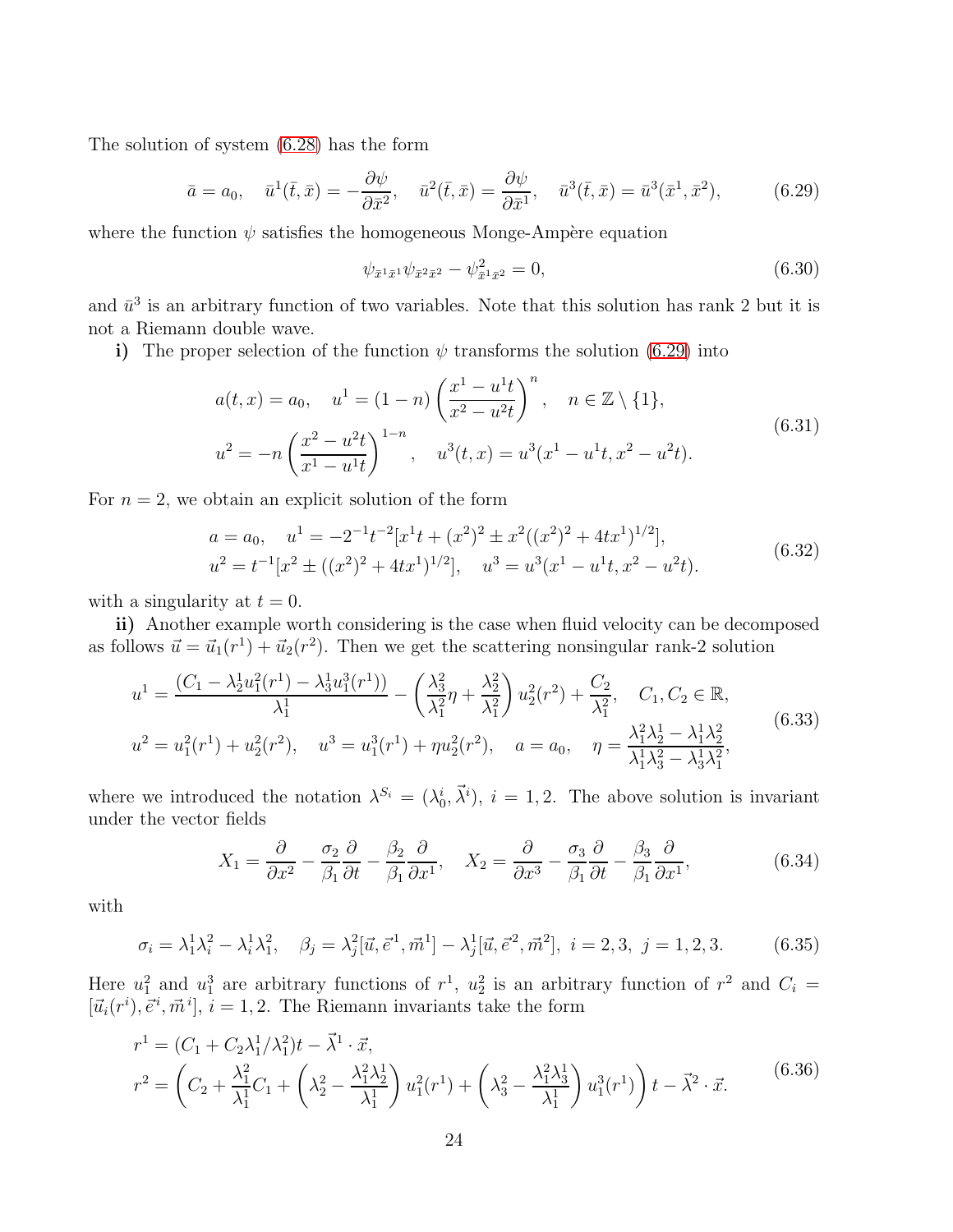Note that the Riemann invariant  $r^2$  depends functionally on  $r^1$ . This means that the interacting waves influence each other and superpose nonlinearly. The result is a Riemann double wave.

iii) By submitting the arbitrary functions  $u_1^2$ ,  $u_1^3$  and  $u_2^2$  to the DC [\(6.1\)](#page-22-0) we can construct the rank-2 algebraic kink-type solution of the form

<span id="page-27-0"></span>
$$
u^{1} = (\lambda_{1}^{1})^{-1} [C_{1} - \lambda_{2}^{1} A_{2} r^{1} (1 + B_{2}(r^{1})^{2})^{-1/2} - \lambda_{3}^{1} A_{3} r^{1} (1 + B_{3}(r^{1})^{2})^{-1/2}]
$$
  
\n
$$
- (\lambda_{1}^{2})^{-1} [-C_{2} + (\lambda_{3}^{2} \eta + \lambda_{2}^{2}) A_{1} r^{2} (1 + B_{1}(r^{2})^{2})^{-1/2}], \quad A_{i}, B_{i} \in \mathbb{R},
$$
  
\n
$$
u^{2} = A_{1} r^{2} (1 + B_{1}(r^{2})^{2})^{-1/2} + A_{2} r^{1} (1 + B_{2}(r^{1})^{2})^{-1/2}, \quad B_{i} > 0, \quad i = 1, 2, 3,
$$
  
\n
$$
u^{3} = A_{3} r^{1} (1 + B_{3}(r^{1})^{2})^{-1/2} + \eta A_{1} r^{2} (1 + B_{1}(r^{2})^{2})^{-1/2}, \quad a = a_{0},
$$
  
\n(6.37)

where the Riemann invariants are given by

$$
r^{1} = (C_{1} + C_{2} \frac{\lambda_{1}^{1}}{\lambda_{1}^{2}})t - \vec{\lambda}^{1} \cdot \vec{x},
$$
  
\n
$$
r^{2} = \left[C_{2} + C_{1} \frac{\lambda_{1}^{2}}{\lambda_{1}^{1}} + \left(\lambda_{2}^{2} - \frac{\lambda_{1}^{2} \lambda_{2}^{1}}{\lambda_{1}^{1}}\right) A_{2} r^{1} (1 + B_{2}(r^{1})^{2})^{-1/2} + \left(\lambda_{3}^{2} - \frac{\lambda_{1}^{2} \lambda_{3}^{1}}{\lambda_{1}^{1}}\right) A_{3} r^{1} (1 + B_{3}(r^{1})^{2})^{-1/2}\right] t - \vec{\lambda}^{2} \cdot \vec{x}.
$$
\n(6.38)

**Case** ( $\mathbf{E}_1 \mathbf{E}_2 \mathbf{S}_3$ ). The nonscattering rank-2 solution ( $E_1^+ E_2^+ S_3$ ) invariant under the vector field  $\rightarrow$  3  $\rightarrow$ 

$$
X = \frac{\partial}{\partial x^3} - \frac{\epsilon_{ijk} e_i^1 e_j^2 (\vec{e}^3 \times \vec{m}^3)_k}{\beta_{12}} \frac{\partial}{\partial t} + \frac{\beta_{23}}{\beta_{12}} \frac{\partial}{\partial x^1} + \frac{\beta_{31}}{\beta_{12}} \frac{\partial}{\partial x^2},
$$
(6.39)

with

$$
\beta_{ij} = (e_j^1 e_i^2 - e_i^1 e_j^2) [\vec{u}, \vec{e}^3, \vec{m}^3] + (e_j^2 (\vec{e}^3 \times \vec{m}^3)_i - e_i^2 (\vec{e}^3 \times \vec{m}^3)_j)(a + \vec{e}^1 \cdot \vec{u}), + (e_i^1 (\vec{e}^3 \times \vec{m}^3)_j - e_j^1 (\vec{e}^3 \times \vec{m}^3)_i)(a + \vec{e}^2 \cdot \vec{u}), \quad i, j = 1, 2, 3,
$$
\n(6.40)

has the form

$$
a = \frac{A_1((e_1^1 + e_1^2)x^1 + (e_2^1 + e_2^2)x^2)}{1 - A_1(1 + \kappa)t}, \quad u^3 = u_0^3,
$$
  
\n
$$
u^1 = \frac{-\kappa A_1(((e_1^1)^2 + (e_1^2)^2)x^1 + (e_1^1e_2^1 + e_1^2e_2^2)x^2) - u_3^1(r^3)}{1 - A_1(1 + \kappa)t},
$$
  
\n
$$
u^2 = \kappa A_1 \left( \frac{e_2^1(\beta u_3^1(r^3)t - e_1^1x^1 - e_2^1x^2)}{1 - A_1(1 + \kappa)t} + \frac{e_2^2(-\beta u_3^1(r^3)t - e_1^2x^1 - e_2^2x^2)}{1 - A_1(1 + \kappa)t} \right) + \frac{e_2^2 - e_2^1}{e_1^2 - e_1^1} u_3^1(r^3),
$$
\n(6.41)

where  $|\vec{e}^1|^2 = |\vec{e}^2|^2 = 1$ ,  $\vec{e}^1 \cdot \vec{e}^2 = -\kappa^{-1}$ ,  $e_3^1 = e_3^2 = 0$ ,  $\beta = (1 + \kappa^{-1})/(e_1^1 - e_1^2)$  and  $A_1, u_0^3 \in \mathbb{R}$ . The Riemann invariants are

$$
r^{1} = \frac{\beta u_{3}^{1}(r^{3})t - e_{1}^{1}x^{1} - e_{2}^{1}x^{2}}{1 - A_{1}(1 + \kappa)t}, \ r^{2} = \frac{-\beta u_{3}^{1}(r^{3})t - e_{1}^{2}x^{1} - e_{2}^{2}x^{2}}{1 - A_{1}(1 + \kappa)t}, \ r^{3} = x^{3} - u_{0}^{3}t, \tag{6.42}
$$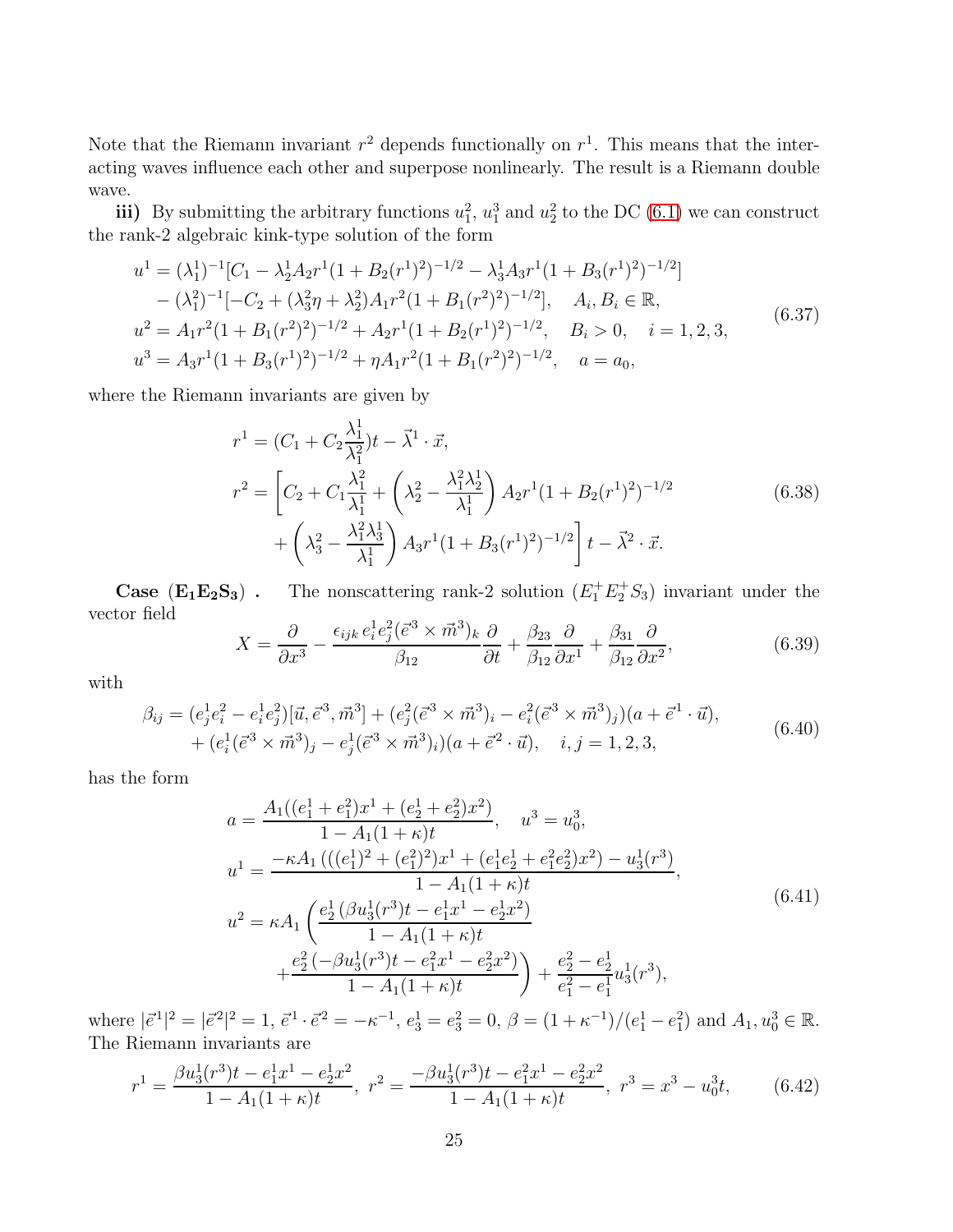where  $u_3^1$  is an arbitrary function of  $r^3$ .

This solution represents a Riemann double wave. It does not admit removable singularities for any choice of  $u_3^1(r^3)$ , but the functions  $a, u^1$  and  $u^2$  are subject to the gradient catastrophe at the time  $T = (A_1(1 + \kappa))^{-1}$ .

**Case**  $(E_1S_2S_3)$ . The nonscattering rank-2 solution  $(E_1^+S_2S_3)$  invariant under the vector field

$$
X = \frac{\partial}{\partial x^3} + \frac{\epsilon_{ijk}e_i^1(\vec{e}^2 \times \vec{m}^2)_j(\vec{e}^3 \times \vec{m}^3)_k}{\beta_{12}} \frac{\partial}{\partial x^1} + \frac{\beta_{23}}{\beta_{12}} \frac{\partial}{\partial x^2} + \frac{\beta_{31}}{\beta_{12}} \frac{\partial}{\partial x^3},
$$
(6.43)

with

$$
\beta_{ij} = [(\vec{e}^2 \times \vec{m}^2)_i (\vec{e}^3 \times \vec{m}^3)_j - (\vec{e}^2 \times \vec{m}^2)_j (\vec{e}^3 \times \vec{m}^3)_i](a + \vec{e}^1 \cdot \vec{u}) + [e_j^1 (\vec{e}^3 \times \vec{m}^3)_i - e_i^1 (\vec{e}^3 \times \vec{m}^3)_j][\vec{u}, \vec{e}^2, \vec{m}^2] + [e_i^1 (\vec{e}^2 \times \vec{m}^2)_j - e_j^1 (\vec{e}^2 \times \vec{m}^2)_i][\vec{u}, \vec{e}^3, \vec{m}^3],
$$
\n(6.44)

is given by

$$
a = A_1 \frac{(C_2/\lambda_1^2 + C_3/\lambda_1^3)t - x^1}{1 - A_1(1 + \kappa)t}, \quad u^1 = \frac{(C_2/\lambda_1^2 + C_3/\lambda_1^3)(1 - A_1t) - \kappa A_1 x^1}{1 - A_1(1 + \kappa)t},
$$
  
\n
$$
u^2 = C(b\lambda_1^2 - \lambda_1^3)(\lambda_2^2 x^2 + \lambda_3^2 x^3), \quad u^3 = -\frac{C\lambda_2^2(b\lambda_1^2 - \lambda_1^3)}{\lambda_3^2 \lambda_1^3}(\lambda_2^2 x^2 + \lambda_3^2 x^3).
$$
\n(6.45)

The Riemann invariants have the explicit form

$$
r^{1} = \frac{(C_{2}/\lambda_{1}^{2} + C_{3}/\lambda_{1}^{3})t - x^{1}}{1 - A_{1}(1 + \kappa)t}, \quad A_{1}, C \in \mathbb{R},
$$
  
\n
$$
r^{2} = \left(\kappa A_{1} \frac{(C_{2} + \lambda_{1}^{2}/\lambda_{1}^{3})t - \lambda_{1}^{2}x^{1}}{1 - A_{1}(1 + \kappa)t} + C_{2} + \frac{\lambda_{1}^{2}}{\lambda_{1}^{3}}C_{3}\right)t - \vec{\lambda}^{2} \cdot \vec{x},
$$
  
\n
$$
r^{3} = \left(\kappa A_{1} \frac{(\lambda_{1}^{3}/\lambda_{1}^{2} + C_{3})t - \lambda_{1}^{3}x^{1}}{1 - A_{1}(1 + \kappa)t} + \frac{\lambda_{1}^{3}}{\lambda_{1}^{2}}C_{2} + C_{3}\right)t - \lambda_{1}^{3}x^{1} - b(\lambda_{2}^{2}x^{2} + \lambda_{3}^{2}x^{3}),
$$
\n(6.46)

Here, we introduced the notation  $\lambda^{S_i} = (\lambda_0^i, \vec{\lambda}^i)$ ,  $C_i = [\vec{u}_i, \vec{e}^i, \vec{m}^i]$ ,  $i = 2, 3$  and  $\vec{\lambda}^3 =$  $(\lambda_1^3, b\lambda_2^2, b\lambda_3^2), b \in \mathbb{R}$ . Note that a and  $u^1$  both admit the gradient catastrophe at the time  $T = (A_1(1 + \kappa))^{-1}$  while  $u^2$  and  $u^3$  are stationary. In this case the solution again has a form of Riemann double wave.

**Case**  $(S_1S_2S_3)$ . The rank-2 solution is invariant under the vector field

$$
X = \frac{\partial}{\partial t} + u^1 \frac{\partial}{\partial x^1} + u^2 \frac{\partial}{\partial x^2} + u^3 \frac{\partial}{\partial x^3}.
$$
 (6.47)

In this case subjecting the initial system [\(4.4\)](#page-18-2) to the DCs [\(3.17\)](#page-9-2) leads to the overdetermined system

<span id="page-28-0"></span>
$$
a = a_0, \quad \vec{u} + (\vec{u} \cdot \nabla)\vec{u} = 0, \quad \nabla \vec{u} = 0, \quad a_0 \in \mathbb{R}.
$$
\n
$$
(6.48)
$$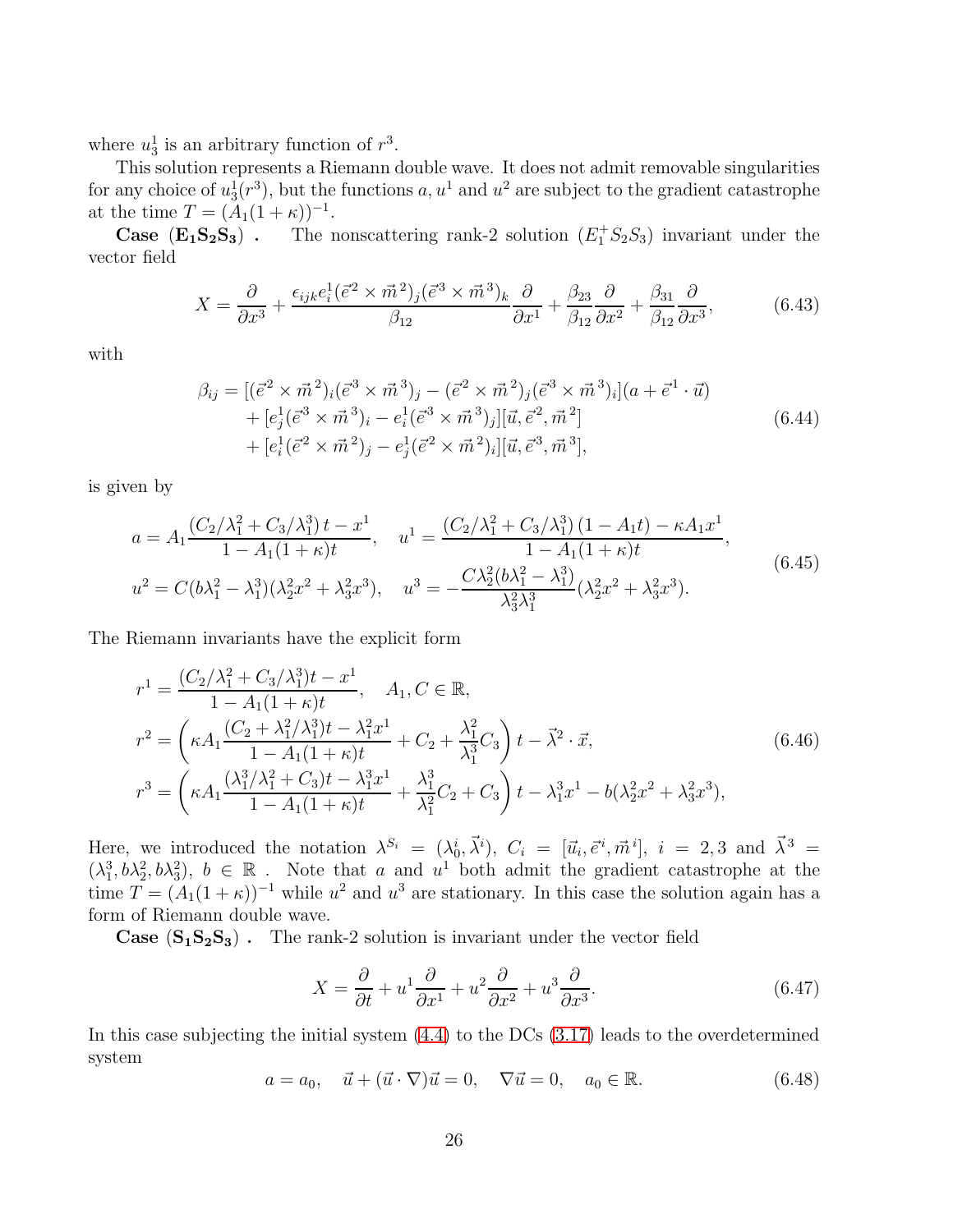The solution of [\(6.48\)](#page-28-0) is divergence free if and only if

$$
\vec{u} = f(r^1, r^2, r^3), \quad f: \mathbb{R}^3 \to \mathbb{R}^3, \quad r^i = x^i - u^i t, \quad i = 1, 2, 3. \tag{6.49}
$$

The Jacobi matrix  $Df(r) = (\partial f^{\alpha}/\partial r^i)$  has to be nilpotent. In fact, the reduced system [\(6.48\)](#page-28-0) mandates that the characteristic polynomial is equal to

$$
\det(\lambda \mathcal{I}_3 + Df(r))
$$
  
=  $\lambda^3 - \lambda^2 \text{tr}(f_{,r}^{\alpha}) + \frac{1}{2} [(\text{tr}(f_{,r}^{\alpha}))^2 - \text{tr}(f_{,r}^{\alpha})^2] \lambda + \det(f_{,r}^{\alpha}) = \lambda^3.$  (6.50)

In order to satisfy this condition we can select the arbitrary functions  $f^{\alpha}$  in the following way  $f^1 = b(r^2, r^3)$  and  $f^2 = f^3 = g(r^2 - r^3)$ . Then we have

$$
Df(r) = \begin{pmatrix} 0 & b_{r^2} & b_{r^3} \\ 0 & g_s & -g_s \\ 0 & g_s & -g_s \end{pmatrix}, \quad s = r^2 - r^3.
$$
 (6.51)

If  $b_{r^2} \neq b_{r^3}$ , then rank  $Df(r) = 2$ , otherwise  $f^1$  is an arbitrary function of one variable, i.e.  $f^1 = h(r^2 - r^3)$ , and rank  $Df(r) = 1$ . In the rank-2 case the solution has the form

$$
u^{1}(x,t) = b(x^{2} - tg(x^{2} - x^{3}), x^{3} - tg(x^{2} - x^{3})),
$$
  
\n
$$
u^{2}(x,t) = u^{3}(x,t) = g(x^{2} - x^{3}), \quad a = a_{0}, \quad a_{0} \in \mathbb{R},
$$
\n(6.52)

<span id="page-29-0"></span>where b is an arbitrary function of two variables  $(x^2 - u^2t)$  and  $(x^3 - u^3t)$ , and g is an arbitrary function of  $(x^2 - x^3)$ .

Depending on the choice of the arbitrary functions, the relations  $(6.52)$  can lead to elementary solutions (constant, algebraic, with one or two poles, trigonometric, hyperbolic) or doubly periodic solutions which can be expressed in terms of the Jacobi's elliptic functions sn, cn and dn. To ensure that the elliptic solutions possess one real and one purely imaginary period and that, for real argument  $r^i$ , they are contained in the interval between  $-1$  and  $+1$ , the moduli k of the elliptic functions have to satisfy the condition  $0 < k^2 < 1$ . An example of such elliptic solution has been obtained by submitting the arbitrary functions  $b$  and  $q$  to the DC [\(6.1\)](#page-22-0). It has the explicit form

<span id="page-29-1"></span>
$$
u^{1} = A_{1}[1 + B_{1}\operatorname{sn}^{2}(\beta(x^{2} + nx^{3}) - (n+1)[A_{2}[1 + B_{2}\operatorname{sn}^{2}(\beta(x^{2} - x^{3}), k)]^{-1/2}], k)]^{-1/2},
$$
  
\n
$$
u^{2} = u^{3} = A_{2}[1 + B_{2}\operatorname{sn}^{2}(\beta(x^{2} - x^{3}), k)]^{-1/2}\operatorname{sn}(\beta(x^{2} - x^{3}), k),
$$
  
\n
$$
a = a_{0}, \quad 0 < k^{2} < 1, \quad A_{i}, B_{i}, \beta \in \mathbb{R}, \quad B_{i} > 0, \quad i = 1, 2.
$$
\n(6.53)

This is a bounded solution representing a snoidal double wave.

## 7 Rank-3 solutions

Let us now present the rank-3 solutions obtained by way of the procedure analogical to the one described in Section 3 for the rank-2 solutions.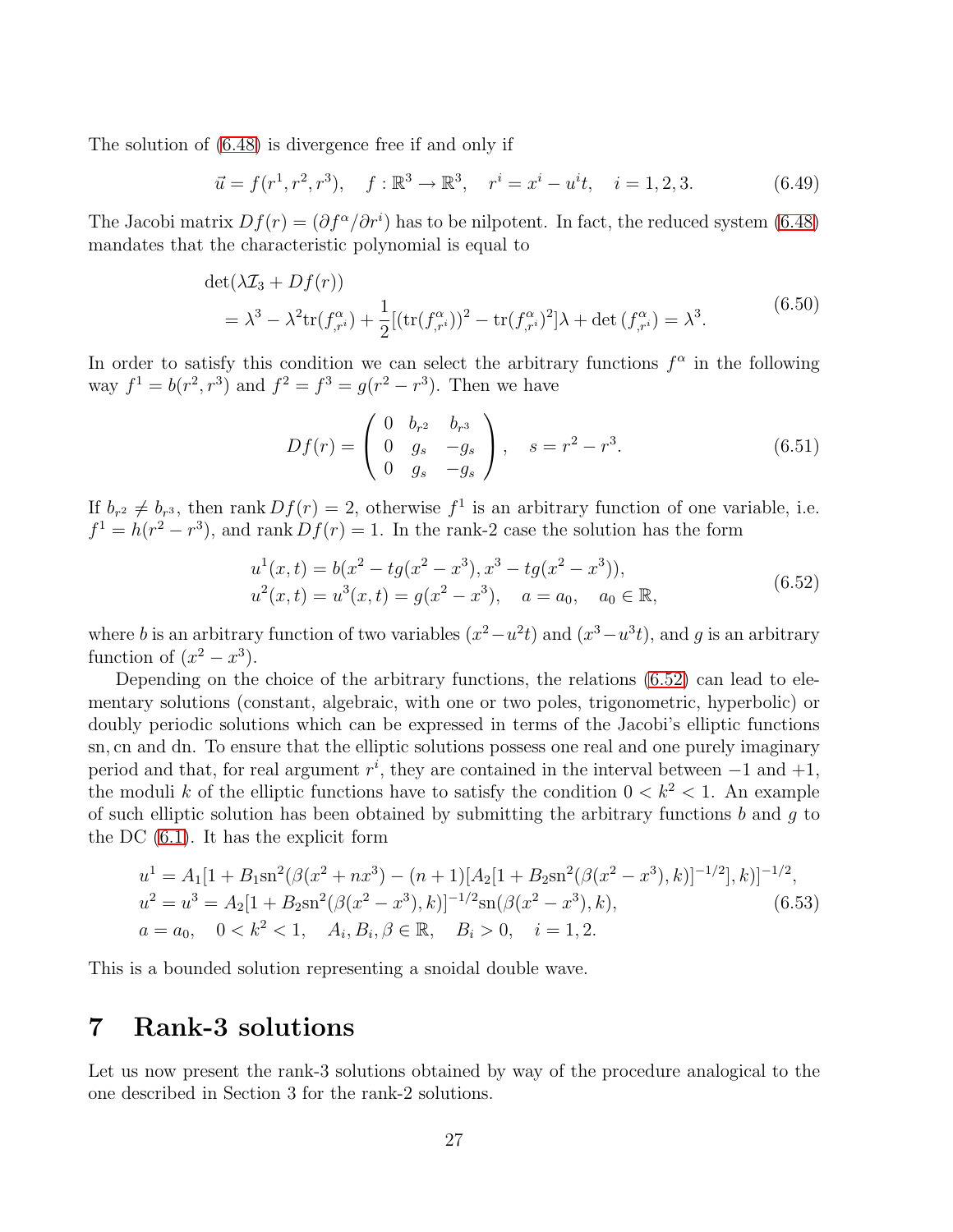**Case** ( $\mathbf{E_1} \mathbf{E_2} \mathbf{E_3}$ ). The rank-3 potential solution ( $E_1^+ E_2^+ E_3^+$ ) invariant under the vector field

$$
X = \frac{\partial}{\partial x^3} - \frac{[\vec{e}^1, \vec{e}^2, \vec{e}^3]}{\beta_3} \frac{\partial}{\partial t} + \frac{\beta_1}{\beta_3} \frac{\partial}{\partial x^1} + \frac{\beta_2}{\beta_3} \frac{\partial}{\partial x^2},\tag{7.1}
$$

with  $\beta_i = (\vec{e}^2 \times \vec{e}^3)_i (a + \vec{e}^1 \cdot \vec{u}) + (\vec{e}^1 \times \vec{e}^3)_i (a + \vec{e}^2 \cdot \vec{u}) + (\vec{e}^1 \times \vec{e}^2)_i (a + \vec{e}^3 \cdot \vec{u})$ , takes the form

$$
a = a_1(r^1) + a_2(r^2) + a_3(r^3), \quad \vec{u} = \kappa(\vec{e}^1 a_1(r^1) + \vec{e}^2 a_2(r^2) + \vec{e}^3 a_3(r^3)),\tag{7.2}
$$

where the Riemann invariants are

$$
r^{i}(x, u) = (1 + \kappa)a_{i}(r^{i})t - \vec{e}^{i} \cdot \vec{x}, \quad \vec{e}^{i} \cdot \vec{e}^{j} = -\kappa^{-1}, \quad |\vec{e}^{i}|^{2} = 1, \quad i \neq j = 1, 2, 3, \tag{7.3}
$$

and  $a_i$  are arbitrary functions of  $r^i$ . Note that, just as in the case  $E_1E_2$ , the angle  $\varphi_{ij}$ between each pair of wave vectors  $\vec{e}^i, \vec{e}^j, i \neq j = 1, 2, 3$ , has to satisfy the condition [\(6.8\)](#page-23-3). This nonscattering rank-3 solution coincides with the one obtained previously by the GMC [\[39\]](#page-39-7).

i) After submitting the arbitrary functions  $a_i$  to the DC [\(6.1\)](#page-22-0) we obtain several bounded solutions. We list here two examples.

<span id="page-30-0"></span>An interesting case is the algebraic kink solution

$$
a = \sum_{i=1}^{3} A_i r^i (1 + B_i (r^i)^2)^{-1/2}, \quad \vec{u} = \kappa \left[ \sum_{i=1}^{3} A_i r^i (1 + B_i (r^i)^2)^{-1/2} \vec{e}^i \right], \tag{7.4}
$$

where the Riemann invariants are given by

$$
r^{i} = \left[ (1 + \kappa) A_{i} r^{i} (1 + B_{i} (r^{i})^{2})^{-1/2} \right] t - \vec{e}^{i} \cdot \vec{x}, \quad A_{i}, B_{i} \in \mathbb{R} \quad i = 1, 2, 3. \tag{7.5}
$$

This solution evolves as a triple wave and is bounded even when the Riemann invariants  $r^i$ admit the gradient catastrophe at the time  $T_i = (1 + \kappa)^{-1} A_i^{-1}$ .

ii) Another interesting solution describes an algebraic solitary triple wave of a kink type

<span id="page-30-1"></span>
$$
a = \sum_{i=1}^{3} A_i (1 + e^{B_i r^i})^{-1/2}, \quad \vec{u} = \kappa \sum_{i=1}^{3} A_i (1 + e^{B_i r^i})^{-1/2} \vec{e}^i, \quad A_i, B_i \in \mathbb{R}
$$
 (7.6)

where the Riemann invariants are given by

$$
r^{i} = \left[ (1 + \kappa) A_{i} (1 + e^{B_{i} r^{i}})^{-1/2} \right] t - \vec{e}^{i} \cdot \vec{x}, \quad i = 1, 2, 3. \tag{7.7}
$$

The Riemann invariants admit the gradient catastrophe at the time

$$
T_i = -2^{5/2}((1+\kappa)A_iB_i)^{-1},\tag{7.8}
$$

but the solution remains bounded. In both cases the angle  $\varphi_{ij}$  between the wave vectors  $\vec{e}^i$ and  $\vec{e}^j$  is given by [\(6.8\)](#page-23-3).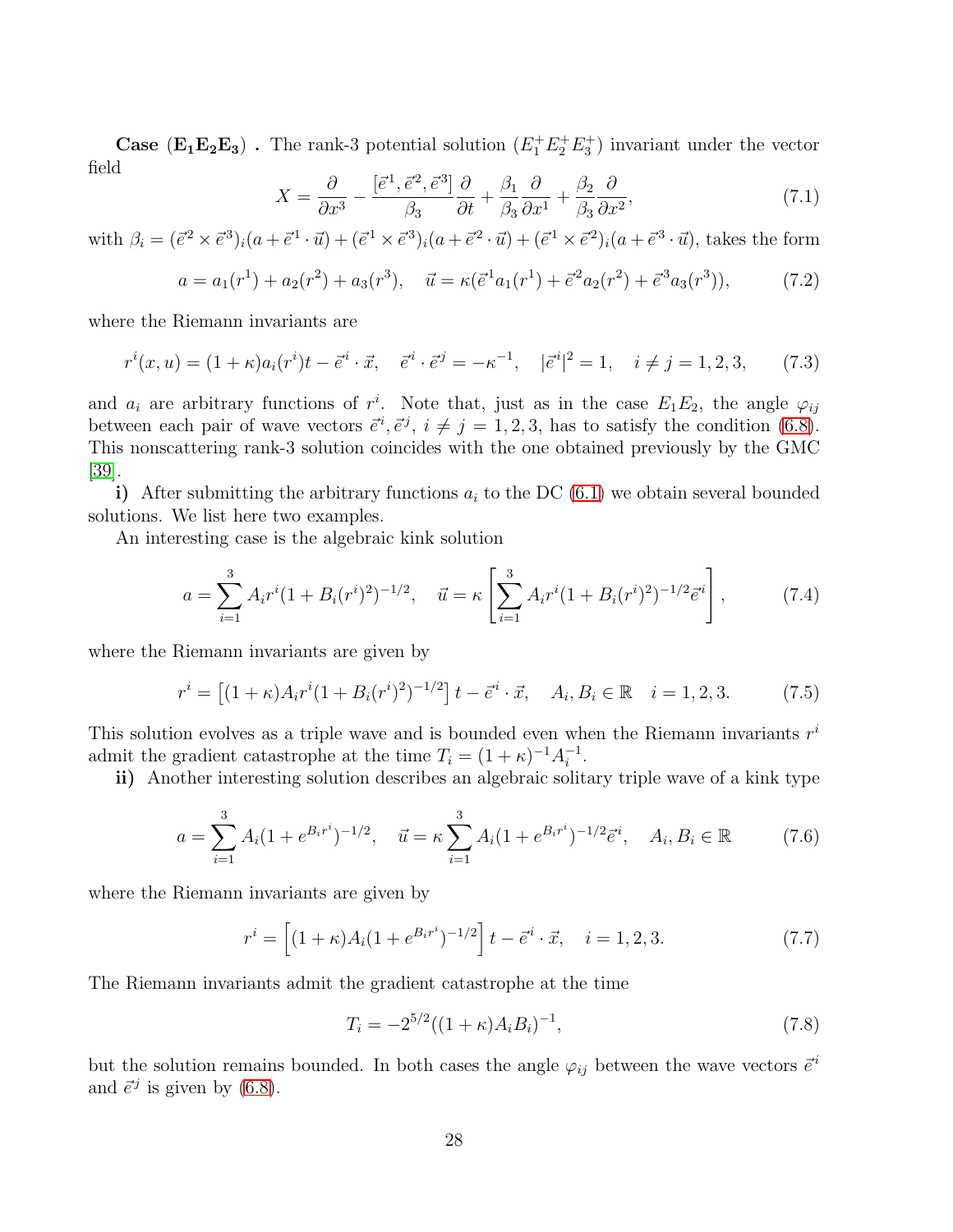**Case**  $(E_1S_2S_3)$ : In this case we have to distinguish two situations, depending on the choice of wave vectors  $\lambda^{E_1}$ ,  $\lambda^{S_2}$  and  $\lambda^{S_3}$ .

First we look for the rank-3 solution  $(E_1^+ S_2 S_3)$  invariant under the vector field

$$
X = e_2^1 \frac{\partial}{\partial x^1} + e_2^2 \frac{\partial}{\partial x^2},\tag{7.9}
$$

where we have assumed that the linearly independent wave vectors associated with the waves  $E_1^+$ ,  $S_2$  and  $S_3$  are given by

<span id="page-31-2"></span>
$$
\lambda^{E_1^+} = (a + u^3, 0, 0, -1), \quad \lambda^{S_2} = (e_2^2 u^1 - e_2^1 u^2, -e_2^2, e_2^1, 0), \quad \lambda^{S_3} = (-e_3^3 u^3, 0, 0, e_3^3). \tag{7.10}
$$

The corresponding Riemann invariants satisfy the following relations

$$
r^{1} = ((1 + \kappa^{-1})f(r^{1}) + a_{0} + u_{0}^{3})t - x^{3}, \quad r^{2} = t - x^{1}\sin g(r^{2}, r^{3}) + x^{2}\cos g(r^{2}, r^{3}),
$$

where  $r<sup>3</sup>$  obeys the evolutionary partial differential equation

<span id="page-31-0"></span>
$$
\frac{\partial r^3}{\partial t} + (f(r^1) + u_0^3) \frac{\partial r^3}{\partial x^3} = 0.
$$
\n(7.11)

<span id="page-31-1"></span>The solution then takes the form

$$
a = \kappa^{-1} f(r^1) + a_0, \quad u^1 = \sin g(r^2, r^3),
$$
  
\n
$$
u^2 = -\cos g(r^2, r^3), \quad u^3 = f(r^1) + u_0^3, \quad a_0, u_0^3 \in \mathbb{R},
$$
\n(7.12)

where f is an arbitrary function of  $r^1$  and g is an arbitrary function of  $r^2$  and  $r^3$ . This scattering rank-3 solution has been obtained earlier through the GMC [\[39\]](#page-39-7).

i) If  $f(r^1) = A_1r^1 + B_1$ , then the solution of [\(7.11\)](#page-31-0) can be integrated in a closed form

$$
a = \kappa^{-1}(A_1 r^1 + B_1) + a_0, \quad u^1 = \sin g(r^2, r^3),
$$
  
\n
$$
u^2 = -\cos g(r^2, r^3), \quad u^3 = A_1 r^1 + B_1 + u_0^3, \quad A_1, B_1 \in \mathbb{R},
$$
\n(7.13)

and the Riemann invariants are given by

$$
r^{1} = \frac{((1 + \kappa^{-1})B_{1} + a_{0} + u_{0}^{3})t - x^{3}}{1 - (1 + \kappa^{-1})A_{1}t},
$$
  
\n
$$
r^{2} = t - x^{1} \sin g(r^{2}, r^{3}) + x^{2} \cos g(r^{2}, r^{3}),
$$
  
\n
$$
r^{3} = \Psi \left[ \frac{1}{A_{1}} (A_{1}(\kappa a_{0} - u_{0}^{3})t + x^{3} - \kappa a_{0} - B_{1})((1 + \kappa)A_{1}t - \kappa)^{-\kappa/\kappa + 1} \right],
$$
\n(7.14)

where  $\Psi$  is an arbitrary function of its argument and g is an arbitrary function of two variables  $r<sup>2</sup>$  and  $r<sup>3</sup>$ . This solution corresponds to a scattering Riemann triple wave.

After subjecting the arbitrary functions  $f$  and  $g$ , appearing in the solution [\(7.12\)](#page-31-1), to the DC  $(6.1)$  we get several bounded solutions. Below, we present two of them.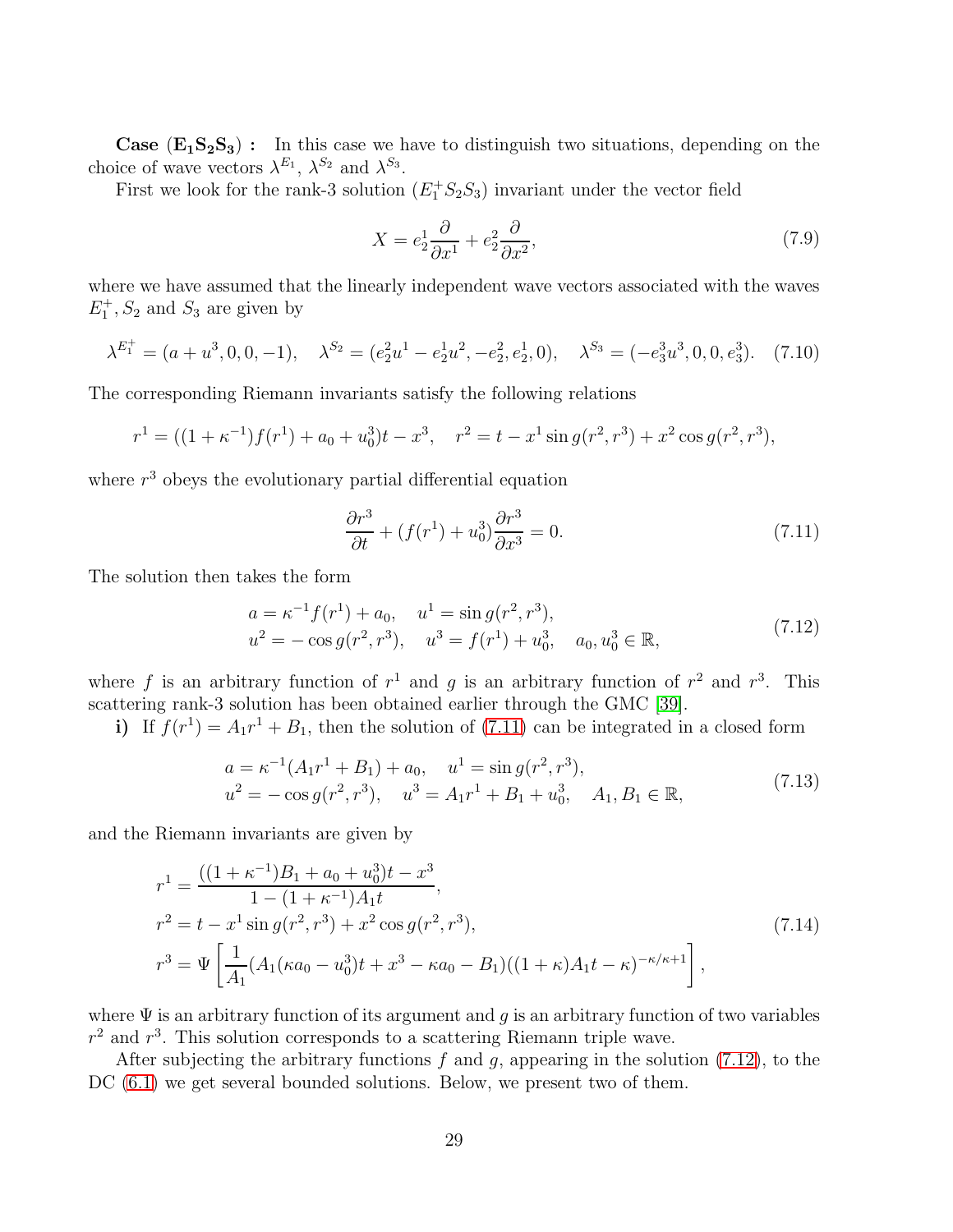<span id="page-32-1"></span>ii) A physically interesting subcase of  $(E_1^+ S_2 S_3)$  is the solution

$$
a = \kappa^{-1} A_1 [1 + B_1 (1 + \cosh(C_1 r^1))]^{-1/2} + a_0,
$$
  
\n
$$
u^1 = \sin\left[\frac{A_2 (R)^{-1/2} \tan y}{(B_2 + \tan^2 y)^{1/2}}\right], \quad A_i, B_i, C_1 \in \mathbb{R}, \quad B_i > 0, \quad i = 1, 2,
$$
  
\n
$$
u^2 = -\cos\left[\frac{A_2 (R)^{-1/2} \tan y}{(B_2 + \tan^2 y)^{1/2}}\right],
$$
  
\n
$$
u^3 = A_1 [1 + B_1 (1 + \cosh(C_1 r^1))]^{-1/2} + u_0^3,
$$
\n(7.15)

Here we introduced the following notation  $R = (r^2)^2 + (r^3)^2$  and  $y = \frac{1}{2}$  $\frac{1}{2} \ln |D_1 R|$ , with  $D_1 \in \mathbb{R}$ . The Riemann invariants  $r^1$  and  $r^2$  are

$$
r^{1} = (1 + \kappa^{-1})A_{1}[1 + B_{1}(1 + \cosh(C_{1}r^{1}))]^{-1/2}t - x^{3},
$$
  
\n
$$
r^{2} = t - x^{1}\sin\left[\frac{A_{2}(R)^{-1/2}\tan y}{(B_{2} + \tan^{2} y)^{1/2}}\right] + x^{2}\cos\left[\frac{A_{2}(R)^{-1/2}\tan y}{(B_{2} + \tan^{2} y)^{1/2}}\right]
$$
\n(7.16)

and  $r<sup>3</sup>$  satisfies the linear partial differential equation

<span id="page-32-0"></span>
$$
\frac{\partial r^3}{\partial t} + (A_1[1 + B_1(1 + \cosh(C_1 r^1))]^{-1/2} + u_0^3 \frac{\partial r^3}{\partial x^3} = 0.
$$
 (7.17)

This solution is finite everywhere except at  $R = 0$ , but has discontinuities for  $\ln |D_1R|$  $(2n+1)\pi$ ,  $n \in \mathbb{Z}$ . It remains bounded even when the Riemann invariants  $r^1$ ,  $r^2$  and  $r^3$  tend to infinity. Physically, this solution represents nonstationary concentric waves damped by the factor  $R^{-1/2}$ .

iii) Another solution worth mentioning has the form of an algebraic solitary wave

$$
a = \kappa^{-1} A_1 [1 + B_1 (1 + \cosh C_1 r^1)]^{-1/2} + a_0, \quad B_1, C_1 > 0,
$$
  
\n
$$
u^1 = \sin (D_1 [1 + e^{h(r^2, r^3)}]^{-1/2}), \quad A_1, B_1, C_1, D_1 \in \mathbb{R},
$$
  
\n
$$
u^2 = \cos (D_1 [1 + e^{h(r^2, r^3)}]^{-1/2}),
$$
  
\n
$$
u^3 = A_1 [1 + B_1 (1 + \cosh C_1 r^1)]^{-1/2} + u_0^3,
$$
\n(7.18)

<span id="page-32-2"></span>where h is an arbitrary function of  $r^2$  and  $r^3$ . The Riemann invariants are

$$
r^{1} = (1 + \kappa^{-1})A_{1}[1 + B_{1}(1 + \cosh(C_{1}r^{1}))]^{-1/2}t - x^{3},
$$
  
\n
$$
r^{2} = t - x^{1}\sin D_{1}[1 + e^{h(r^{2},r^{3})}]^{-1/2} + x^{2}\cos D_{1}[1 + e^{h(r^{2},r^{3})}]^{-1/2},
$$
\n(7.19)

and  $r<sup>3</sup>$  satisfies the partial differential equation [\(7.17\)](#page-32-0).

We now consider the case  $(E_1^+ S_2 S_3)$  with a different selection of the wave vectors than assumed in [\(7.10\)](#page-31-2), namely we choose

$$
\lambda^{E_1^+} = (a + e_1^1 u^1 + e_1^2 u^2, -e_1^1, -e_1^2, 0), \quad |e_1|^2 = 1,\n\lambda^{S_2} = (u^2, 0, -1, 0), \quad \lambda^{S_3} = (-u^1, 1, 0, 0).
$$
\n(7.20)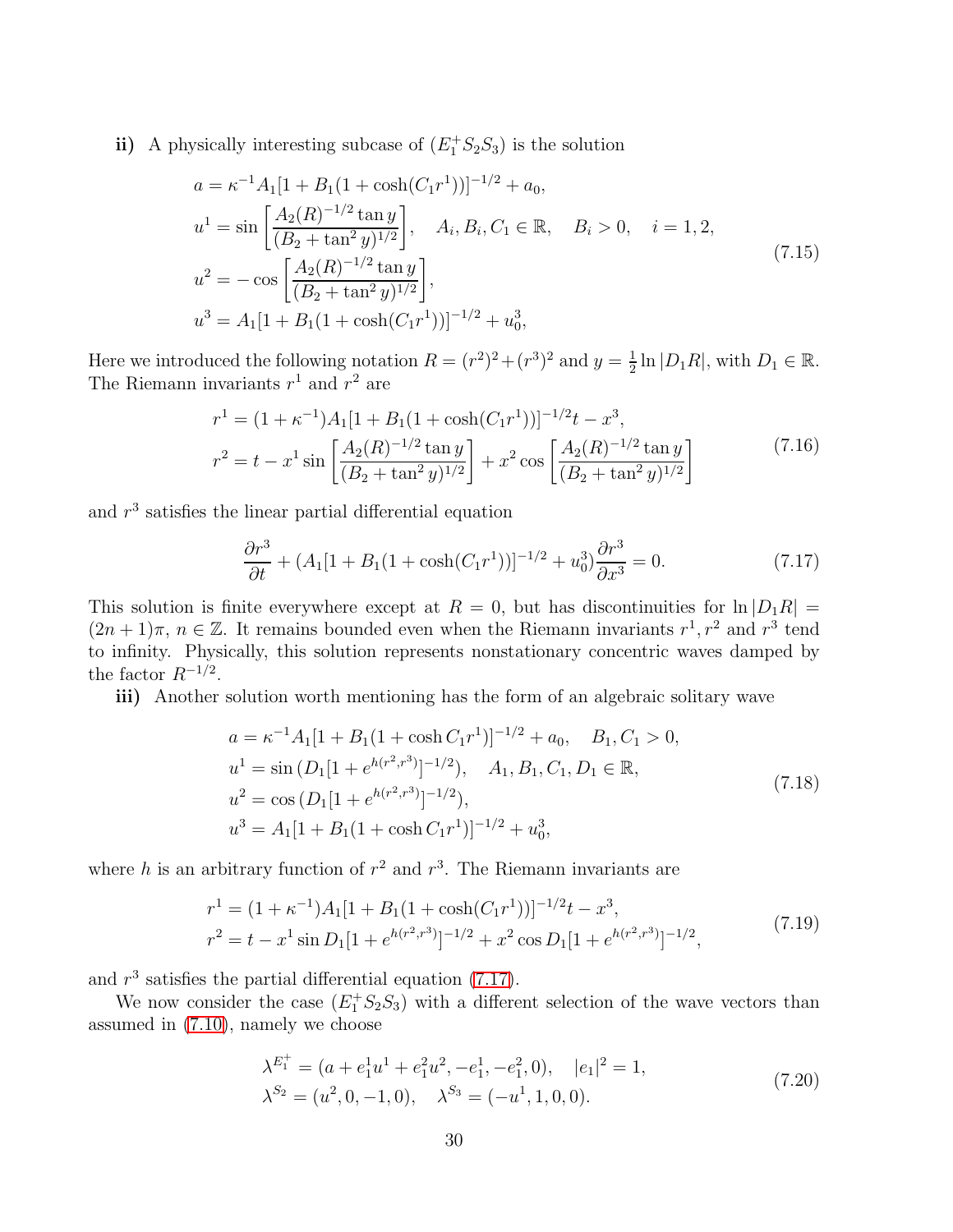<span id="page-33-0"></span>This leads to scattering rank-3 solution of the form

$$
a = \kappa^{-1} f(r^1) + a_0, \quad u^1 = \sin f(r^1), \quad u^2 = -\cos f(r^1),
$$
  
\n
$$
u^3 = g(r^2 \cos f(r^1) + r^3 \sin f(r^1)), \quad a_0 \in \mathbb{R},
$$
\n(7.21)

in which g is an arbitrary function of one variable  $r^2 \cos f(r^1) + r^3 \sin f(r^1)$ . The Riemann invariants are

$$
r^{1} = (\kappa^{-1} f(r^{1}) + a_{0})t - x^{1} \cos f(r^{1}) - x^{2} \sin f(r^{1}),
$$
  
\n
$$
r^{2} = -t \cos f(r^{1}) - x^{2}, \quad r^{3} = -t \sin f(r^{1}) + x^{1}.
$$
\n(7.22)

This triple wave solution coincides with the one obtained through the GMC [\[39\]](#page-39-7).

iv) As previously, we constructed particular solutions from [\(7.21\)](#page-33-0) by requiring that the arbitrary function f satisfies the DC  $(6.1)$ . One of the interesting examples is a periodic solution

$$
a = \kappa^{-1} A_1 (1 - B_1 \cos C_1 r^1)^{-1/2} + a_0,
$$
  
\n
$$
u^1 = \sin A_1 (1 - B_1 \cos C_1 r^1)^{-1/2}, \quad A_1, B_1, C_1 \in \mathbb{R},
$$
  
\n
$$
u^2 = -\cos A_1 (1 - B_1 \cos C_1 r^1)^{-1/2}, \quad |B_1| < 1,
$$
  
\n
$$
u^3 = g(r^2 \cos A_1 (1 - B_1 \cos C_1 r^1)^{-1/2} + r^3 \sin A_1 (1 - B_1 \cos C_1 r^1)^{-1/2}),
$$
\n(7.23)

<span id="page-33-2"></span>with the Riemann invariants

$$
r^{1} = (\kappa^{-1}A_{1}(1 - B_{1}\cos C_{1}r^{1})^{-1/2} + a_{0})t - x^{1}\cos A_{1}(1 - B_{1}\cos C_{1}r^{1})^{-1/2}
$$
  
\n
$$
- x^{2}\sin A_{1}(1 - B_{1}\cos C_{1}r^{1})^{-1/2},
$$
  
\n
$$
r^{2} = -t\cos A_{1}(1 - B_{1}\cos C_{1}r^{1})^{-1/2} - x^{2},
$$
  
\n
$$
r^{3} = -t\sin A_{1}(1 - B_{1}\cos C_{1}r^{1})^{-1/2} + x^{1}.
$$
\n(7.24)

This solution remains bounded even when the Riemann invariants admit a gradient catastrophe.

# 8 Rank-k solutions of fluid dynamics equations

Let us now consider the isentropic flow of an ideal and compressible fluid in the case when the sound velocity depends on time t only. The system  $(4.4)$  in  $(k + 1)$  dimensions becomes

$$
u_t + (u \cdot \nabla)u = 0,
$$
  
\n
$$
a_t + \kappa^{-1}a \operatorname{div} u = 0, \quad a_{x^j} = 0, \quad j = 1, ..., k, \quad a > 0, \quad \kappa = 2(\gamma - 1)^{-1}.
$$
\n(8.1)

<span id="page-33-1"></span>We show that in this case our approach enables us to construct arbitrary rank solutions.

The change of coordinates on  $\mathbb{R}^{k+1} \times \mathbb{R}^{k+1}$ 

$$
\bar{t} = t, \quad \bar{x}^1 = x^1 - u^1 t, \dots, \bar{x}^k = x^k - u^k t, \quad \bar{a} = a, \quad \bar{u} = u \in \mathbb{R}^k,
$$
\n(8.2)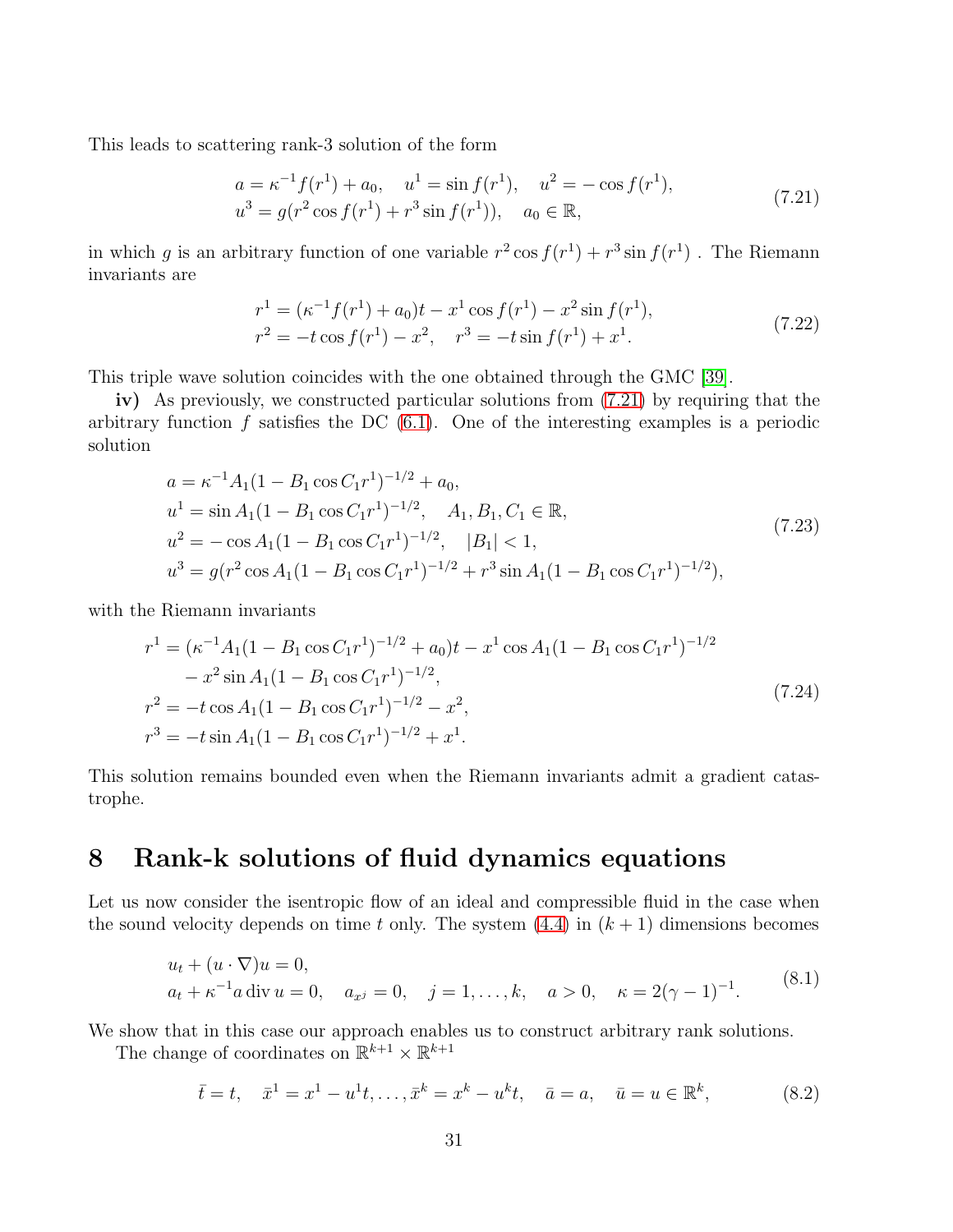transforms [\(8.1\)](#page-33-1) into the system

<span id="page-34-1"></span>
$$
\frac{\partial \bar{u}}{\partial \bar{t}} = 0, \quad \frac{\partial \bar{a}}{\partial \bar{t}} + \kappa^{-1} \bar{a} \text{tr} \big( (\mathcal{I}_k + \bar{t} D \bar{u}(\bar{x}))^{-1} D \bar{u}(\bar{x}) \big) = 0, \frac{\partial \bar{a}}{\partial \bar{x}} = 0,
$$
\n(8.3)

where  $D\bar{u}(\bar{x}) = \partial \bar{u}/\partial \bar{x} \in \mathbb{R}^{k \times k}$  is the Jacobian matrix and  $\bar{x} = (\bar{x}^1, \dots, \bar{x}^k) \in \mathbb{R}^k$ . The general solution of the conditions  $\partial \bar{u}/\partial \bar{t}= 0$  and  $\partial \bar{a}/\partial \bar{x}= 0$  is

<span id="page-34-0"></span>
$$
\bar{u}(\bar{t}, \bar{x}) = f(\bar{x}), \quad \bar{a}(\bar{t}, \bar{x}) = \bar{a}(\bar{t}) > 0
$$
\n(8.4)

for any functions  $f : \mathbb{R}^k \to \mathbb{R}^k$  and  $\bar{a} : \mathbb{R} \to \mathbb{R}$ , respectively. Making use of [\(8.4\)](#page-34-0) and of the trace identity

$$
\frac{\partial}{\partial \bar{t}} (\ln \det B) = \text{tr}\left( B^{-1} \frac{\partial B}{\partial \bar{t}} \right),\tag{8.5}
$$

where  $B=(\mathcal{I}_k+\bar{t}Df(\bar{x}))$  and  $Df(\bar{x})=\frac{\partial}{\partial \bar{t}}(\mathcal{I}_k+\bar{t}Df(\bar{x}))$ , we obtain from [\(8.3\)](#page-34-1)

<span id="page-34-2"></span>
$$
\frac{\partial}{\partial \bar{t}}\left[\ln\left(|\bar{a}(\bar{t})|^{\kappa}\det\left(\mathcal{I}_k + \bar{t}Df(\bar{x})\right)\right)\right] = 0.
$$
\n(8.6)

Differentiating [\(8.6\)](#page-34-2) with respect to  $\bar{x}$  gives the condition on the flow velocity  $f(\bar{x})$ 

$$
\frac{\partial^2}{\partial \bar{x}\partial \bar{t}}\left[\ln\left(\det\left(\mathcal{I}_k + \bar{t}Df(\bar{x})\right)\right)\right] = 0.
$$
\n(8.7)

Consequently, we have

<span id="page-34-3"></span>
$$
\det\left(\mathcal{I}_k + \bar{t}Df(\bar{x})\right) = \alpha(\bar{x})\beta(\bar{t}),\tag{8.8}
$$

where  $\alpha$  and  $\beta$  are arbitrary functions of their argument. Evaluating [\(8.8\)](#page-34-3) at  $\bar{t}=0$  implies  $\alpha(\bar{x}) = \beta(0)^{-1}$ . Therefore,

<span id="page-34-4"></span>
$$
\det \left( \mathcal{I}_k + \bar{t} D f(\bar{x}) \right) = \frac{\beta(\bar{t})}{\beta(0)},
$$
  

$$
\frac{\partial}{\partial \bar{x}} \det \left( \mathcal{I}_k + \bar{t} D f(\bar{x}) \right) = 0.
$$
 (8.9)

and we obtain

Equation [\(8.9\)](#page-34-4) holds if and only if the coefficients  $p_n$ ,  $n = 0, \ldots, k - 1$ , of the characteristic polynomial of the matrix  $Df(\bar{x})$  are constant. Thus the general solution of [\(8.1\)](#page-33-1) is

$$
\bar{u}(\bar{t}, \bar{x}) = f(\bar{x}), \quad \bar{a}(\bar{t}) = A_1 \left( 1 + p_{k-1} \bar{t} + \dots + p_0 \bar{t}^k \right)^{-1/\kappa}, \quad A_1 \in \mathbb{R}^+, \tag{8.10}
$$

with the Cauchy data

$$
t = 0, \quad u(0, x) = f(x), \quad a(0) = A_1.
$$
 (8.11)

In the original coordinates  $(x, u) \in \mathbb{R}^p \times \mathbb{R}^q$  this rank-k solution takes the form

$$
u = f(x^1 - u^1t, \dots, x^k - u^kt), \quad a(t) = A_1(1 + p_{k-1}t + \dots + p_0t^k)^{-1/\kappa}.
$$
 (8.12)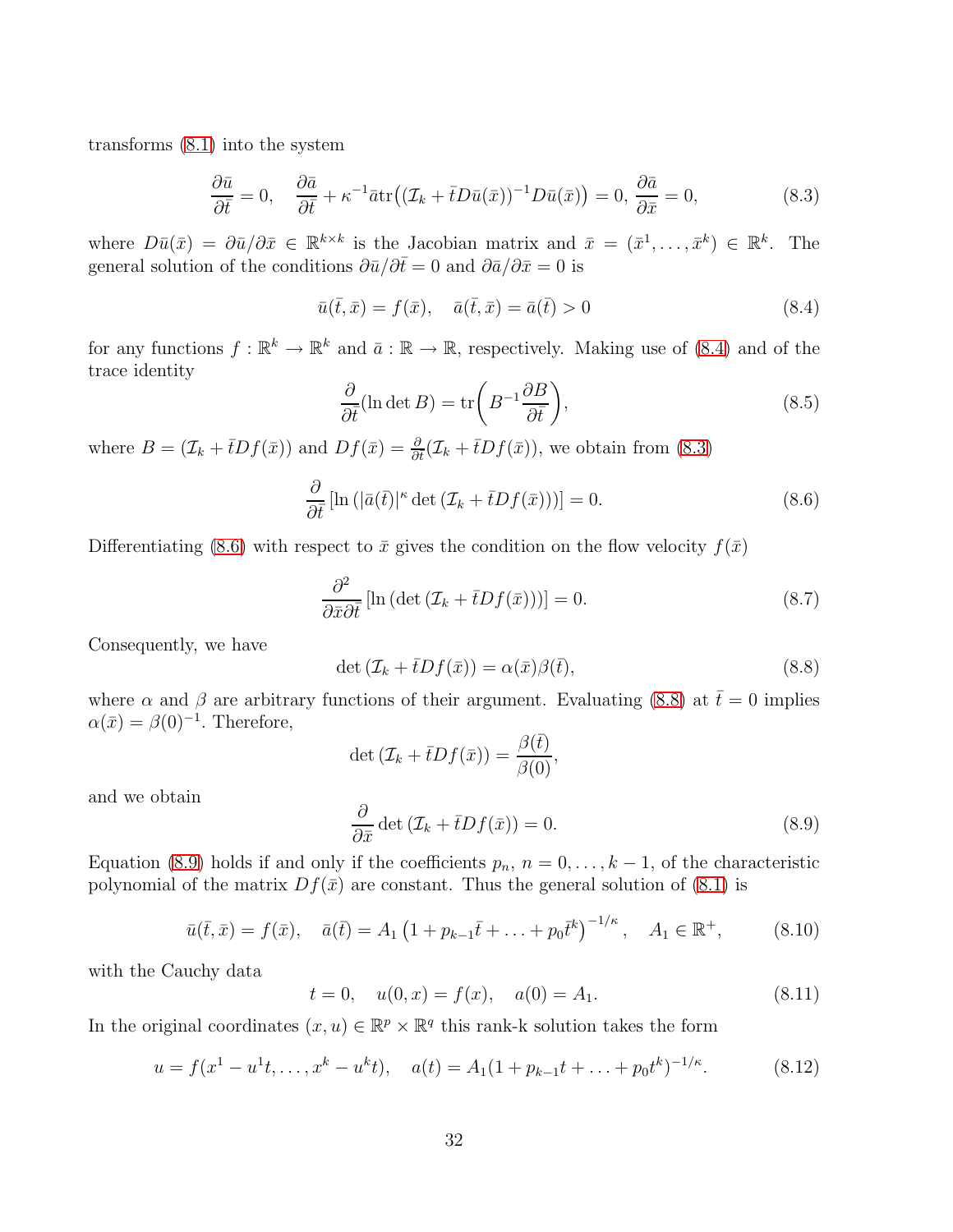Note that the sound velocity a is constant if and only if the Jacobian matrix  $Df(\bar{x})$  is nilpotent, i.e.

$$
\det\left(-\lambda I_k + Df(\bar{x})\right) = (-\lambda)^k.
$$

As an example let us consider the particular solution of  $(8.1)$  for  $k = 2$ . It is invariant under the vector fields

$$
X_j = \frac{\partial}{\partial t} + u^j \frac{\partial}{\partial x^{(j)}}, \quad j = 1, 2.
$$

The requirement that the coefficients  $p_n$  of the characteristic polynomial [\(3.64\)](#page-15-0) of the Jacobi matrix  $Df(\bar{x})$  are constant means that

$$
\det (D(f(\bar{x}))) = B_1, \quad \text{tr}(Df(\bar{x})) = 2C_1, \quad B_1, C_1 \in \mathbb{R},
$$

where we denote  $B_1 = p_0$  and  $2C_1 = p_1$ . Solving the above conditions gives us the general rank-3 solution of [\(8.1\)](#page-33-1) which is implicitly defined by

$$
u^{1}(t, x, y) = C_{1}(x - u^{1}t) + \frac{\partial h}{\partial r^{1}}(x - u^{1}t, y - u^{2}t),
$$
  
\n
$$
u^{2}(t, x, y) = C_{1}(y - u^{2}t) - \frac{\partial h}{\partial r^{2}}(x - u^{1}t, y - u^{2}t),
$$
  
\n
$$
a(t) = A_{1}((1 + C_{1}t)^{2} + B_{1}t^{2})^{-1/\kappa}, \quad A_{1} \in \mathbb{R}^{+},
$$
\n(8.13)

where the function h depends on two variables  $r^1 = x - u^1t$  and  $r^2 = y - u^2t$  and satisfies the nonhomogeneous Monge-Ampère equation

$$
h_{r^1r^1}h_{r^2r^2} - h_{r^1r^2} = B_1.
$$
\n(8.14)

Depending on the selection of particular solutions of this equation we obtain Riemann double waves or other types of rank-2 solutions of [\(8.1\)](#page-33-1).

### 9 Summary remarks

The objective of this paper was to develop a new systematic way of constructing rank-k solutions of quasilinear hyperbolic systems of first order PDEs in many dimensions. Specifically, we have been interested in nonlinear superpositions of Riemann waves, which constitute the elementary solutions of these systems and are ubiquitous in the equations of mathematical physics. Interactions of Riemann waves are obviously present in many nonlinear physical phenomena. However there are still only a few examples of multiple rank solutions describing them in multi-dimensional systems. Most of these solutions were obtained through the generalized method of characteristics. The main idea behind our approach has been to look at this type of solutions from a different point of view, namely, to reformulate them in terms of symmetry group theory.

Let us now recapitulate our analysis. We look for rank-k solutions of the system  $(3.1)$ , expressible in terms of Riemann invariants,  $u = f(r^1(x, u), \dots, r^k(x, u))$ , where  $f : \mathbb{R}^k \to \mathbb{R}^q$ .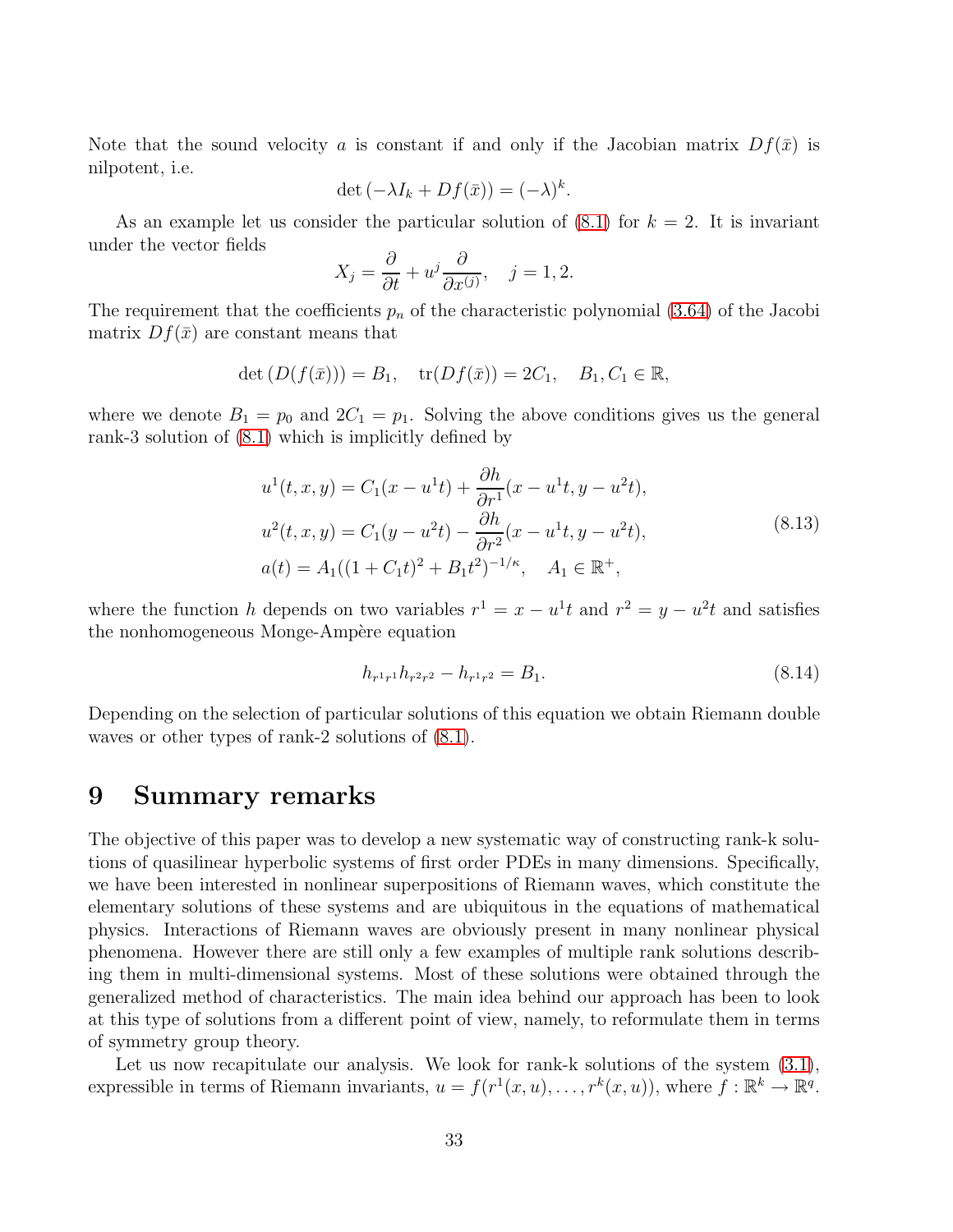Each Riemann invariant is associated with a specific wave vector involved in the interaction, i.e.  $r^{A}(x, u) = \lambda_i^{A}(u)x^{i}, A = 1, ..., k$ , where  $\ker(\lambda_i^{A} A^{i}(u)) \neq 0$ . The basic feature of these solutions is that they remain constant on  $(p - k)$ -dimensional hyperplanes perpendicular to the set of linearly independent wave vectors  $\lambda^1, \ldots, \lambda^k$ . In the context of group theory, this means that the graph  $\{x, u(x)\}\$  of these solutions is invariant under all vector fields  $X_a = \xi_a^i(u)\partial_{x^i}$  with  $\lambda_i^A \xi_a^i = 0$  for  $1 \le a \le p-k$ . Then  $u(x)$  is the solution of [\(3.1\)](#page-7-0) for some function f, because the set  $\{r^1, \ldots, r^k, u^1, \ldots, u^q\}$  constitutes a complete set of invariants of the Abelian algebra  $L$  of such vector fields. The implicit form of these solutions leads to major difficulties in applying the classical symmetry reduction method to this case. To overcome these difficulties, we rectify the set of vector fields  $X_a$  by a change of variables on  $X \times U$ , choosing Riemann invariants as new independent variables. The initial equations [\(3.1\)](#page-7-0) expressed in the new coordinates, complemented by the invariance conditions for the rectified vector fields  $X_a$ , form an overdetermined quasilinear system  $(3.21)$ . Thus the solutions of this system are invariant under the Abelian group corresponding to  $L$ . The vector fields  $X_a$ constitute the conditional symmetries of the initial system [\(3.1\)](#page-7-0). The consistency conditions for the overdetermined system [\(3.21\)](#page-9-3), that is, the necessary and sufficient conditions for the existence of conditionally invariant solutions of [\(3.1\)](#page-7-0), have been derived here and they take the form of the trace conditions [\(3.30\)](#page-11-0) and [\(3.34\)](#page-11-2). Given these conditions, we were able to devise a specific procedure for constructing solutions in terms of Riemann invariants. We present it for the case of rank-2 solutions, however higher rank solutions can, in principle, be constructed by analogy. The computational difficulties should not be underestimated here and in many cases additional assumptions are needed in order to perform integration or to arrive at compact forms of solutions. Nevertheless, the implementation of the proposed CSM is still easier than of the GMC. The latter imposes stronger restrictions on the wave vectors  $\lambda^A$ , which contribute to computational complexity as well as narrowing of the range of obtained solutions.

As the application to the isentropic flow equations shows, our approach has proved quite productive. We were able to reconstruct the general rank-2 and rank-3 solutions obtained via the GMC and to deliver several new classes of solutions, namely in the cases  $E_1S_1$ ,  $S_1S_2$ ,  $E_1E_2S_1$ ,  $E_1S_1S_2$  and  $S_1S_2S_3$ . For the equations of an isentropic flow with a sound velocity depending on time only (an assumption which simplifies things considerably) we obtained the arbitrary rank solution, together with the Cauchy conditions in a closed form.

Moreover, we present a simple technique which allows us to overcome the main weakness of solutions expressible in terms of Riemann invariants, resulting from the fact that the first derivatives of Riemann invariants, in most cases, tend to infinity after some finite time. We show that a proper selection of the arbitrary functions appearing in the general solution can lead to bounded solutions even in the cases when Riemann invariants admit a gradient catastrophe. We obtained numerous such solutions which, to our knowledge, are all new (we include here only some of them, namely [\(6.10\)](#page-23-1), [\(6.22\)](#page-25-1), [\(6.37\)](#page-27-0), [\(6.53\)](#page-29-1), [\(7.4\)](#page-30-0), [\(7.6\)](#page-30-1), [\(7.15\)](#page-32-1), [\(7.18\)](#page-32-2) and [\(7.23\)](#page-33-2)). Most of these solutions have a soliton-like form and this fact is of note since the integrability properties of soliton theories do not easily generalize to more than two dimensions.

Our technique is applicable to a very wide class of systems, which includes many physi-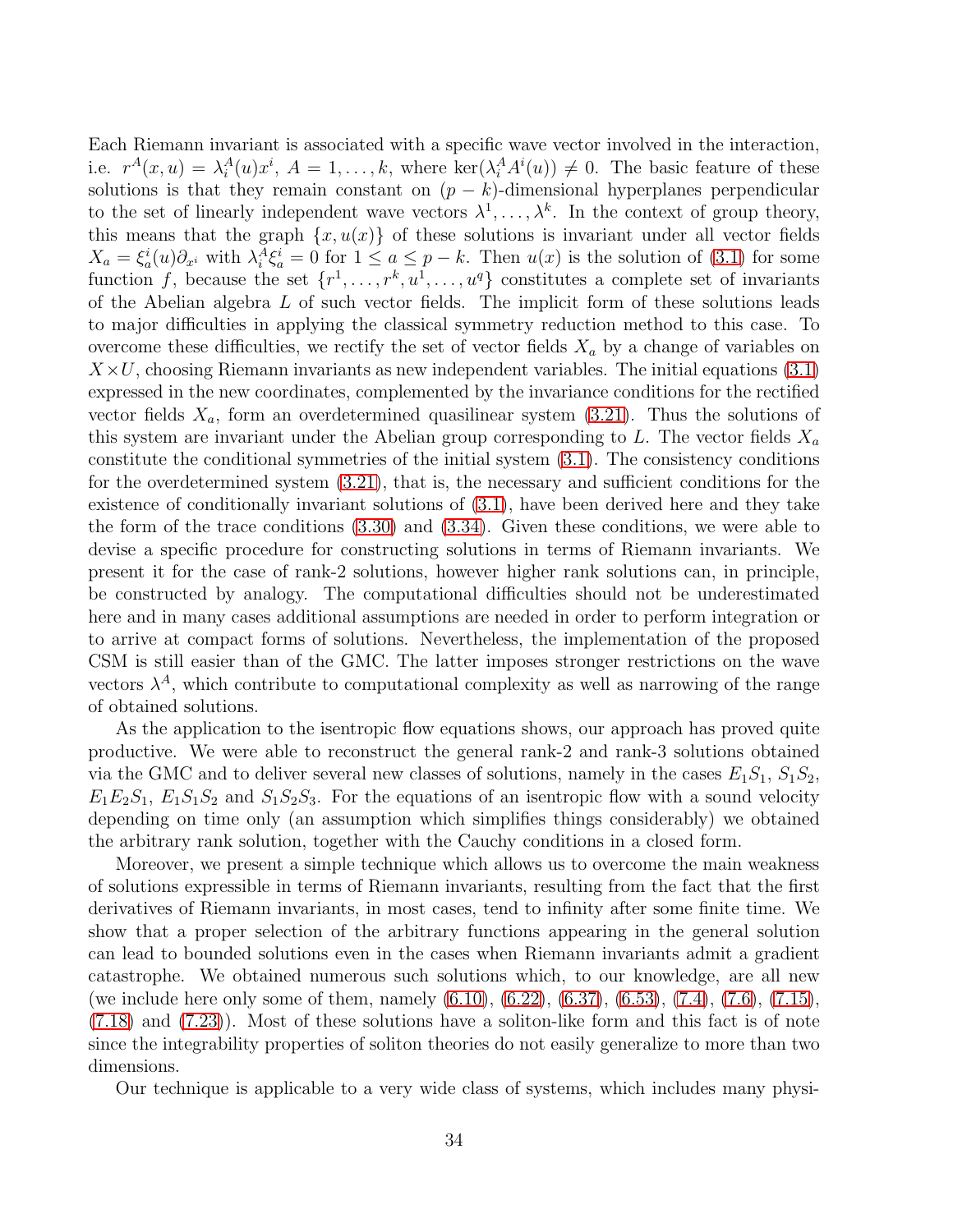cally meaningful models. Given the promising results obtained, we expect it may be useful in such areas as nonlinear field equations, general relativity or equations of continuous media. Let us note also that, though the notion of Riemann invariants was originally defined for hyperbolic systems only, it seems that it can be easily adapted to elliptic systems. Since the conditional symmetry method can be applied to these systems, it is worth investigating whether our approach to constructing rank-k solutions can be extended to the elliptic case. Some preliminary analysis suggests that to be feasible.

Acknowledgement. This work has been partially supported by research grants from NSERC of Canada and FQRNT of Québec.

# <span id="page-37-10"></span>References

- <span id="page-37-4"></span>[1] Ablowitz M.J., Clarkson P.A., Solitons, Nonlinear Evolution Equations and Inverse Scattering, London Math. Soc., Cambridge Univ. Press, London, 1991.
- <span id="page-37-5"></span>[2] Bluman G.W. and Cole J.D., The general similarity solutions of the heat equation, J.Math. Mech., 1969, V.18, N. 11, 1025-1042.
- <span id="page-37-8"></span>[3] Bluman G.W. and Kumei S., Symmetries and differential equations, in "Applied Mathematical Science 81," Springer-Verlag, New York, 1989.
- <span id="page-37-7"></span>[4] Boillat G., La propagation des ondes, Gauthier-Villars, Paris (1965).
- [5] Burnat M., Hyperbolic double waves, Bull. Acad. Polon. Sci., Ser Sci Techn., Vol 16, 1 (1968), 867-879
- <span id="page-37-1"></span>[6] Burnat M, The method of Riemann invariants for multidimensional nonelliptic system, Bul. Acad. Polon. Sci. Ser. Sci. Techn., 17, 11, 1019 - 1026, (1969)
- <span id="page-37-6"></span><span id="page-37-2"></span>[7] Cartan E., Sur la structure des groupes infinis de transformations, Chapitre 1 : Les systèmes en involution, Gauthier-Villars, Paris, 1953.
- [8] Clarkson P.A. and Winternitz P., Symmetry Reduction and Exact Solutions of Nonlinear Partial Differential Equations, Proceeding of The Painlevé Property One Century Later, Editor R. Conte, Springer-Verlag, New-York, Chapter 10, 597-669, (1999).
- <span id="page-37-9"></span>[9] Courant R., Friedrichs K.O., "Supersonic flow and shock waves," Intercience Publ., New York, 1948.
- <span id="page-37-3"></span><span id="page-37-0"></span>[10] Courant R., Hilbert D., "Methods of mathematical physics", Vol 1 and 2, Interscience, New York, 1962.
- [11] Dafermos C, Hyperbolic conservation laws in continuum physics, Springer-Verlag, Berlin, 2000.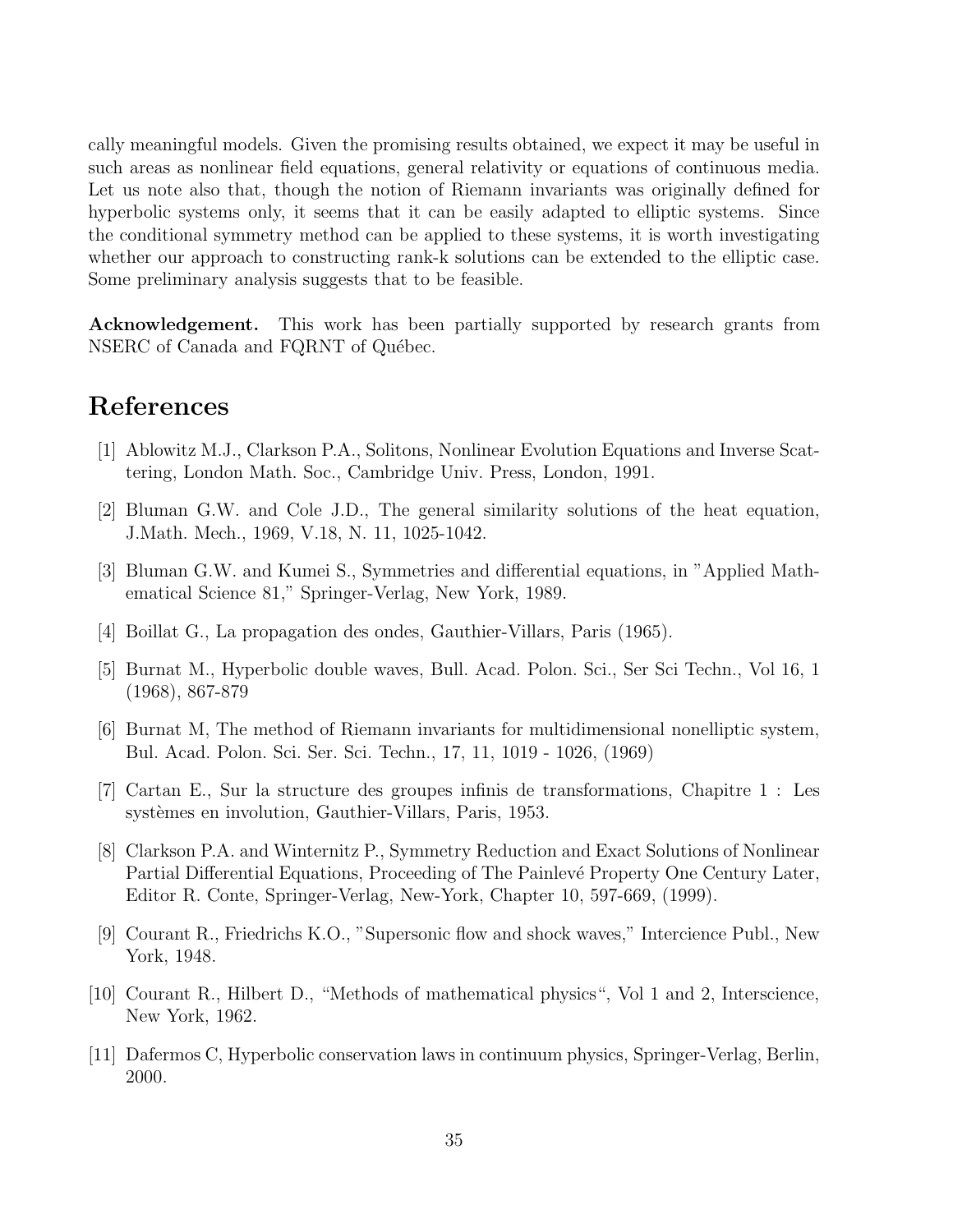- <span id="page-38-4"></span>[12] Dubrovin B.A. and Novikov S.P., Hamiltonian formalism of one-dimensional systems of hydrodynamic type, Sov. Math. Dokl 27, 665-669 (1983).
- [13] Dubrovin B.A., Geometry of 2D topological field theories, Lect. Notes in Math 1620, Springer-Verlag, Berlin, 120-348 (1996).
- <span id="page-38-5"></span>[14] Ferapontov E.V. and Pavlov M.V., Hydrodynamic reductions of the heavenly equation, Class. Quantum Grav. 20, 1-13 (2003).
- <span id="page-38-8"></span>[15] Ferapontov E.V. and Khusnutdinova K.R., On the integrability of  $(2+1)$ -dimensional quasilinear systems, Com. Math. Phys. 248, 187-206 (2004).
- <span id="page-38-10"></span>[16] Fushchych W., Conditional Symmetry of Equations of Mathematical Physics, Ukrain Math J. 43, 1456-1470 (1991).
- <span id="page-38-6"></span>[17] Gantmacher F.R, The Theory of Matrices, Vol 1, Chelsea Publ Comp., New York (1959), 87-89.
- <span id="page-38-7"></span>[18] Grundland A.M., Zelazny R., Simple waves in quasilinear hyperbolic systems, Part I and II, J. Math Phys., Vol 24, 9, 2305-2314 (1983).
- <span id="page-38-11"></span>[19] Grundland A.M. and Vassiliou P., On the solvability of the Cauchy problem for Riemann double-waves by the Monge-Darboux method, Int. J. Analysis 11, 221-278 (1991).
- [20] Grundland A.M. and Lalague L., Lie subgroups of the symmetry group of equations describing a nonstationary and isentropic flow, Can. J. Phys. 72, 9, 362-374 (1994).
- <span id="page-38-12"></span>[21] Grundland A.M. and Lalague L., Invariant and partially-invariant solutions of the equations describing a non-stationary and isentropic flow for an ideal and compressible fluid in (3+1) dimensions, J. Phys. A : Math. Gen. 29 (1996), 1723-1739.
- <span id="page-38-1"></span>[22] Grundland A.M., Martina L. and Rideau G., Partial differential equations with differential constraints, CRM Proceedings and Lecture Notes 11, Ed. L. Vinet, Providence (1997), 135-154.
- <span id="page-38-9"></span>[23] Grundland A.M. and Tafel J., On the existence of nonclassical symmetries of partial differential equations, J. Math.Phys. 36, no. 3, 1426-1434 (1995).
- <span id="page-38-2"></span>[24] Grundland A.M. and Tafel J., Nonclassical symmetry reduction and Riemann wave solutions, J. Math. Anal. and Appl. 198, 879-892 (1996).
- <span id="page-38-3"></span>[25] Grundland A.M. and Huard B., Riemann invariants and rank-k solutions of hyperbolic systems, J. Nonlin. Math. Phys., 13, 3 (2006), 393-419.
- <span id="page-38-0"></span>[26] Jeffrey A., Quasilinear hyperbolic systems and wave propagation, Pitman Publ.,1976.
- [27] John F., Formulation of singularities in one-dimensional nonlinear wave propagation, Comm. Pure Appl. Math. 27, 377-405 (1974).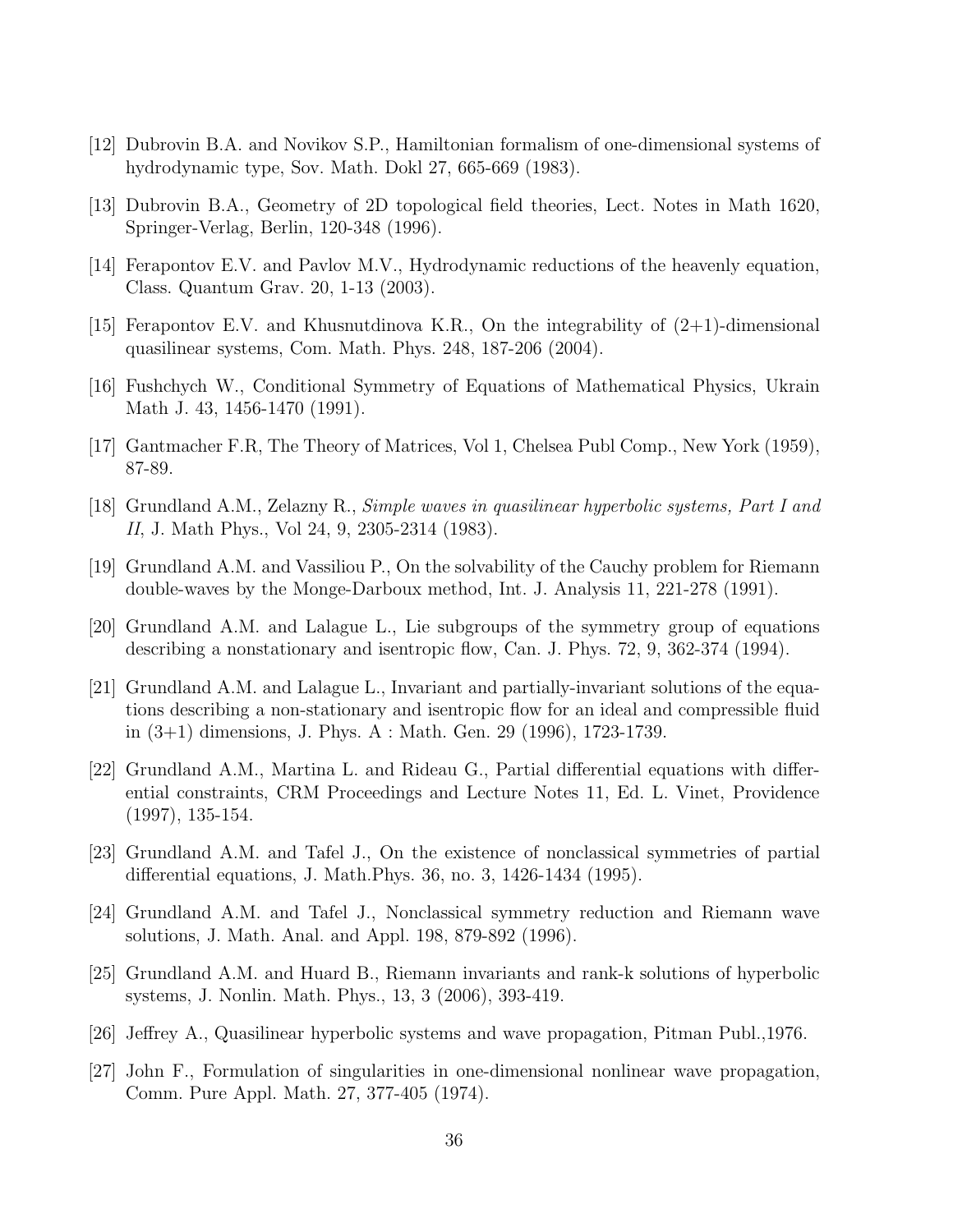- <span id="page-39-10"></span><span id="page-39-4"></span>[28] Levi D. and Winternitz P., Nonclassical symmetry reduction : example of the Boussinesq equation, J. Phys. A 22 (1989), 2915-2924
- [29] Lie S. and Engel, Theorie der Transformationgruppen, B.G. Teubner, Leipzig 1888 (Vol. 1); 1890 (Vol. 2) ; 1893 (Vol. 3); reprinted by Chelsea Publishing Comp., New York, 1967.
- <span id="page-39-5"></span><span id="page-39-1"></span>[30] Majda A., Compressible fluid flow and systems of conservation laws in several space variables, Springer-Verlag, New York, 1984.
- [31] Mokhov O.I., Symplectic and Poisson geometry on Loop spaces of smooth manifolds and integrable equations, Review in Math. and Math. Phys. 11, 2, Ed. S.P. Novikov and I.M. Krichever, Harwood Acad. Publ., United Kingdom, 2001.
- <span id="page-39-13"></span><span id="page-39-0"></span>[32] Monge G., Mémoire sur la théorie d'une équation aux dérivées partielles du premier ordre, Journal de l'Ecole Polytechnique, 9ieme cahier, Paris, 56-99, 1803. ´
- <span id="page-39-9"></span>[33] Mises R., Mathematical theory of compressible fluid flow, Academic Press, New York, 1958.
- <span id="page-39-11"></span>[34] Olver, P.J., and Rosenau, P., The construction of special solutions to partial differential equations, Phys. Lett. 114A (1986), 107-112.
- [35] Olver P. J. and Vorobev E. M., Nonclassical and Conditional Symmetries, in CRC Handbook of Lie Group Analysis, Editor: N H Ibragimov, CRC press, London, 1995, Vol. 3, Chapt. XI.
- <span id="page-39-14"></span><span id="page-39-12"></span>[36] Olver P.J., Applications of Lie groups to differential equations, Graduate Texts in Math. 107, Springer-Verlag, New York, 1986.
- <span id="page-39-6"></span>[37] Ovsiannikov L.V., Group analysis of differential equations, Academic Press, New York, 1982.
- <span id="page-39-7"></span>[38] Pavlov M.V., Integrable hydrodynamic chains, J. Math. Phys. 44, 4139-4143 (2003).
- [39] Peradzynski Z., On certain classes of exact solutions for gasdynamics equations, Archives of Mechanics, 9, 2 (1972), 287-303.
- <span id="page-39-2"></span>[40] Peradzynski,Z. , Geometry of interactions of Riemann waves, in Advances in Nonlinear waves, Vol 3, Ed.Lokenath Debnath, Research Notes in Math 111, Pitman Advances Publ., Boston, 1985.
- <span id="page-39-8"></span><span id="page-39-3"></span>[41] Rozdestvenskii B., Janenko N., Systems of quasilinear equations and their applications to gas dynamics, A.M.S., Vol 55, Providence, 1983.
- [42] Whitham G.B., Linear and nonlinear waves, John-Willey Pub., New York, 1974.